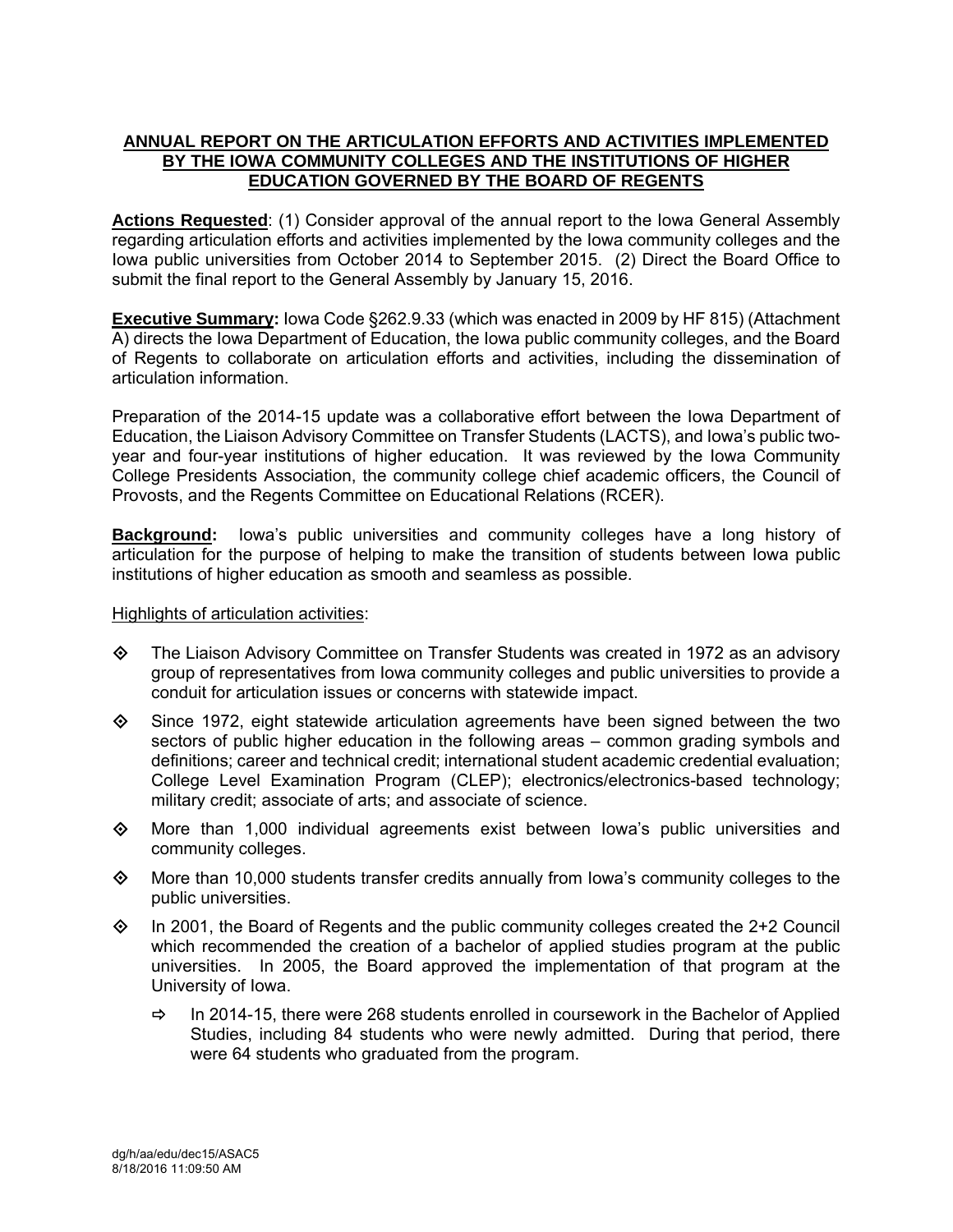- $\Rightarrow$  In 2014-15, there were 553 students enrolled at the three public universities in the Bachelor of Liberal Studies, including 278 students who were newly admitted. During that period, there were 132 students who graduated from the program.
- $\Rightarrow$  The University of Iowa has established partnerships with all 15 Iowa community colleges districts to offer upper division degree programs to place bound students in their service areas. Currently, these degree programs include the Bachelor of Applied Studies, Bachelor of Liberal Studies, RN to BSN, and the Bachelor of Business Administration Entrepreneurial Management program. All of the programs are available entirely on-line. In addition, there is an on-site upper division program, a Bachelor of Arts program in Social Work, which is offered at the University of Iowa's John and Mary Pappajohn Center in Des Moines.
- $\Diamond$  In 2008, the Board of Regents, in collaboration with Iowa public community colleges, developed and launched an articulation website called **TransferInIowa.org**. The primary focus of the Articulation Website is to allow Iowans to know at the time of enrollment in a community college course (1) whether the credit will be accepted by the Iowa public university of the student's choice; (2) the category in which the university will apply the credit; and (3) to which degree program or programs the university will apply the credit.
	- $\Rightarrow$  Between October 2014 and September 2015, the **TransferInIowa.org** articulation website tracking tool recorded 9,529 unique visitors and 11,974 total visits. The University of Iowa's I-CHART articulation planning website recorded 3,405 unique visitors and 10,828 total visits; Iowa State University's TRANSIT articulation planning website recorded 21,820 unique visitors and 35,981 total visits; and the University of Northern Iowa's TRANSFER PLAN-IT recorded 13,313 unique visitors and 20,050 total visits.
- $\diamond$  The three public universities have articulation programs with each of the lowa public community colleges. The purpose of these programs is to establish early connections with community college students who anticipate transferring to a public university.
	- The University of Iowa's *2 Plus 2 Guaranteed Graduation Plan* connects community college students with advisors at the university so that students take the right courses at the right time to complete both degrees in a total of four years.
	- Iowa State University's *Admissions Partnership Program* guarantees admission to ISU if requirements are met; and provides academic advising and mentoring and degree planning to ensure timely graduation, among other benefits.
	- The University of Northern Iowa's *Admissions Partnership Program* assists community college students to achieve a seamless transition from the community college to UNI. All majors at UNI are available with the program. Students who are accepted into the program meet regularly with academic advisors from both their community college and UNI to determine coursework and discuss degree progress.
- $\diamond$  The Board Office worked with the community colleges and the universities to develop a community college transfer report which provides the following information about students who transfer from an Iowa community college to one of the public universities in Iowa – credit hours transferred; first-year retention; second-year retention; first semester university GPA; first-year university credit hours; as well as graduation rate after two years. The prototype was discussed at the joint meeting on October 22, 2014. A summary of the report was presented at the joint meeting on October 15, 2015 and has been distributed to each of the community colleges.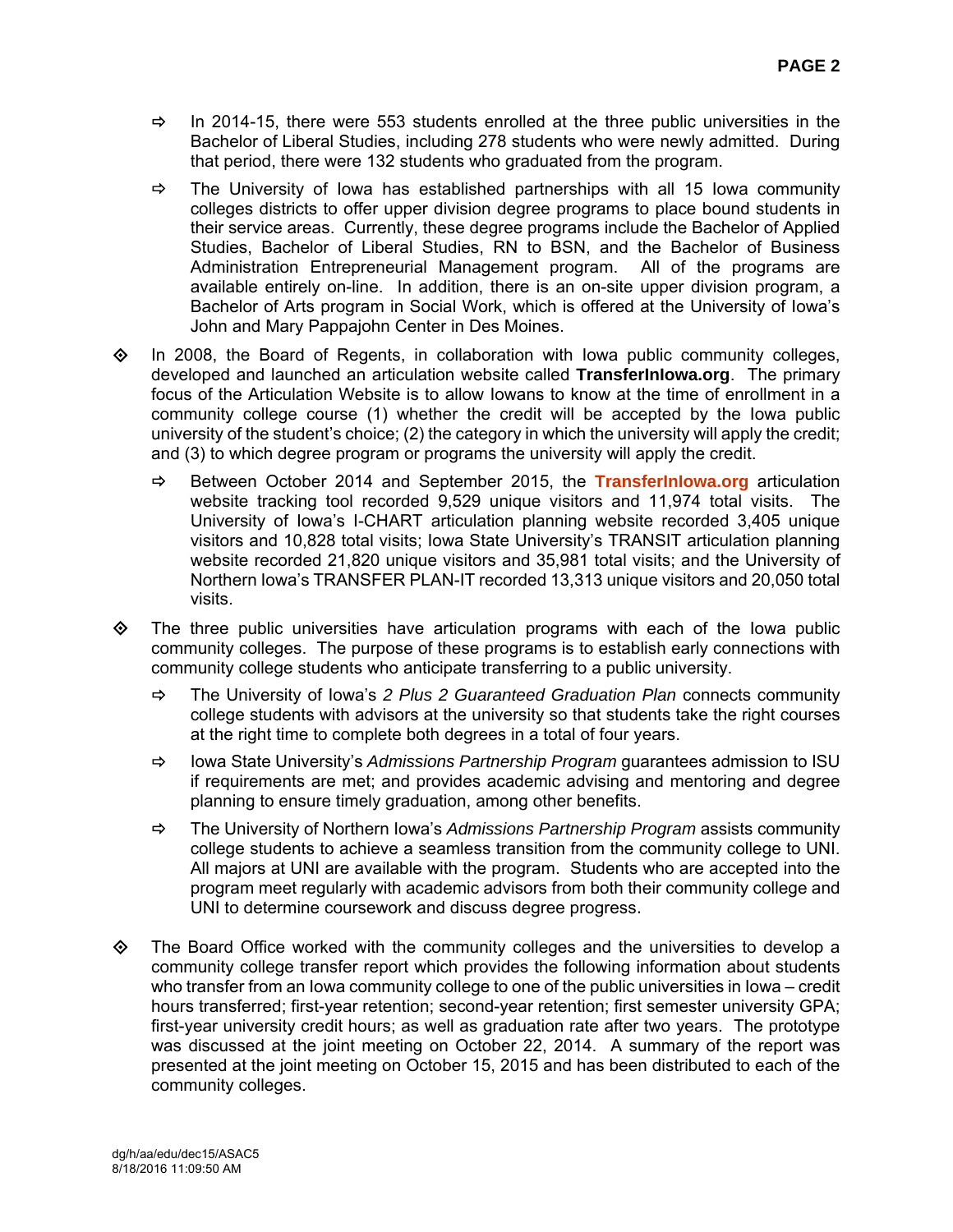$\diamond$  Reverse credit transfer is a partnership developed by the Board of Regents and Iowa's public universities with Iowa's community colleges to facilitate the transfer of credits to one of Iowa's community colleges for the purpose of providing an opportunity for transfer students to attain a degree, diploma, or certificate. At the time of application, a transfer students agrees to have his/her university transcript sent to his/her community college for evaluation. Since the program was implemented in 2012, there have been approximately 2,000 transfer students who have participated in the program. To date, there have been approximately 150 who have received an award through the program.

# Highlights of HF 815 (Attachment B)

- $\diamond$  The Iowa Department of Education is responsible for developing a plan which describes how secondary school students and community college students can find and use the **www.TransferInIowa.org** articulation website.
- *The Board of Regents and Iowa public community colleges must enter into a statewide articulation agreement which provides for the seamless transfer of academic credits from a completed associate of arts or associate of science degree program offered by a community college to a baccalaureate degree program at a public university.* 
	- $\Rightarrow$  The associate of arts degree articulation agreement was originally signed on December 2, 1981. It is affirmed annually; the most recent reaffirmation was on April 10, 2015. This agreement allows a minimum of 60 credit hours of courses designed and acceptable for transfer and may include up to 16 credit hours of career and technical courses.
	- $\Rightarrow$  The associate of science degree articulation agreement was originally signed on April 18, 2008. The most recent reaffirmation was on April 10, 2015. This agreement specifies that the requirements for the associate of science degree are the same as for the associate of arts degree with the following exceptions – distribution of hours include 20 credit hours of mathematics and science; additional general education courses may be required at the public universities.
- *The public universities and community colleges must identify a transfer and articulation contact office or person to be included on the www.TransferInIowa.org articulation website.*

The list of contact persons is available on the www.TransferInIowa.org articulation website. It is updated annually or on an as needed basis. (http://www.transferiniowa.org/pdf/ta\_contact\_list.pdf)

- *The public community colleges and public universities must collaborate to develop a systematic process for expanding academic discipline meetings between the community college faculty and the faculty of the public universities.* 
	- $\Rightarrow$  The Liaison Advisory Committee for Transfer Students (LACTS) was charged with developing a systematic process for expanding academic discipline faculty meetings for approval by the Council of Provosts and the community college Chief Academic Officers. A systematic process was approved on October 8, 2010 at a joint meeting of the Iowa community college Chief Academic Officers and public university Council of Provosts (Attachment D). The process was used during 2014-2015 to conduct academic discipline faculty meetings.
		- During 2009-2010, public university and community college faculty held academic discipline meetings in mathematics, marketing, and early childhood education.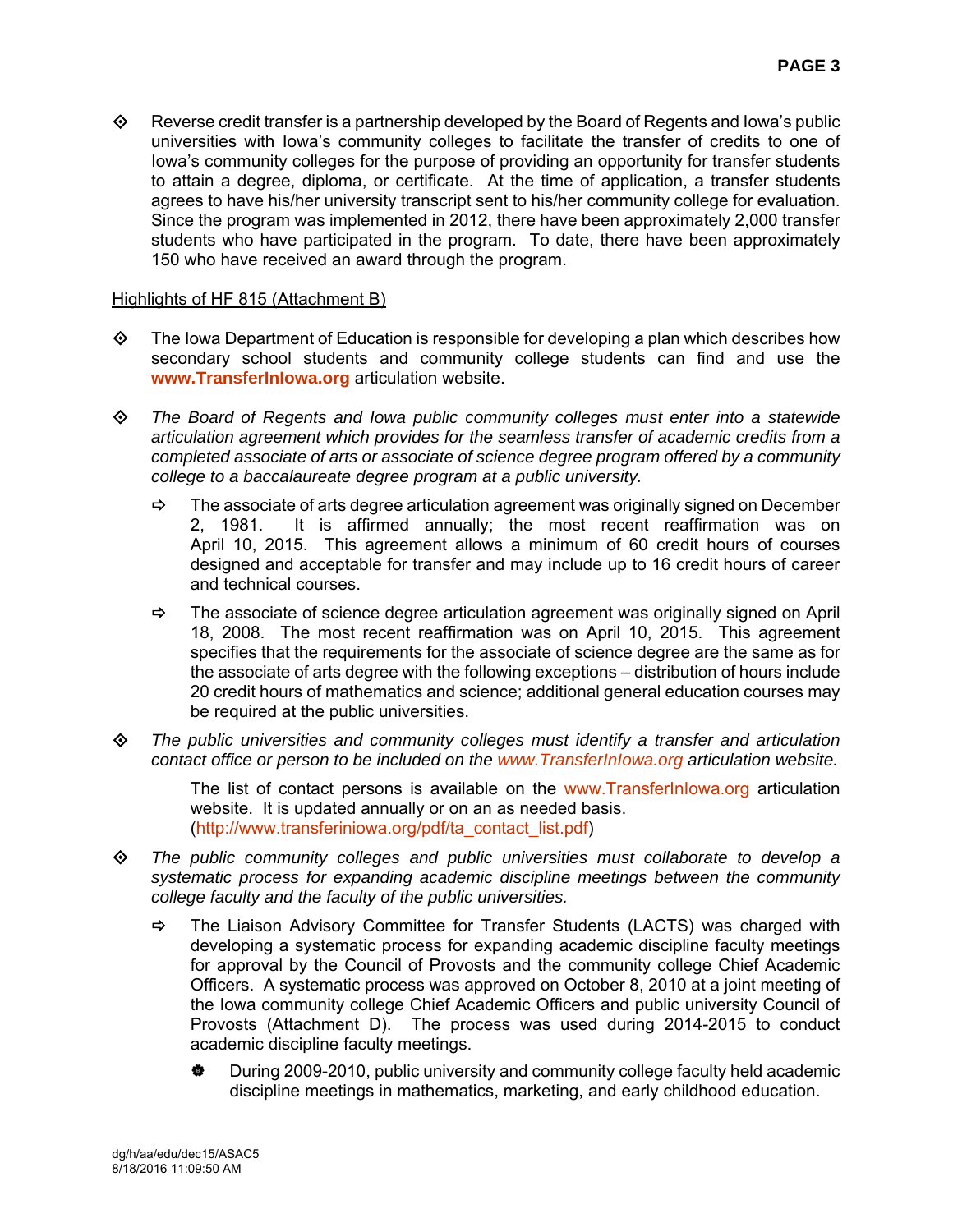- During 2010-2011, public university and community college faculty held academic discipline meetings in Criminology/Criminal Justice; Communications/English/Speech; Biology; Marketing; Early Childhood Education; Agriculture/Animal Science/Agronomy/Horticulture; and Mathematics.
- During 2011-2012, public university and community college faculty held academic discipline meetings in chemistry, physics, psychology, and marketing.
- During 2012-2013, public university and community college faculty held academic discipline meetings in computer science, agriculture business/animal science/agronomy/horticulture, and music theory. The physics and chemistry faculty continued their meetings.
- $\bullet$  During 2013-2014, public university and community college faculty held academic discipline meetings in educational psychology, management information systems, and criminal justice. The physics and chemistry faculty continued their meetings. The CTE Deans chose Network Administration, Criminal Justice, and CAD/Design Technology at their November meeting.
- $\bullet$  During 2014-2015, LACTS hosted a statewide conference concerning the transfer of credit for veterans and on the American Council on Education's (ACE's) *Guide to Credit for Educational Experiences in the Armed Services*.
- *The public community colleges and public universities must collaborate to develop a process to examine a minimum of eight new associate of applied science degree programs for which articulation agreements would serve students' continued academic success in those degree programs.* 
	- $\Rightarrow$  The community colleges and public universities prepared program inventories to identify areas of articulation opportunity.
	- $\Rightarrow$  The sixth joint meeting between the community college chief academic officers and the public university provosts was held on October 15, 2015 at Iowa State University. One of the agenda items was to discuss the survey to evaluate the Biological Sciences Transition Guide and the survey to evaluate the Chemistry Transition Guide. The surveys were sent to the community college chief academic officers and the university provosts to distribute to the appropriate staff members. The Chemistry transition guide team completed the Chemistry transition guide during the 2012-2013 academic year; the guide was formally approved by the provosts and chief academic officers at the joint meeting in October 2013. The Biological Sciences Transition Guide was completed during 2010-2011 and formally approved by the provosts and chief academic officers at the joint meeting in October 2011. The Biological Sciences and Chemistry transition guides are available at the following link: http://www.transferiniowa.org/transition.php.
	- $\Rightarrow$  A two-year strategic plan was developed to define best practices for individual institutions to pursue articulation opportunities for career and technical programs.

The Liaison Advisory Committee on Transfer Students (LACTS) uses the biennial surveys conducted by the public community colleges and universities to guide the selection of articulation opportunities for career and technical programs.

 *The Board of Regents, in consultation with the public community colleges, must develop criteria to prioritize core curriculum areas and create or review transition guides for the core curriculum areas.*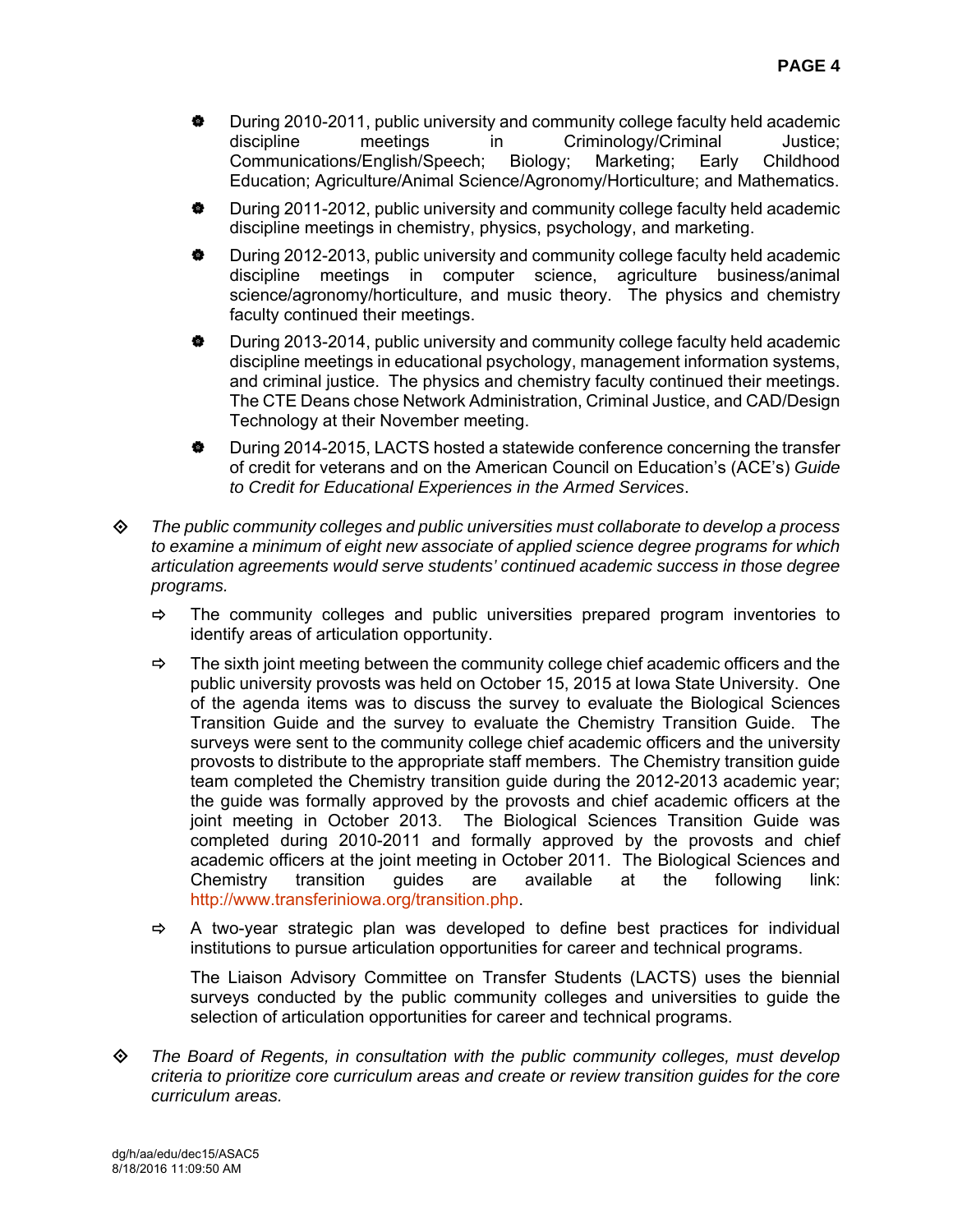- $\Rightarrow$  Course equivalency guides are available on the www.TransferInlowa.org articulation website.
- $\Rightarrow$  The transition guides are included on the www.TransferInlowa.org articulation website. The transition guides - Biological Sciences Transition Guide and Chemistry Transition Guide – are available at http://www.transferiniowa.org/transition.php.

This update will be submitted to the General Assembly by January 15, 2016.

Attachment C describes the articulation and transfer efforts identified by the public universities and the community colleges between October 2014 and September 2015.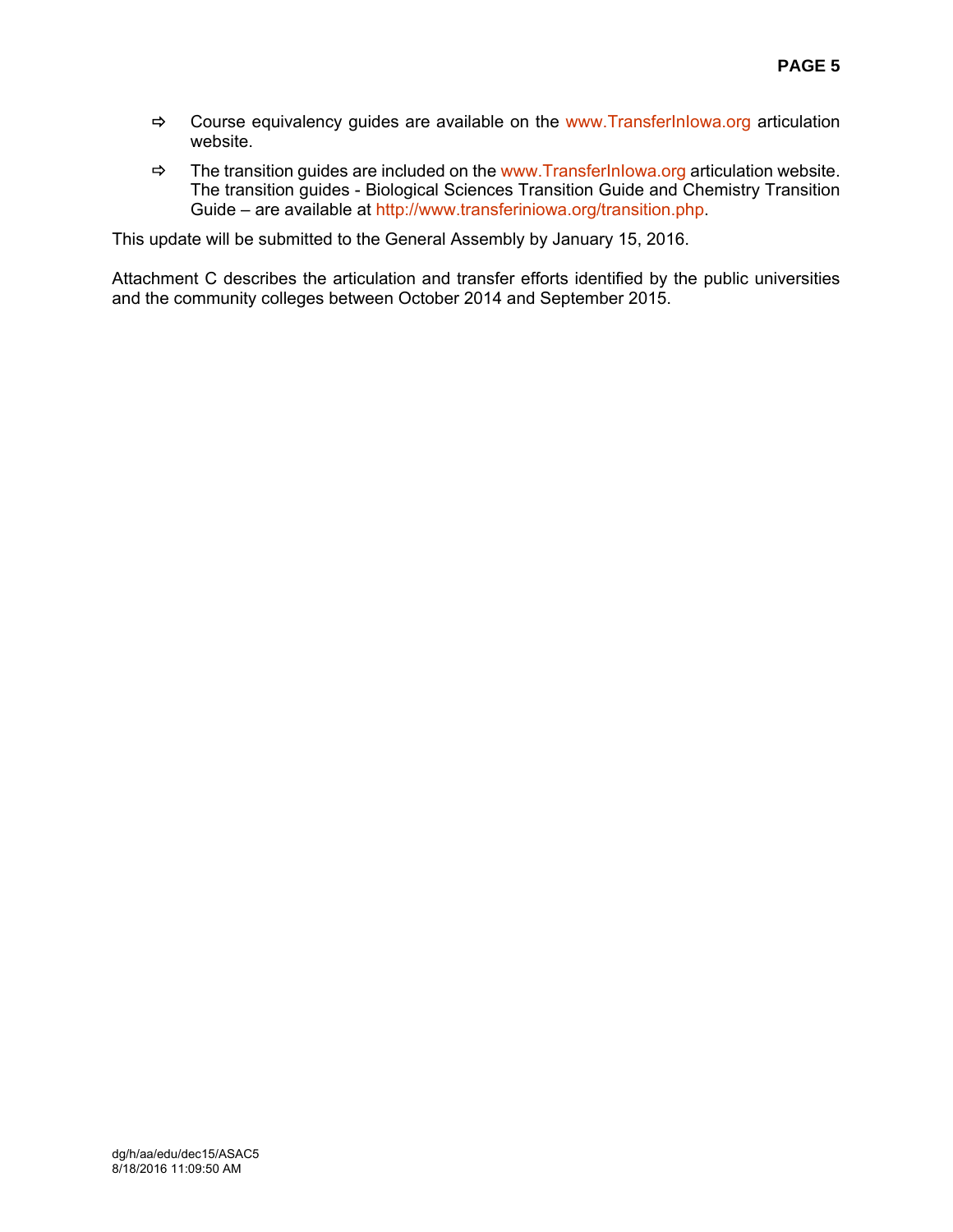HOUSE FILE 815

AN ACT RELATING TO ARTICULATION AGREEMENTS BETWEEN PUBLIC POSTSECONDARY INSTITUTIONS AND TO THE DISSEMINATION OF ARTICULATION INFORMATION.

BE IT ENACTED BY THE GENERAL ASSEMBLY OF THE STATE OF IOWA:

Section 1. Section 256.9, Code 2009, is amended by adding the following new subsection:

NEW SUBSECTION. 61. Develop and implement a plan to provide, at least twice annually to all principals and guidance counselors employed by school districts and accredited nonpublic schools, notice describing how students can find and use the articulation information available on the website maintained by the state board of regents. The plan shall include suggested methods for elementary and secondary schools and community colleges to effectively communicate information about the articulation website to the following:

- a. To all elementary and secondary school students interested in or potentially interested in attending a community college or institution of higher education governed by the state board of regents.
- b. To all community college students interested in or potentially interested in admission to a baccalaureate degree program offered by an institution of higher education governed by the state board of regents.

Section 2. Section 260C.14, Code 2009, is amended by adding the following new subsection:

NEW SUBSECTION. 23. Enter into a collective statewide articulation agreement with the state board of regents pursuant to section 262.9, subsection 32, which shall provide for the seamless transfer of academic credits from a completed associate of arts or associate of science degree program offered by a community college to a baccalaureate degree program offered by an institution of higher education governed by the state board of regents. The board shall also do the following:

- a. Identify a transfer and articulation contact office or person, publicize transfer and articulation information and the contact office or person, and submit the contact information to the state board of regents, which shall publish the contact information on its articulation website.
- b. Collaborate with the state board of regents to meet the requirements specified in section 262.9, subsection 32, including but not limited to developing a systematic process for expanding academic disciplines and meetings between the community college faculty and faculty of the institutions of higher education governed by the state board of regents, developing criteria to prioritize core curriculum areas, promoting greater awareness of articulation-related activities, facilitating additional opportunities for individual institutions to pursue program articulation agreements for career and technical educational programs, and developing and implementing a process to examine a minimum of eight new associate of applied science degree programs for which articulation agreements would serve students' continued academic success in those degree programs.

Section 3. Section 262.9, Code 2009, is amended by adding the following new subsection: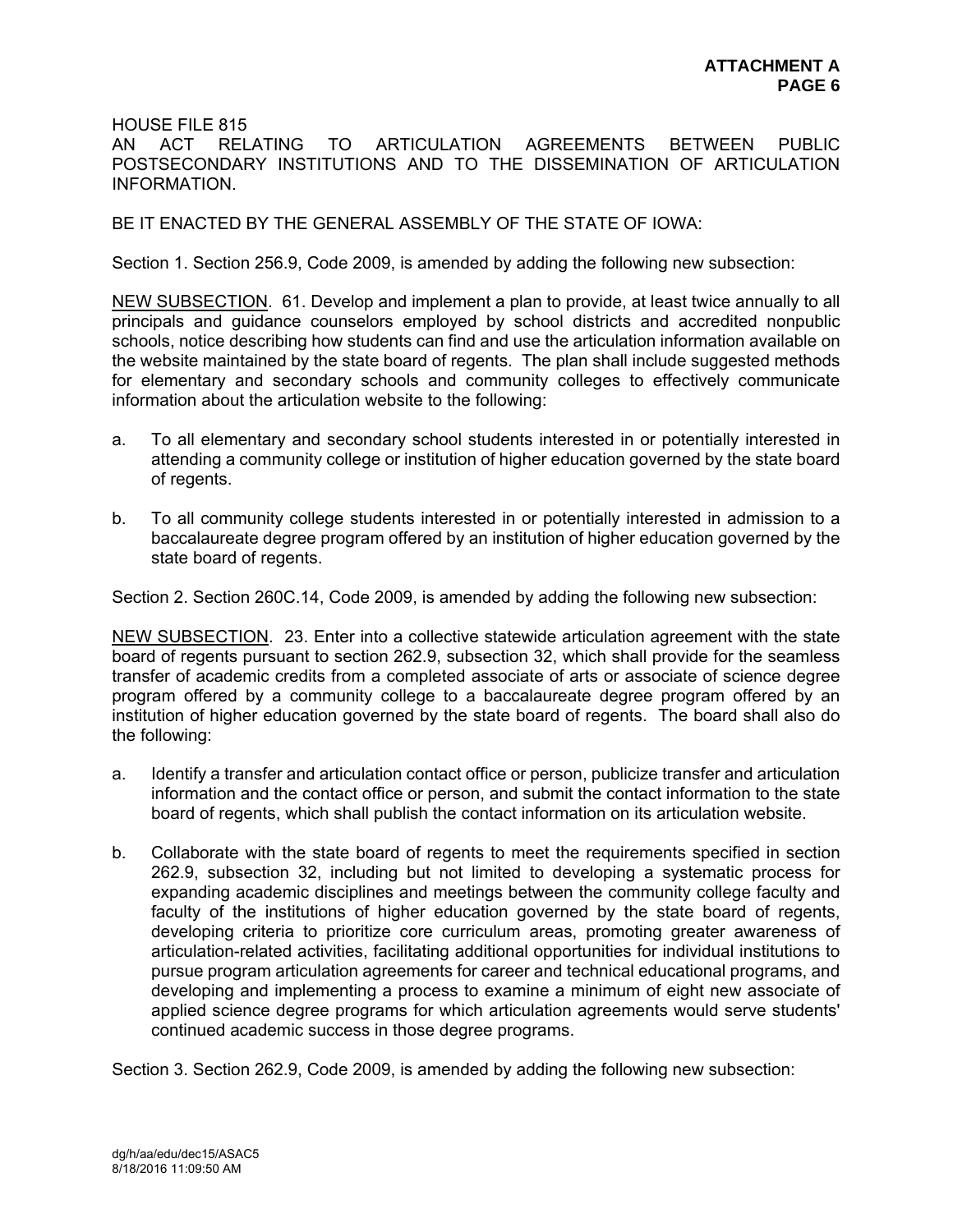NEW SUBSECTION. 32. In consultation with the state board for community colleges established pursuant to section 260C.3, establish and enter into a collective statewide articulation agreement with the community colleges established pursuant to chapter 260C, which shall provide for the seamless transfer of academic credits from a completed associate of arts or associate of science degree program offered by a community college to a baccalaureate degree program offered by an institution of higher education governed by the board. The board shall also do the following:

- a. Require each of the institutions of higher education governed by the board to identify a transfer and articulation contact office or person, publicize transfer and articulation information and the contact office or person, and submit the contact information to the board for publication on its articulation website.
- b. Develop, in collaboration with the boards of directors of the community colleges, a systematic process for expanding academic disciplines and meetings between the community college faculty and faculty of the institutions of higher education governed by the board. The board shall conduct and jointly administer with the boards of directors of the community colleges four program and academic discipline meetings each academic year for the purpose of enhancing alignment between course content and expectations at the community colleges and institutions of higher education governed by the state board of regents.
- c. Develop criteria to prioritize core curriculum areas and create or review transition guides for the core curriculum areas.
- d. Include on its articulation website course equivalency and transition guides for each of the institutions of higher education governed by the board.
- e. Jointly, with the boards of directors of the community colleges, select academic departments in which to articulate first-year and second-year courses through faculty-to-faculty meetings in accordance with paragraph "b". However, course-to-course equivalencies need not occur in an academic discipline when the board and the community colleges jointly determine that course content is incompatible.
- f. Promote greater awareness of articulation-related activities, including the articulation website maintained by the board and articulation agreements in which the institutions participate.
- g. Facilitate additional opportunities for individual institutions to pursue program articulation agreements for community college career and technical education programs and programs of study offered by the institutions of higher education governed by the board.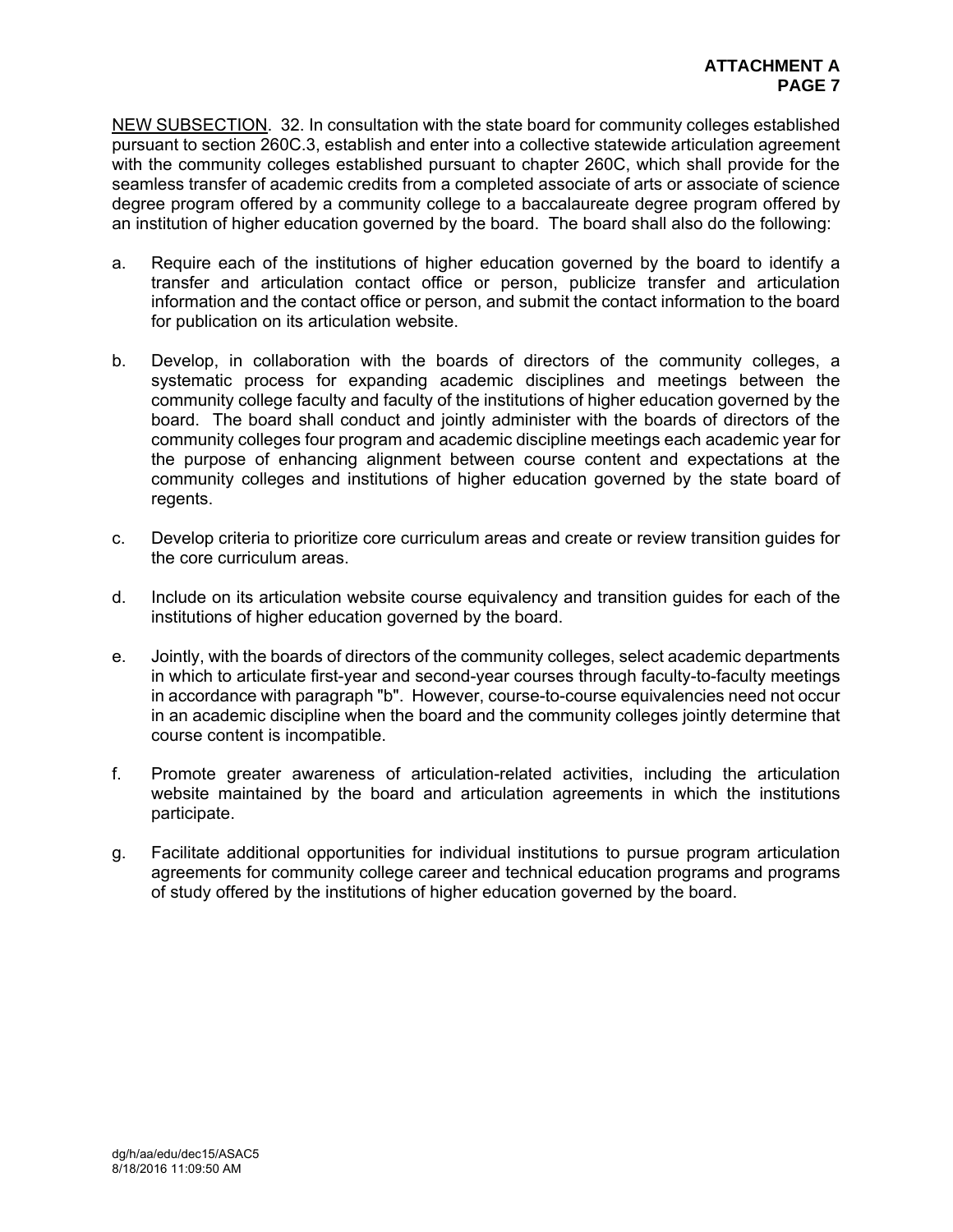- h. Develop and implement by January 1, 2012, a process to examine a minimum of eight new community college associate of applied science degree programs for which articulation agreements between the community colleges and the institutions of higher education governed by the board would serve students' continued academic success in those degree programs.
- i. Prepare, jointly with the department of education and the liaison advisory committee on transfer students, and submit by January 1 (changed to January 15 by 2010 legislation) annually to the general assembly, an update on the articulation efforts and activities implemented by the community colleges and the institutions of higher education governed by the board.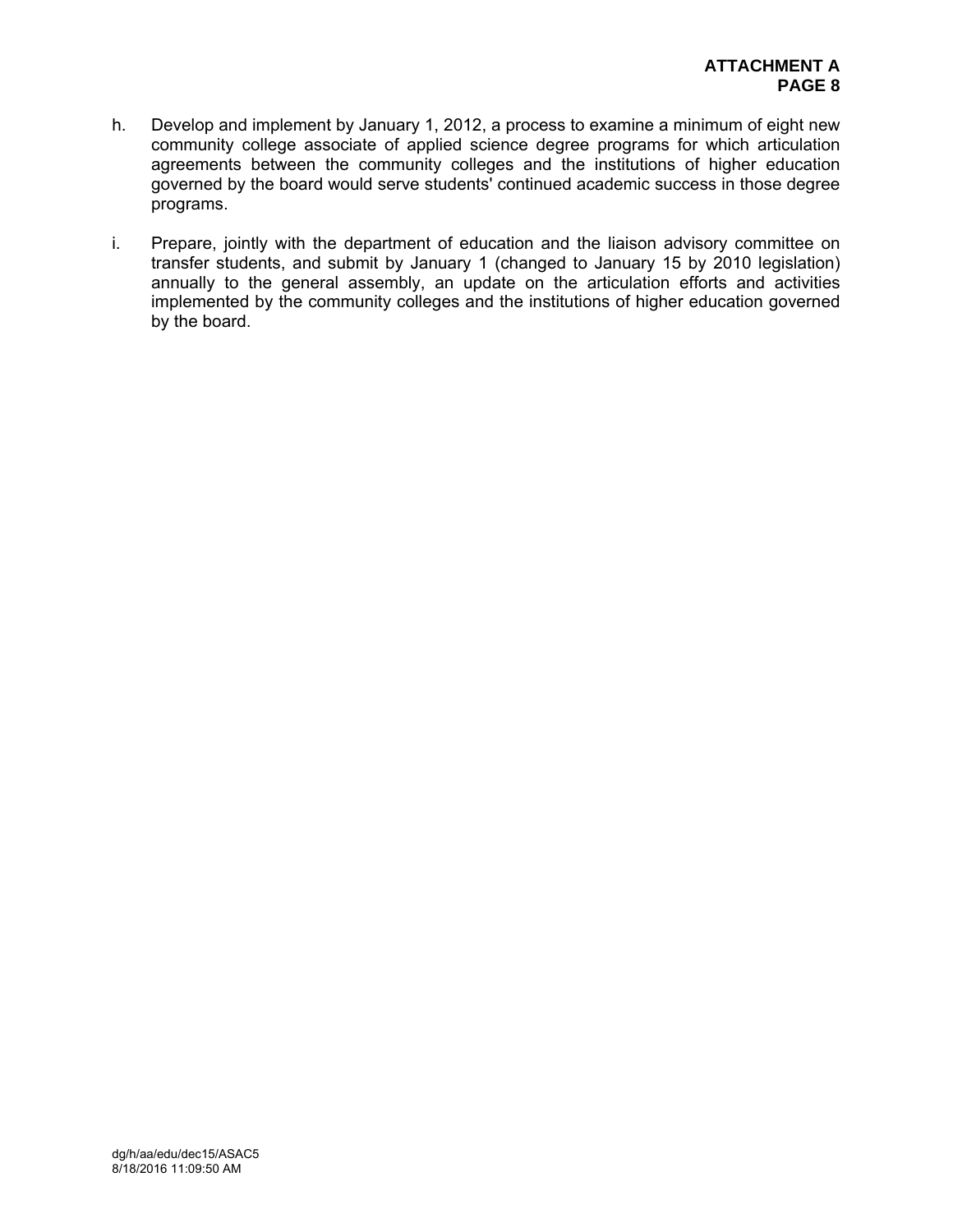# **UPDATE ON THE ARTICULATION EFFORTS AND ACTIVITIES IMPLEMENTED BY THE IOWA COMMUNITY COLLEGES AND THE INSTITUTIONS OF HIGHER EDUCATION GOVERNED BY THE BOARD OF REGENTS OCTOBER 2014 – SEPTEMBER 2015**

The following update has been prepared to be submitted to the Iowa General Assembly by January 15, 2016, as specified in Iowa Code §262.9.33.1

| <b>LEGISLATION</b>                                                                                                                                                                                                                                                                                                                                                     | <b>STATUS</b>                                                                                                                                                                                                                                                                                                                                                                                                                                                                                                                                                                                                                                                                                                                                                                                                             |  |  |
|------------------------------------------------------------------------------------------------------------------------------------------------------------------------------------------------------------------------------------------------------------------------------------------------------------------------------------------------------------------------|---------------------------------------------------------------------------------------------------------------------------------------------------------------------------------------------------------------------------------------------------------------------------------------------------------------------------------------------------------------------------------------------------------------------------------------------------------------------------------------------------------------------------------------------------------------------------------------------------------------------------------------------------------------------------------------------------------------------------------------------------------------------------------------------------------------------------|--|--|
| §256.9.57. Develop and<br>implement a plan to provide, at<br>least twice annually to all<br>principals and guidance<br>counselors employed by schools<br>districts and accredited<br>nonpublic schools, notice<br>describing how students can find<br>and use the articulation<br>information available on the<br>website maintained by the state<br>board of regents. | The lowa Department of Education (IDE) communicates with principals and guidance<br>٠<br>counselors at public and nonpublic schools concerning the www.TransferInlowa.org<br>articulation website. Consultants also work with local school districts to include transfer<br>information to parents as they help their children consider college options.                                                                                                                                                                                                                                                                                                                                                                                                                                                                  |  |  |
|                                                                                                                                                                                                                                                                                                                                                                        | The Department sends out an electronic newsletter each month to all superintendents<br>$\Rightarrow$<br>and principals in the State. The February 2015 issue of the School Leader Update<br>contained an article titled "Website helps students with transfer process." <sup>1</sup> This brief<br>article discusses the web portal dedicated to assisting students with the transfer<br>process and provides a link to the website, described as a "one-stop resource for<br>students planning their futures." The article encourages students to discuss their<br>academic and career plans with both community college and university academic<br>advisors, stating that advisors' contact information for each public postsecondary<br>institution in lowa is available at the website.                               |  |  |
|                                                                                                                                                                                                                                                                                                                                                                        | The Education Program Consultant in the Division of Community Colleges serves as the<br>٠<br>Division's representative on the LACTS and RCER committees.                                                                                                                                                                                                                                                                                                                                                                                                                                                                                                                                                                                                                                                                  |  |  |
| The plan shall include suggested methods for elementary and secondary schools and community colleges to effectively communicate<br>information about the articulation website to the following:                                                                                                                                                                        |                                                                                                                                                                                                                                                                                                                                                                                                                                                                                                                                                                                                                                                                                                                                                                                                                           |  |  |
| a. To all elementary and<br>secondary school students<br>interested in or potentially<br>interested in attending a<br>community college or institution<br>of higher education governed by<br>the state board of regents.                                                                                                                                               | The IDE partners with the lowa College Student Aid Commission (ICSAC) to provide<br>٠<br>postsecondary information to middle and high school students (6th - 12th grade) through<br>the www.ihaveaplaniowa.gov web portal, as well as through materials distributed to<br>teachers, students, and parents. On the <i>I Have a Plan IOWA</i> (IHAPI) website, there are<br>numerous links to the www.transferiniowa.org articulation website, such as through the<br>High School Student link in the "Who Are You" section on the homepage. Once on that<br>page, the Transfer in lowa link is available on all of the following paths:<br>Select "College Planning" from the top (green) tabs and then see "Transfer in lowa"<br>$\Rightarrow$<br>in the lowa Colleges & Universities box provided in the right side bar. |  |  |

1 https://www.educateiowa.gov/sites/files/ed/documents/February2015SLU.pdf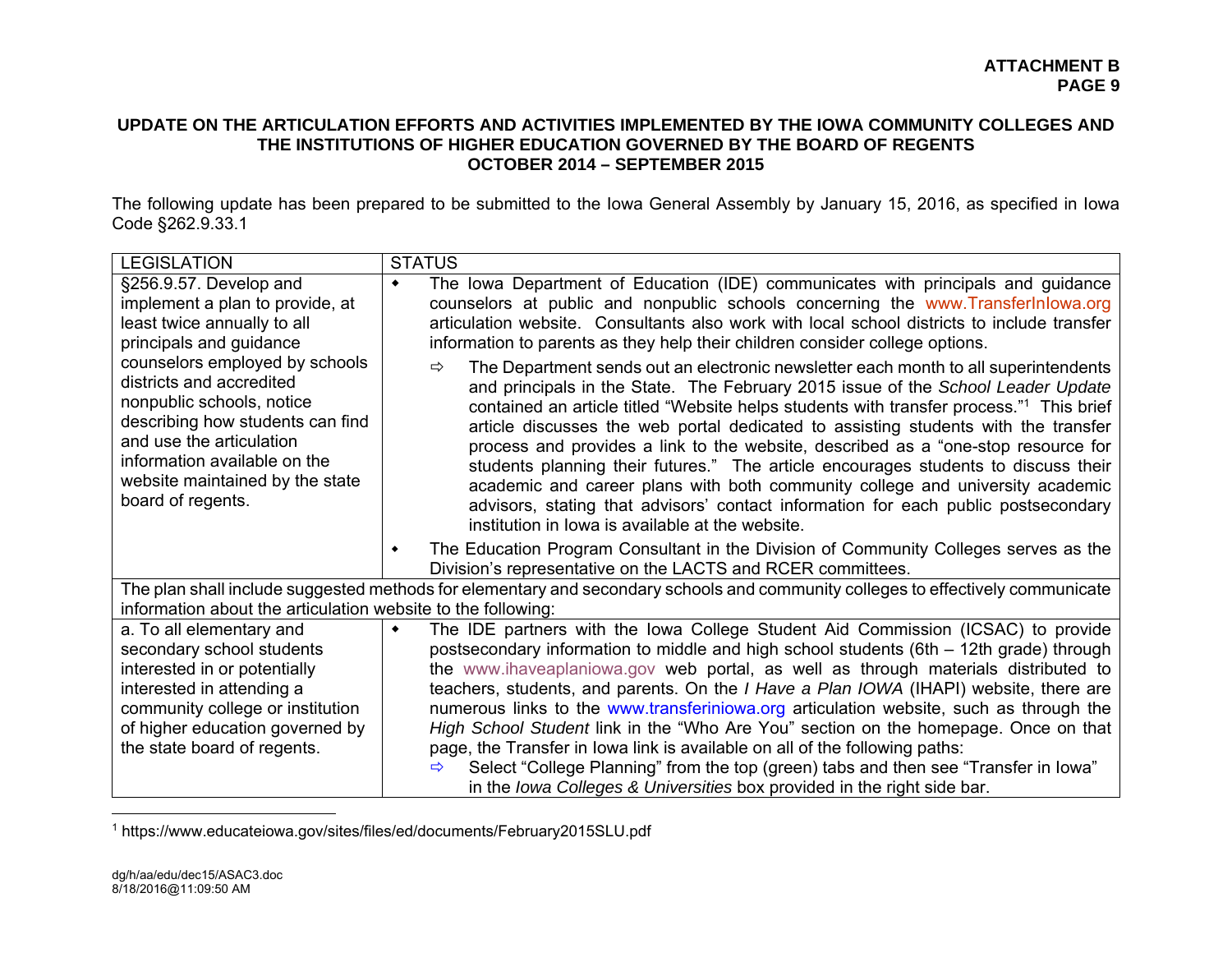|                                                                                                                                                                                                                                        |                 | Select "Explore Schools" on the second tab bar (brown) to see "Transfer in lowa" listed<br>$\Rightarrow$<br>under Iowa Resources provided in the right side bar.                                                                                                                                                                                                                                                                                                                                                                                                                                                                                                                                                                                                                                                                                                                      |
|----------------------------------------------------------------------------------------------------------------------------------------------------------------------------------------------------------------------------------------|-----------------|---------------------------------------------------------------------------------------------------------------------------------------------------------------------------------------------------------------------------------------------------------------------------------------------------------------------------------------------------------------------------------------------------------------------------------------------------------------------------------------------------------------------------------------------------------------------------------------------------------------------------------------------------------------------------------------------------------------------------------------------------------------------------------------------------------------------------------------------------------------------------------------|
|                                                                                                                                                                                                                                        | $\blacklozenge$ | Select "Prepare for College" on the second tab bar (brown) in the "Getting Ready for<br>College" box, select "College Choice" and then "Associate to Baccalaureate Transfers: The<br>Two-Plus-Two" and see the "Transfer in lowa" link on the bottom of the narrative. On that<br>same page of "College Choices", select "Community College: Is it Right for You?" In<br>addition, the IHAPI site provides a link to the annual publication, Your Course to College.<br>The 2015-16 version is available for downloading under the "Financial Aid Planning" tab<br>(select "Financial Aid 101" and then "How much does college cost?" in the "1. The Basics"<br>box). It can also be found by typing "Your Course to College" in the search box at the top<br>right of the Homepage. A link to Transferlnlowa.org can be found on page 27 in the<br><b>Transfer Students section.</b> |
| b. To all community college<br>students interested in or<br>potentially interested in<br>admission to a baccalaureate<br>degree program offered by an<br>institution of higher education<br>governed by the state board of<br>regents. | ٠               | The Department of Education works with the Chief Student Services Administrators at the<br>15 community colleges of lowa to provide information regarding TransferInlowa.org<br>resources and the need to distribute this information to students through the colleges'<br>website and student handbooks. Student handbooks are provided to all enrolled<br>community college students in either a printed or electronic format.                                                                                                                                                                                                                                                                                                                                                                                                                                                      |
| §260C.14.22. Enter into a<br>collective statewide articulation<br>agreement with the state board                                                                                                                                       | $\blacklozenge$ | The Associate of Arts degree articulation agreement was originally signed on December 2,<br>1981. The most recent reaffirmation was on April 10, 2015. The next scheduled<br>reaffirmation will occur on April 3, 2016. The agreement includes the following elements:                                                                                                                                                                                                                                                                                                                                                                                                                                                                                                                                                                                                                |
| of regents pursuant to §262.9.<br>subsection 33, which shall                                                                                                                                                                           |                 | Minimum of 60 credit hours of courses designed and acceptable for transfer and may<br>⇨<br>include up to 16 credit hours of career and technical courses.                                                                                                                                                                                                                                                                                                                                                                                                                                                                                                                                                                                                                                                                                                                             |
| provide for the seamless transfer<br>of academic credits from a<br>completed associate of arts or                                                                                                                                      |                 | General education contains a minimum of 40 credit hours evenly distributed among<br>⇨<br>arts and sciences disciplines.                                                                                                                                                                                                                                                                                                                                                                                                                                                                                                                                                                                                                                                                                                                                                               |
| associate of science degree<br>program offered by a community                                                                                                                                                                          |                 | Remaining 20 semester hours are elective credits including up to 16 semester hours<br>⇨<br>of career and technical credit.                                                                                                                                                                                                                                                                                                                                                                                                                                                                                                                                                                                                                                                                                                                                                            |
| college to a baccalaureate                                                                                                                                                                                                             |                 | Foreign language proficiency must be met at each Regent university.<br>⇨                                                                                                                                                                                                                                                                                                                                                                                                                                                                                                                                                                                                                                                                                                                                                                                                              |
| degree program offered by an                                                                                                                                                                                                           |                 | A minimum 2.0 grade point average is required.<br>⇨                                                                                                                                                                                                                                                                                                                                                                                                                                                                                                                                                                                                                                                                                                                                                                                                                                   |
| institution of higher education<br>governed by the state board of<br>regents.                                                                                                                                                          |                 | Students who meet the above requirements and transfer with an Associate of Arts<br>$\Rightarrow$<br>degree will have met all general education requirements at the Regent universities.                                                                                                                                                                                                                                                                                                                                                                                                                                                                                                                                                                                                                                                                                               |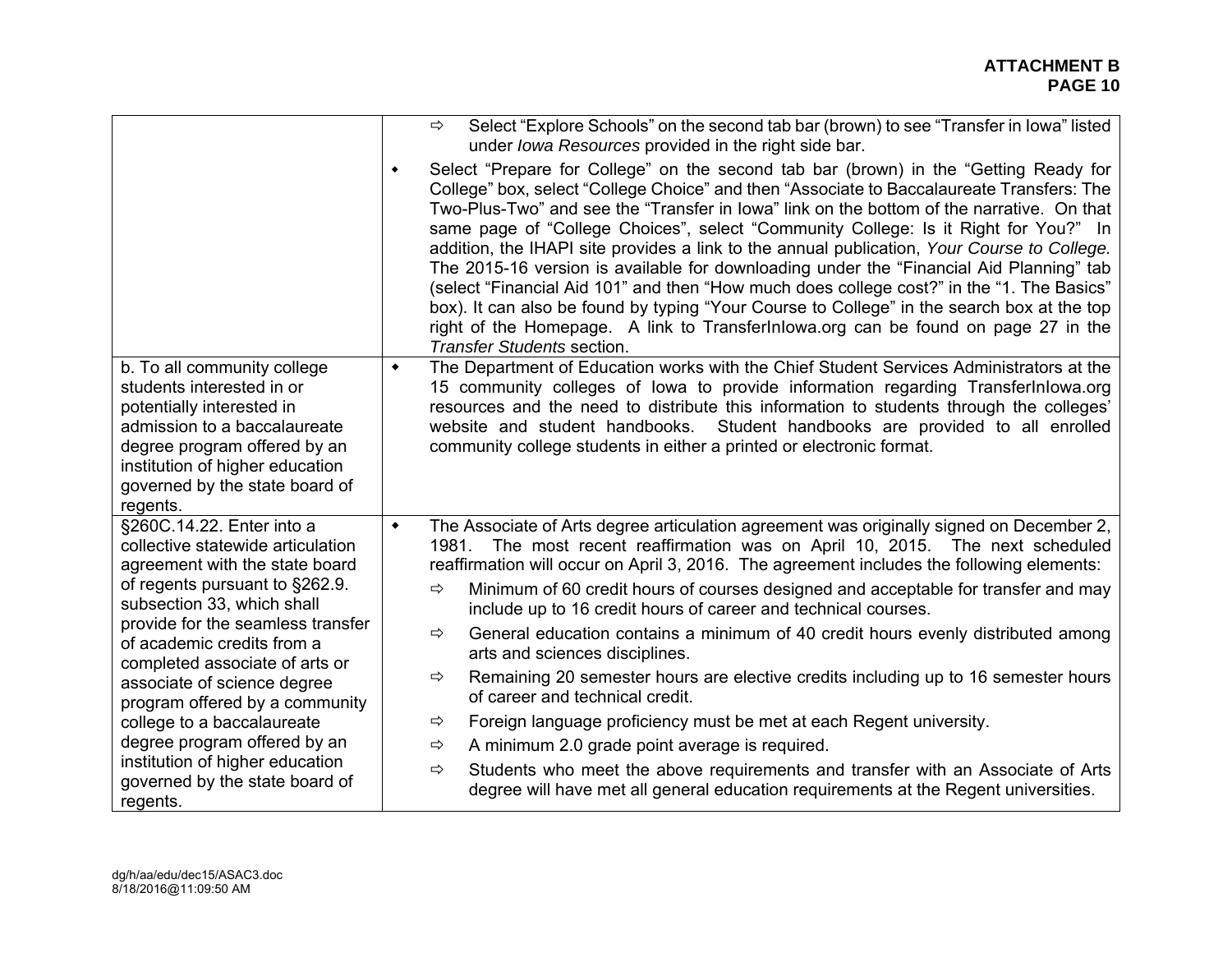|                                                                                                                                                                                                                          |                 | Satisfaction of above requirements allows enrollment with junior status at a Regent<br>⇨<br>university.                                                                                                                                                                                                      |
|--------------------------------------------------------------------------------------------------------------------------------------------------------------------------------------------------------------------------|-----------------|--------------------------------------------------------------------------------------------------------------------------------------------------------------------------------------------------------------------------------------------------------------------------------------------------------------|
|                                                                                                                                                                                                                          |                 | Admittance of students who do not complete an Associate of Arts degree requires<br>⇨<br>course by course evaluation.                                                                                                                                                                                         |
|                                                                                                                                                                                                                          |                 | The Associate of Arts degree articulation agreement is reviewed and reaffirmed<br>⇨<br>annually.                                                                                                                                                                                                             |
|                                                                                                                                                                                                                          | $\blacklozenge$ | The Associate of Science degree articulation agreement was originally signed on April 18,<br>2008. The most recent reaffirmation was on April 10, 2015. The next scheduled<br>reaffirmation will occur on April 3, 2016. The agreement includes the following elements:                                      |
|                                                                                                                                                                                                                          |                 | The requirements for the Associate of Science degree are the same as for the<br>$\Rightarrow$<br>Associate of Arts degree with the following exceptions:                                                                                                                                                     |
|                                                                                                                                                                                                                          |                 | Distribution of hours includes 20 credit hours of mathematics and science.                                                                                                                                                                                                                                   |
|                                                                                                                                                                                                                          |                 | Additional general education courses may be required at the Regent universities.                                                                                                                                                                                                                             |
| The board shall also do the following:                                                                                                                                                                                   |                 |                                                                                                                                                                                                                                                                                                              |
| a. Identify a transfer and<br>articulation contact office or<br>person, publicize transfer and                                                                                                                           | $\blacklozenge$ | A transfer and articulation contact person to assist in resolving issues related to the<br>acceptance and/or application of transfer credit was identified for each two-year and<br>four-year public institution.                                                                                            |
| articulation transfer and the<br>contact office or person, and<br>submit the contact information to<br>the state board of regents, which<br>shall make public the contact<br>information on its articulation<br>website. | $\blacklozenge$ | Contact person information was submitted by the community college presidents to the<br>Board of Regents, State of Iowa, for the www.Transferlnlowa.org articulation website.                                                                                                                                 |
|                                                                                                                                                                                                                          | $\blacklozenge$ | The current list of transfer and articulation contacts has been posted to the<br>www.TransferInlowa.org articulation website.                                                                                                                                                                                |
|                                                                                                                                                                                                                          | $\blacklozenge$ | The Articulation Website Evaluation Team developed a description of the responsibilities of<br>the contact person and distributed it to all contact persons.                                                                                                                                                 |
|                                                                                                                                                                                                                          | $\blacklozenge$ | The list is reviewed annually and updated as needed.                                                                                                                                                                                                                                                         |
| b. Collaborate with the state<br>board of regents to meet the<br>requirements specified in §262.9,<br>subsection 33, including but not                                                                                   |                 | The Liaison Advisory Committee for Transfer Students (LACTS) developed a systematic<br>process for expanding academic discipline meetings and it was approved by the community<br>college chief academic officers and the Regent university provosts. Key elements of this<br>process include the following: |
| limited to developing a<br>systematic process for                                                                                                                                                                        |                 | Surveys are conducted every third year to discover and identify academic<br>$\Rightarrow$<br>opportunities with promise for articulation.                                                                                                                                                                    |
| expanding academic disciplines<br>and meetings between the<br>community college faculty and                                                                                                                              |                 | Establishment of multi-year calendars for planning and leveraging of other existing<br>$\Rightarrow$<br>meeting opportunities.                                                                                                                                                                               |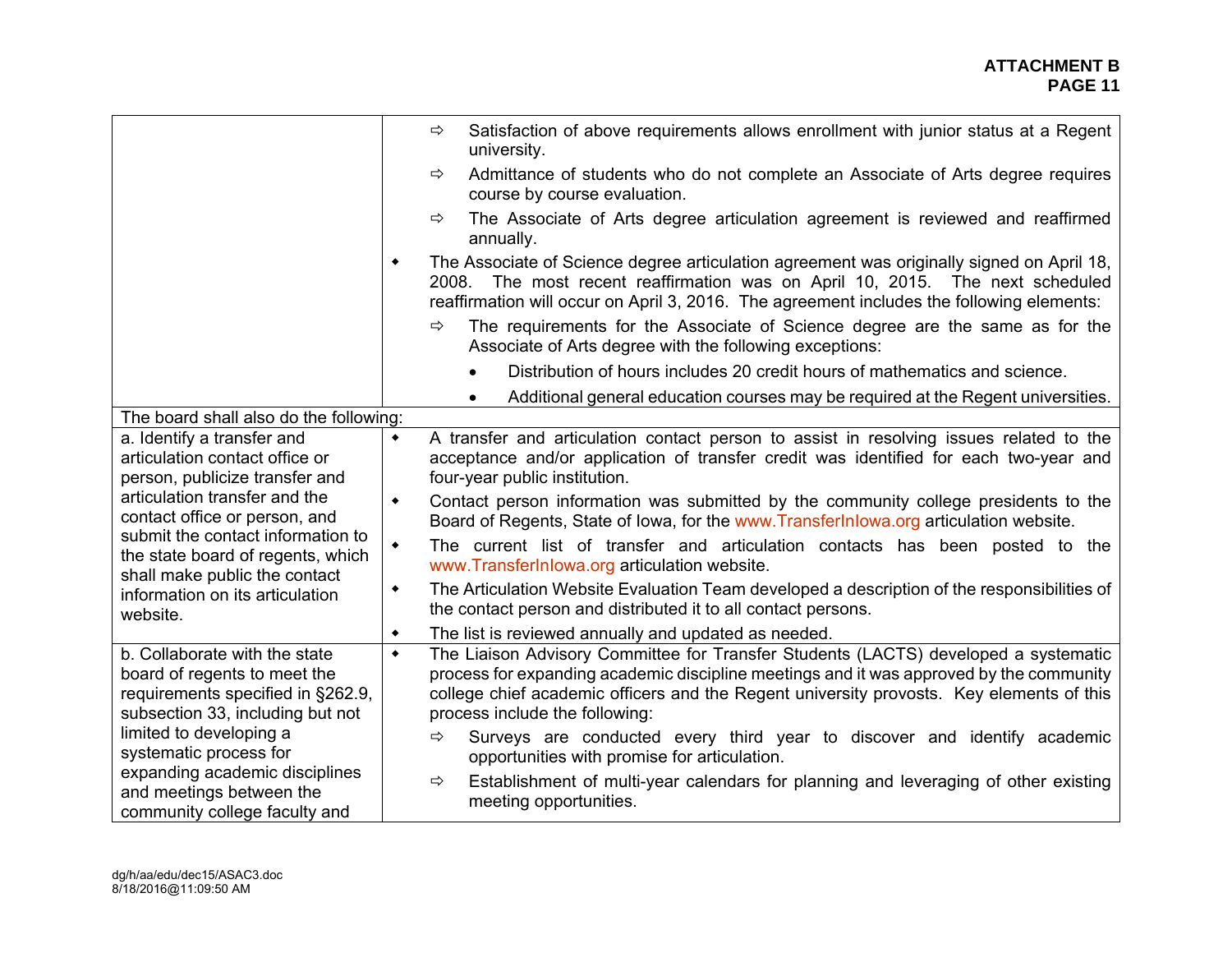| faculty of the institutions of<br>higher education governed by                                  | Collaborative planning by representatives from the community colleges and Regent<br>$\Rightarrow$<br>universities.                                                                                                                                                                                                                                                                                                                                                                                                                                                                                                                                                                                                         |
|-------------------------------------------------------------------------------------------------|----------------------------------------------------------------------------------------------------------------------------------------------------------------------------------------------------------------------------------------------------------------------------------------------------------------------------------------------------------------------------------------------------------------------------------------------------------------------------------------------------------------------------------------------------------------------------------------------------------------------------------------------------------------------------------------------------------------------------|
| the state board of regents,                                                                     | Best practices meeting design, with flexibility of meeting format and activities to meet<br>$\Rightarrow$<br>varying needs of disciplines, using best practices and resulting in an action plan.                                                                                                                                                                                                                                                                                                                                                                                                                                                                                                                           |
|                                                                                                 | Expectation of meeting outcomes and a summary report that indicates agreed upon<br>⇨<br>action items and communication with attendees and other stakeholders.                                                                                                                                                                                                                                                                                                                                                                                                                                                                                                                                                              |
|                                                                                                 | Evaluation of both the process and the meeting with a focus on continuous<br>⇨<br>improvement.                                                                                                                                                                                                                                                                                                                                                                                                                                                                                                                                                                                                                             |
|                                                                                                 | Eventual institutionalizing of the meeting outcomes.<br>⇨                                                                                                                                                                                                                                                                                                                                                                                                                                                                                                                                                                                                                                                                  |
| developing criteria to prioritize<br>core curriculum areas,                                     | During 2009-2010, Regent university and community college faculty held academic<br>٠<br>discipline meetings in mathematics, marketing, and early childhood education. During<br>2010-2011, Regent university and community college faculty held academic discipline<br>meetings in Criminology/Criminal Justice; Communications/English/Speech; Biology;<br>Marketing; Early Childhood Education; Agriculture/Animal Science/Agronomy/Horticulture;<br>and Mathematics. During 2011-12, Regent university and community college faculty held<br>academic discipline meetings in chemistry, physics, psychology, and marketing. During<br>2012-13, Regent university and community college faculty held academic discipline |
| promoting greater awareness of<br>articulation-related activities,                              | meetings in computer science, agriculture business/animal science/agronomy/horticulture,<br>and music theory. The physics and chemistry faculty also met again. During 2013-2014,<br>Regent university and community college faculty held academic discipline meetings in<br>educational psychology, management information systems, and criminal justice. The CTE<br>Deans chose Network Administration, Criminal Justice, and CAD/Design Technology at<br>their November 2014 meeting.                                                                                                                                                                                                                                   |
| facilitating additional<br>opportunities for individual                                         | During 2014-2015, LACTS hosted a statewide conference concerning the transfer of credit<br>٠<br>for veterans and on the American Council on Education's (ACE's) Guide to Credit for<br>Educational Experiences in the Armed Services.                                                                                                                                                                                                                                                                                                                                                                                                                                                                                      |
| institutions to pursue program<br>articulation agreements for<br>career and technical education | A survey was conducted during 2011-2012 to identify and prioritize academic areas for the<br>$\blacklozenge$<br>2013-2014 academic year. The previous survey was conducted in 2009.                                                                                                                                                                                                                                                                                                                                                                                                                                                                                                                                        |
| programs,                                                                                       | Preliminary analysis indicated a number of opportunities to create new articulation<br>$\blacklozenge$<br>agreements and faculty-to-faculty academic discipline meetings. The sixth annual joint<br>meeting between Regent university provosts and lowa community college chief academic<br>officers was held on October 15, 2015.                                                                                                                                                                                                                                                                                                                                                                                         |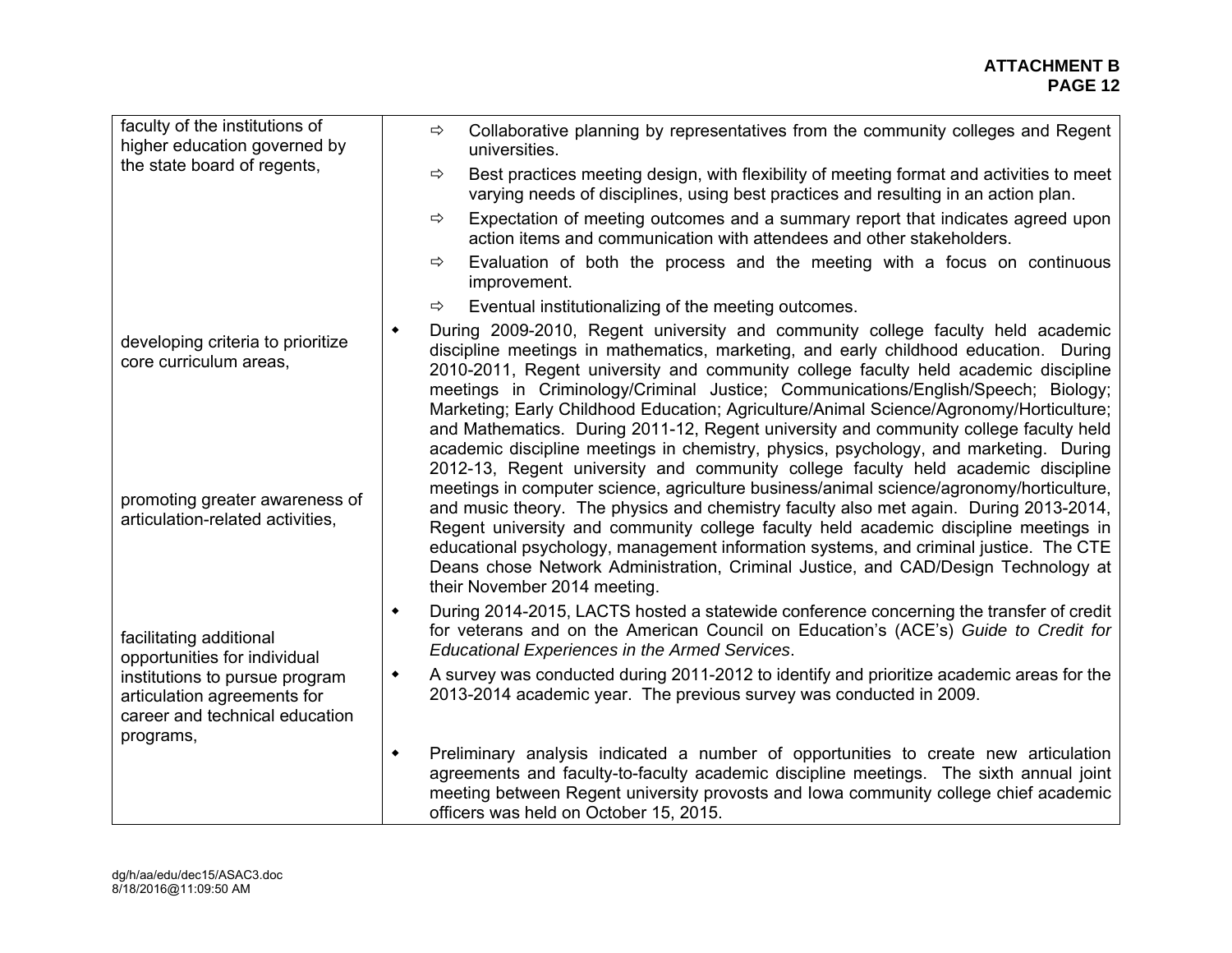|                                                                                                                                                                                                                                                               | The primary mechanism/vehicle for promoting greater awareness is through the<br>$\blacklozenge$<br>www.TransferInlowa.org articulation website.                                                                                                                                                                                                                                                                                                                                                                                                                            |  |  |
|---------------------------------------------------------------------------------------------------------------------------------------------------------------------------------------------------------------------------------------------------------------|----------------------------------------------------------------------------------------------------------------------------------------------------------------------------------------------------------------------------------------------------------------------------------------------------------------------------------------------------------------------------------------------------------------------------------------------------------------------------------------------------------------------------------------------------------------------------|--|--|
| and developing and<br>implementing a process to<br>examine a minimum of eight new<br>associate of applied science<br>degree programs for which<br>articulation agreements would<br>serve students' continued<br>academic success in those<br>degree programs. | The Reverse Credit Program is available to all transfer students to the three public<br>$\blacklozenge$<br>universities. Since its inception, approximately 2,000 transfer students have participated in<br>the program and 150 have received an award.                                                                                                                                                                                                                                                                                                                    |  |  |
|                                                                                                                                                                                                                                                               | Between October 2014 and September 2015, the www.Transfer Inlowa.org articulation<br>$\blacklozenge$<br>website tracked and recorded 9,529 unique visitors and 11,974 total visits. <sup>2</sup> The University<br>of Iowa's I-CHART articulation planning website recorded 3,405 unique visitors and 10,828<br>total visits; lowa State University's TRANSIT articulation planning website recorded 21,820<br>unique visitors and 35,981 total visits; and the University of Northern Iowa's TRANSFER<br>PLAN-IT recorded 13,313 unique visitors and 20,050 total visits. |  |  |
|                                                                                                                                                                                                                                                               | In Summer 2012, community colleges and Regent universities conducted the second<br>٠<br>program inventory to identify areas of articulation opportunity.                                                                                                                                                                                                                                                                                                                                                                                                                   |  |  |
|                                                                                                                                                                                                                                                               | On October 28, 2009, a joint meeting was held at the University of Northern Iowa between<br>$\blacklozenge$<br>community college chief academic officers and Regent university provosts to prioritize the<br>programs identified in the inventory best suited for articulation. Annual joint meetings have<br>been held in October 2010, October 2011, October 2012, October 2013, October 2014, and<br>October 2015.                                                                                                                                                      |  |  |
|                                                                                                                                                                                                                                                               | $\Rightarrow$ Year 1 programs included Mathematics, Early Childhood Education and Marketing.<br>Faculty from these areas met on February 12, 2010 at the DMACC Newton campus.                                                                                                                                                                                                                                                                                                                                                                                              |  |  |
|                                                                                                                                                                                                                                                               | $\Rightarrow$ Year 2 (2010-2011) discipline meetings included general biology, microbiology,<br>anatomy and physiology, writing (English), and criminology/criminal justice areas.                                                                                                                                                                                                                                                                                                                                                                                         |  |  |
|                                                                                                                                                                                                                                                               | $\Rightarrow$ Year 3 (2011-12) discipline meetings included chemistry, physics, psychology, and<br>marketing.                                                                                                                                                                                                                                                                                                                                                                                                                                                              |  |  |
|                                                                                                                                                                                                                                                               | $\Rightarrow$ Year 4 (2012-13) new discipline meetings included music theory, agriculture<br>business/animal science/agronomy/horticulture, and computer science, and<br>continued other discipline meetings as necessary.                                                                                                                                                                                                                                                                                                                                                 |  |  |
|                                                                                                                                                                                                                                                               | $\Rightarrow$ Year 5 (2013-2014) new discipline meetings included Management Information<br>System (MIS) with a business focus and Educational Psychology. The CTE Deans                                                                                                                                                                                                                                                                                                                                                                                                   |  |  |

<sup>&</sup>lt;sup>2</sup> The three Regent universities' Transfer Equivalency Guides may also be accessed through their Admissions websites.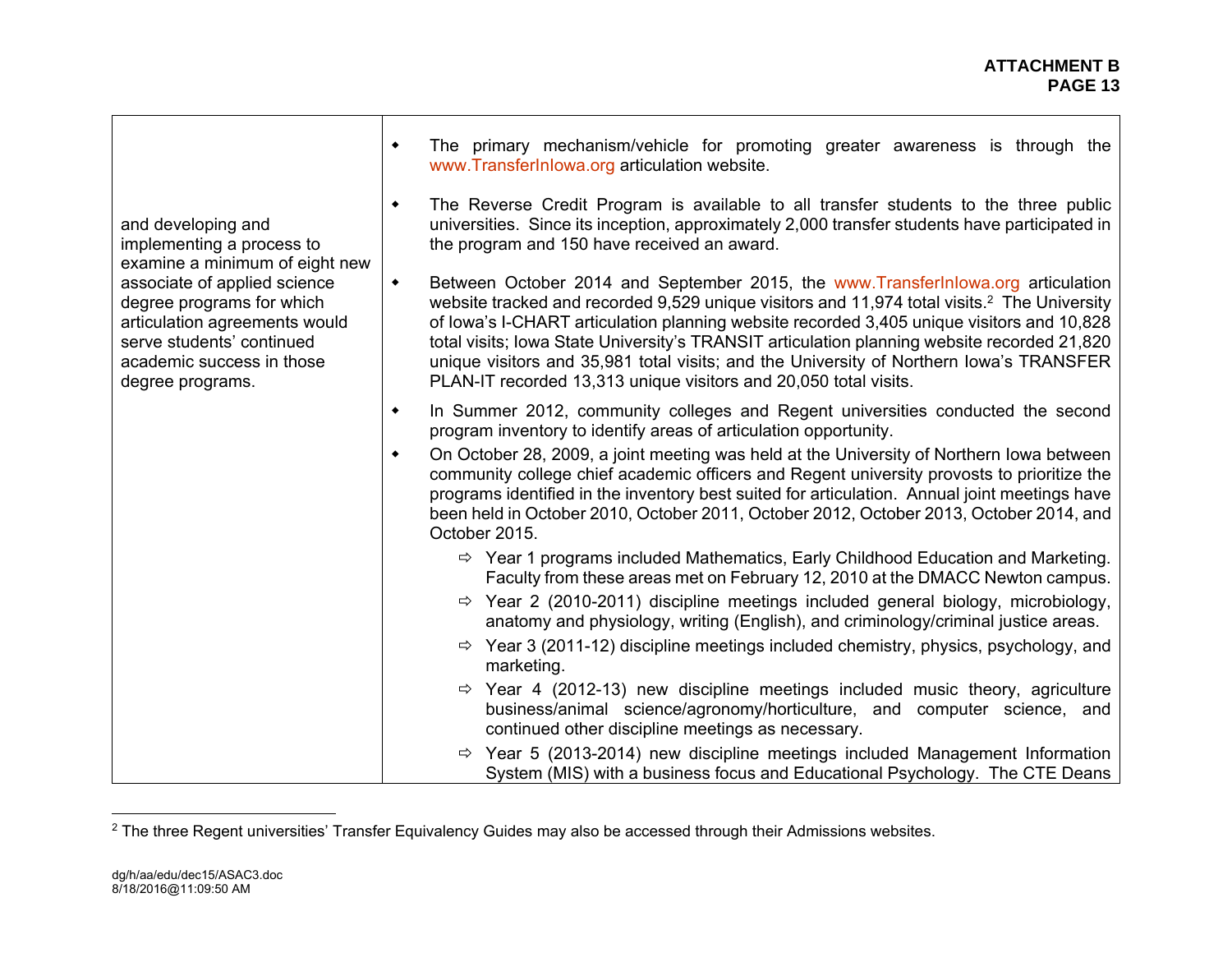|                                                                                                                                                                                                                                                                                                                                                                                                                                                                                                                                 | selected Network Administration, Criminal Justice, and CAD/Design Technology at<br>their November meeting.                                                                                                                                                                                                                                                                                                                                                                                                                                                                                                                                                                                                                                                                                                                                                                                                                                                                                                                                  |
|---------------------------------------------------------------------------------------------------------------------------------------------------------------------------------------------------------------------------------------------------------------------------------------------------------------------------------------------------------------------------------------------------------------------------------------------------------------------------------------------------------------------------------|---------------------------------------------------------------------------------------------------------------------------------------------------------------------------------------------------------------------------------------------------------------------------------------------------------------------------------------------------------------------------------------------------------------------------------------------------------------------------------------------------------------------------------------------------------------------------------------------------------------------------------------------------------------------------------------------------------------------------------------------------------------------------------------------------------------------------------------------------------------------------------------------------------------------------------------------------------------------------------------------------------------------------------------------|
|                                                                                                                                                                                                                                                                                                                                                                                                                                                                                                                                 | $\Rightarrow$ Year 6 (2014-2015) focused on transfer credit for veterans.<br>Individual institutions have continued efforts to articulate programs, which are identified in<br>$\blacklozenge$<br>Attachments C and D.<br>In Summer 2010, the community college Career and Technical deans prioritized a list of<br>٠<br>Associate of Applied Science program areas for planning of faculty meetings to discuss<br>articulation. Iowa State University took the lead to examine the top two identified priority<br>areas – Agriculture and Veterinary Technology. In November 2012, the Career and<br>Technical deans selected the following program areas as priority topics for future face-to-<br>Network Administration;<br>CAD/Design;<br>Criminal<br>face<br>meetings $-$<br>Justice;<br>Robotics/Automation; and Wind/Renewable Energy. In 2013, the CTE deans selected the<br>following program areas as priority topics for future face-to-face meetings - Network<br>Administration, Criminal Justice, and CAD/Design Technology. |
|                                                                                                                                                                                                                                                                                                                                                                                                                                                                                                                                 | Individual institutional efforts to articulate Associate of Applied Science programs are<br>$\blacklozenge$<br>identified in the addenda.                                                                                                                                                                                                                                                                                                                                                                                                                                                                                                                                                                                                                                                                                                                                                                                                                                                                                                   |
| §33. In consultation with the<br>state board of education,<br>establish and enter into a<br>collective statewide articulation<br>agreement with the community<br>colleges established pursuant to<br>chapter 260C, which shall<br>provide for the seamless transfer<br>of academic credits from a<br>completed associate of arts or<br>associate of science degree<br>program offered by a community<br>college to a baccalaureate<br>degree program offered by an<br>institution of higher education<br>governed by the board. | The Associate of Arts degree articulation agreement was originally signed on December 2,<br>$\blacklozenge$<br>1981. The most recent affirmation was on April 10, 2015. The next scheduled reaffirmation<br>will occur on April 1, 2016. The agreement includes the following elements:<br>Minimum of 60 credit hours of courses designed and acceptable for transfer and may<br>⇨<br>include up to 16 credit hours of career and technical courses.<br>General education contains a minimum of 40 credit hours evenly distributed among<br>$\Rightarrow$<br>arts and sciences disciplines.<br>Remaining 20 semester hours are elective credits including up to 16 semester hours<br>$\Rightarrow$<br>of career and technical credit.<br>Foreign language proficiency must be met at each Regent university.<br>⇨<br>A minimum 2.0 grade point average is required.<br>$\Rightarrow$                                                                                                                                                        |
|                                                                                                                                                                                                                                                                                                                                                                                                                                                                                                                                 | Students who meet the above requirements and transfer with an Associate of Arts<br>$\Rightarrow$<br>degree will have met all general education requirements at the Regent universities.<br>Satisfaction of above requirements allows enrollment with junior status at a Regent<br>$\Rightarrow$                                                                                                                                                                                                                                                                                                                                                                                                                                                                                                                                                                                                                                                                                                                                             |
|                                                                                                                                                                                                                                                                                                                                                                                                                                                                                                                                 | university.<br>Admittance of students who do not complete an Associate of Arts degree requires<br>$\Rightarrow$<br>course by course evaluation.                                                                                                                                                                                                                                                                                                                                                                                                                                                                                                                                                                                                                                                                                                                                                                                                                                                                                             |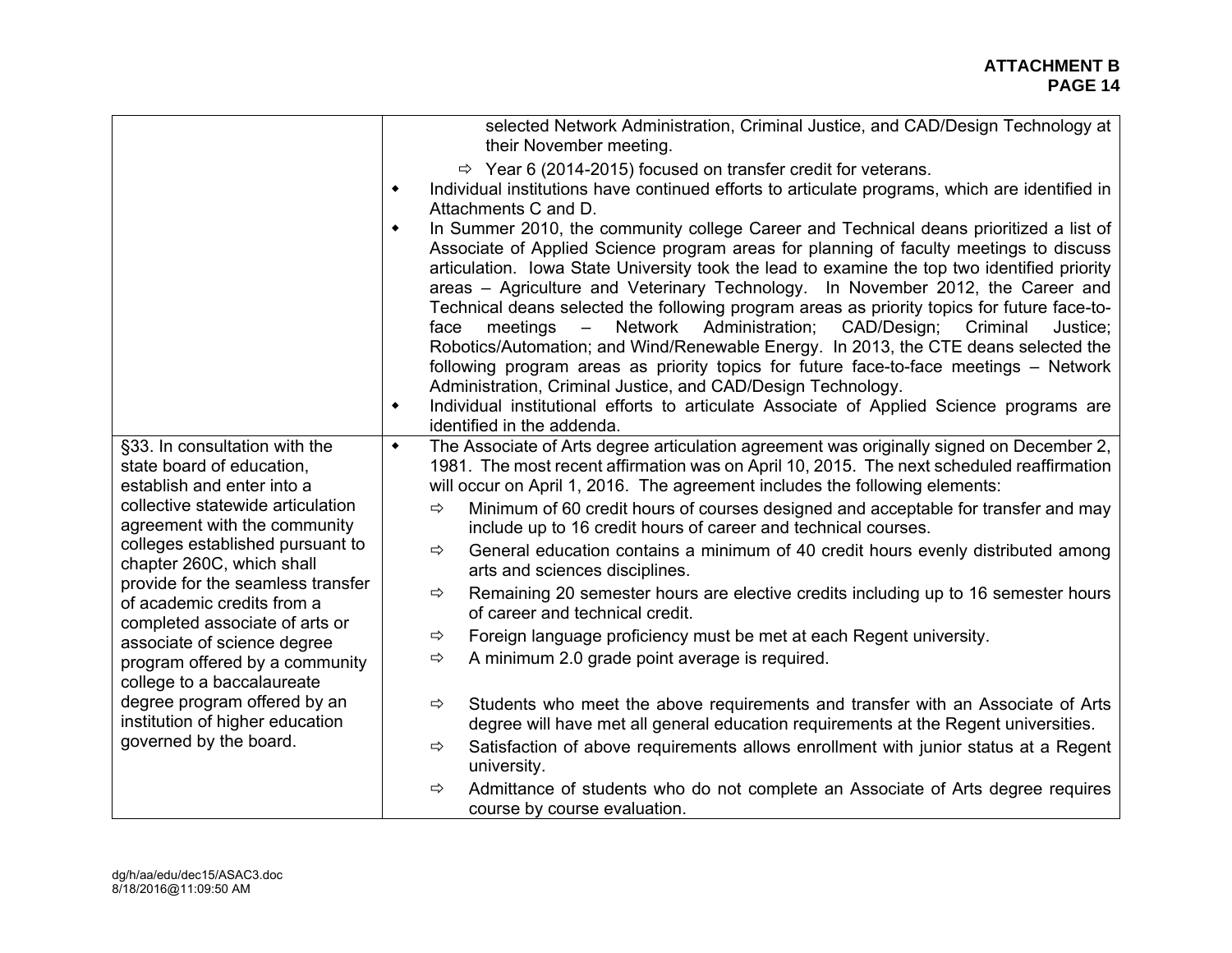|                                                                                                                                                                                                                                                                                                       | The Associate of Arts degree articulation agreement is reviewed and reaffirmed<br>$\Rightarrow$<br>annually.                                                                                                                                                                                                                    |
|-------------------------------------------------------------------------------------------------------------------------------------------------------------------------------------------------------------------------------------------------------------------------------------------------------|---------------------------------------------------------------------------------------------------------------------------------------------------------------------------------------------------------------------------------------------------------------------------------------------------------------------------------|
|                                                                                                                                                                                                                                                                                                       | The Associate of Science degree articulation agreement was originally signed on April 18,<br>٠<br>2008. The most recent reaffirmation was on April 10, 2015. The next scheduled<br>reaffirmation will occur on April 1, 2016. The agreement includes the following elements:                                                    |
|                                                                                                                                                                                                                                                                                                       | The requirements for the Associate of Science degree are the same as for the<br>⇨<br>Associate of Arts degree with the following exceptions:                                                                                                                                                                                    |
|                                                                                                                                                                                                                                                                                                       | Distribution of hours includes 20 credit hours of mathematics and science.                                                                                                                                                                                                                                                      |
|                                                                                                                                                                                                                                                                                                       | Additional general education courses may be required at the Regent universities.                                                                                                                                                                                                                                                |
| The board shall also do the following:                                                                                                                                                                                                                                                                |                                                                                                                                                                                                                                                                                                                                 |
| a. Require each of the<br>institutions of higher education<br>governed by the board to identify                                                                                                                                                                                                       | A transfer and articulation contact person to assist in resolving issues related to the<br>$\blacklozenge$<br>acceptance and/or application of transfer credit has been identified for each two-year and<br>four-year public institution.                                                                                       |
| a transfer and articulation<br>contact office or person,                                                                                                                                                                                                                                              | Contact person information was submitted by the Regent university presidents to the Board<br>$\blacklozenge$<br>of Regents, State of Iowa, for inclusion on the www.TransferInlowa.org articulation website.                                                                                                                    |
| publicize transfer and articulation<br>information and the contact office<br>or person, and submit the<br>contact information to the board<br>for publication on its articulation<br>website.                                                                                                         | The current list of transfer and articulation contacts has been posted to the<br>$\blacklozenge$<br>www.TransferInlowa.org articulation website.                                                                                                                                                                                |
|                                                                                                                                                                                                                                                                                                       | The Articulation Website Evaluation Team developed a description of the responsibilities of<br>٠<br>the contact person and distributed it to all contact persons.                                                                                                                                                               |
| b. Develop, in collaboration with<br>the boards of directors of the<br>community colleges, a<br>systematic process for<br>expanding academic disciplines<br>and meetings between the<br>community college faculty and<br>faculty of the institutions of<br>higher education governed by<br>the board. | The Liaison Advisory Committee for Transfer Students (LACTS) developed a systematic<br>$\blacklozenge$<br>process for expanding academic discipline meetings and it was approved by the community<br>college chief academic officers and the Regent university provosts. Key elements of this<br>process include the following: |
|                                                                                                                                                                                                                                                                                                       | Surveys are conducted every third year to discover and identify academic<br>⇨<br>opportunities with promise for articulation.                                                                                                                                                                                                   |
|                                                                                                                                                                                                                                                                                                       | Establishment of multi-year calendars for planning and leveraging of other existing<br>⇨<br>meeting opportunities.                                                                                                                                                                                                              |
|                                                                                                                                                                                                                                                                                                       | Collaborative planning by representatives from the community colleges and Regent<br>⇨<br>universities.                                                                                                                                                                                                                          |
|                                                                                                                                                                                                                                                                                                       | Best practices meeting design, with flexibility of meeting format and activities to meet<br>$\Rightarrow$<br>varying needs of disciplines, using best practices and resulting in an action plan.                                                                                                                                |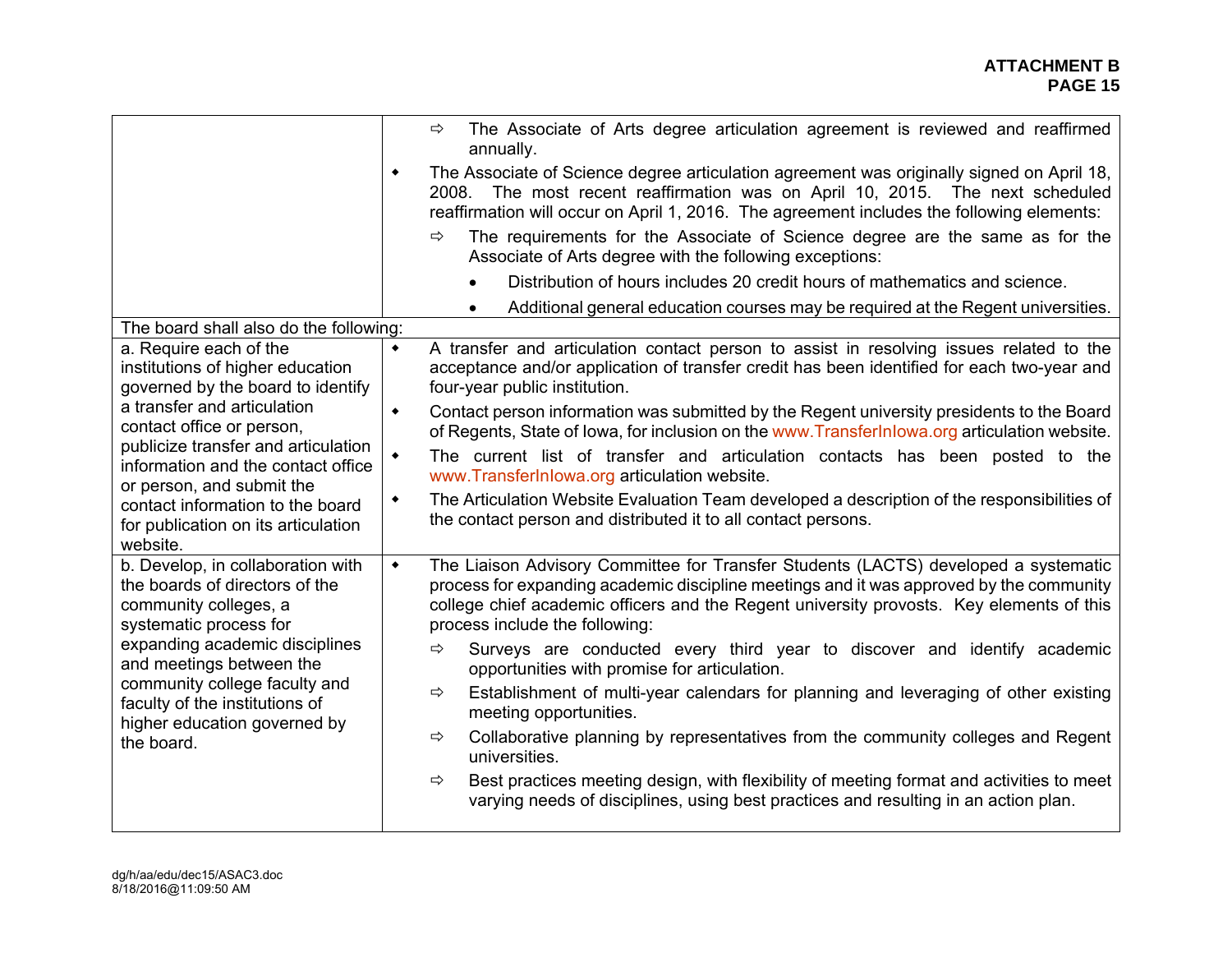| The board shall conduct and<br>jointly administer with the boards<br>of directors of the community<br>colleges four program and<br>academic discipline meetings<br>each academic year for the<br>purpose of enhancing alignment<br>between course content and<br>expectations at the community<br>colleges and institutions of<br>higher education governed by<br>the state board of regents. | Expectation of meeting outcomes and a summary report that indicates agreed upon<br>⇨<br>action items and communication with attendees and other stakeholders.<br>Evaluation of both the process and the meeting for continuous improvement.<br>⇨<br>Eventual institutionalizing of the meeting outcomes.<br>⇨<br>During 2009-2010, Regent university and community college faculty held academic<br>٠<br>discipline meetings in mathematics, marketing, and early childhood education. Using the<br>surveys conducted in 2009, the 2010-2011 discipline meetings included general biology,<br>microbiology, anatomy/physiology, writing (English), and criminology/criminal justice. The<br>2011-12 discipline meetings included chemistry, physics, psychology, and marketing.<br>Using the surveys conducted in 2012, the 2012-13 discipline meetings included music<br>theory, agriculture business/animal science/agronomy/horticulture, and computer science.<br>In 2013-2014, discipline meetings included Management Information System (MIS) with a<br>business focus and Educational Psychology. The CTE Deans selected Network<br>Administration, Criminal Justice, and CAD/Design Technology at their November meeting.<br>In 2014-2015, the focus will be on transfer credit for veterans.<br>Academic areas were identified and prioritized for the 2011-2012 academic year -<br>٠ |
|-----------------------------------------------------------------------------------------------------------------------------------------------------------------------------------------------------------------------------------------------------------------------------------------------------------------------------------------------------------------------------------------------|-------------------------------------------------------------------------------------------------------------------------------------------------------------------------------------------------------------------------------------------------------------------------------------------------------------------------------------------------------------------------------------------------------------------------------------------------------------------------------------------------------------------------------------------------------------------------------------------------------------------------------------------------------------------------------------------------------------------------------------------------------------------------------------------------------------------------------------------------------------------------------------------------------------------------------------------------------------------------------------------------------------------------------------------------------------------------------------------------------------------------------------------------------------------------------------------------------------------------------------------------------------------------------------------------------------------------------------------------------------------------------------------------|
|                                                                                                                                                                                                                                                                                                                                                                                               | chemistry, physics, and psychology. For the 2012-13 academic year, they included<br>agriculture business/animal science/agronomy/horticulture, music theory, and computer<br>science. For the 2013-14 academic year, they included Management Information Systems<br>(MIS) with a business focus and Educational Psychology. The CTE Deans selected<br>Network Administration, Criminal Justice, and CAD/Design Technology at their November<br>meeting. For the 2014-2015 academic year, the focus was on transfer credit for veterans.                                                                                                                                                                                                                                                                                                                                                                                                                                                                                                                                                                                                                                                                                                                                                                                                                                                        |
|                                                                                                                                                                                                                                                                                                                                                                                               | During 2009-2010, Regent university and community college faculty held academic<br>٠<br>discipline meetings in mathematics, marketing, and early childhood education. Using the<br>surveys conducted in 2009, the 2010-2011 discipline meetings included general biology,<br>microbiology, anatomy/physiology, writing (English), and criminology/criminal justice. The<br>2011-12 discipline meetings included chemistry, physics, psychology, and marketing.<br>Using the surveys conducted in 2012, the 2012-13 discipline meetings included music<br>theory, agriculture business/animal science/agronomy/horticulture, and computer science.<br>In 2013-14, discipline meetings included Management Information Systems (MIS) with a<br>business focus and Educational Psychology. The CTE Deans selected Network<br>Administration, Criminal Justice, and CAD/Design Technology at their November meeting.<br>In 2014-2015, the focus will be on transfer credit for veterans.                                                                                                                                                                                                                                                                                                                                                                                                            |
| c. Develop criteria to prioritize                                                                                                                                                                                                                                                                                                                                                             | The plan for the core curriculum transition guides was presented to the community college<br>$\blacklozenge$                                                                                                                                                                                                                                                                                                                                                                                                                                                                                                                                                                                                                                                                                                                                                                                                                                                                                                                                                                                                                                                                                                                                                                                                                                                                                    |
| core curriculum areas and create                                                                                                                                                                                                                                                                                                                                                              | chief academic officers and the Regent university provosts in October 2010. The plan was                                                                                                                                                                                                                                                                                                                                                                                                                                                                                                                                                                                                                                                                                                                                                                                                                                                                                                                                                                                                                                                                                                                                                                                                                                                                                                        |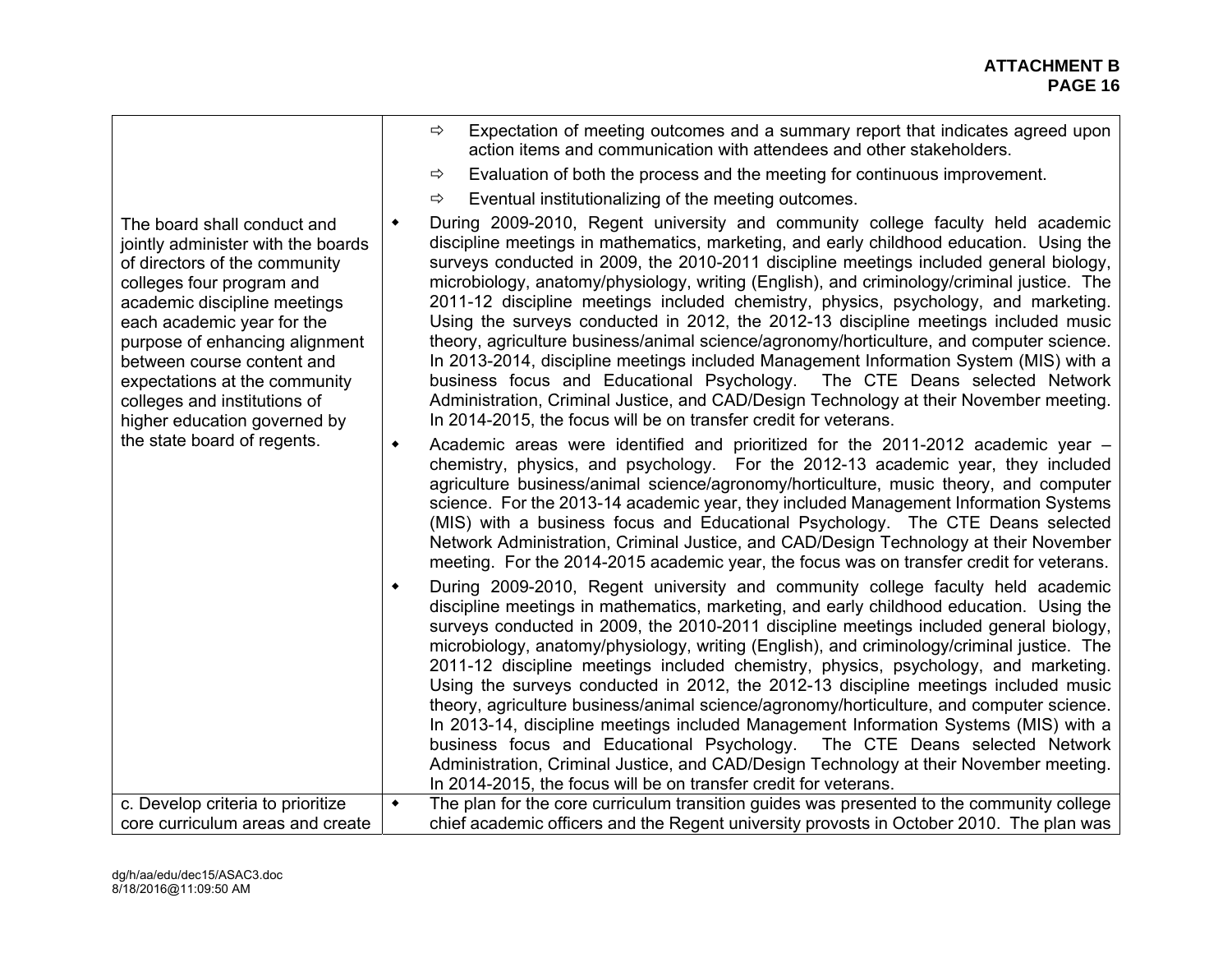#### **ATTACHMENT B PAGE 17 PAGE 17**

| or review transition guides for the<br>core curriculum areas.                                                                                                                                                                                                                                                                                                                        | approved and Biology was selected as the first area for discussion. The next core<br>curriculum area (Chemistry) was selected at the joint meeting on October 26, 2011.<br>Communications was selected as the core curriculum area for 2012-13.                                                                                                                                                                                                                                                                                                                                                                                                                                                                                                                                                                                                                                                                                                                 |  |  |
|--------------------------------------------------------------------------------------------------------------------------------------------------------------------------------------------------------------------------------------------------------------------------------------------------------------------------------------------------------------------------------------|-----------------------------------------------------------------------------------------------------------------------------------------------------------------------------------------------------------------------------------------------------------------------------------------------------------------------------------------------------------------------------------------------------------------------------------------------------------------------------------------------------------------------------------------------------------------------------------------------------------------------------------------------------------------------------------------------------------------------------------------------------------------------------------------------------------------------------------------------------------------------------------------------------------------------------------------------------------------|--|--|
| d. Include on its articulation<br>website course equivalency and<br>transition guides for each of the<br>institutions of higher education<br>governed by the board.                                                                                                                                                                                                                  | The plan for including the transition guides on www. Transfer Inlowa.org articulation website<br>$\blacklozenge$<br>was developed. The transition guide and course equivalency guides will be included in the<br>Transfer Advising tab of the website.<br>Course equivalency guides are available on the www.TransferInlowa.org articulation<br>٠<br>website.                                                                                                                                                                                                                                                                                                                                                                                                                                                                                                                                                                                                   |  |  |
| e. Jointly, with the boards of<br>directors of the community                                                                                                                                                                                                                                                                                                                         | Community colleges and Regent universities have conducted two program inventories to<br>$\blacklozenge$<br>identify areas of articulation opportunity.                                                                                                                                                                                                                                                                                                                                                                                                                                                                                                                                                                                                                                                                                                                                                                                                          |  |  |
| colleges, select academic depts.<br>in which to articulate first-year<br>and second-year courses<br>through faculty-to-faculty<br>meetings in accordance with<br>paragraph "b". However, course-<br>to-course equivalencies need not<br>occur in an academic discipline<br>when the board and the<br>community colleges jointly<br>determine that course content is<br>incompatible. | Joint meetings between community college chief academic officers and Regent university<br>$\blacklozenge$<br>provosts have resulted in prioritizing programs identified in the inventories best suited for<br>articulation. Year 1 programs included mathematics, early childhood education and<br>marketing. Year 2 programs included general biology, microbiology, anatomy and<br>physiology, writing (English), and criminology/criminal justice. Year 3 programs included<br>chemistry, physics, psychology, and marketing. Year 4 programs included music theory,<br>agriculture business/animal science/agronomy/horticulture, and computer science. Year 5<br>programs included Management Information Systems (MIS) with a business focus and<br>Educational Psychology. The CTE Deans selected Network Administration, Criminal<br>Justice, and CAD/Design Technology at their November meeting. Year 6 focus was on<br>transfer credit for veterans. |  |  |
| f. Promote greater awareness of<br>articulation-related activities,<br>including the articulation website<br>maintained by the board and<br>articulation agreements in which<br>the institutions participate.                                                                                                                                                                        | The primary mechanism/vehicle for promoting greater awareness is through the<br>$\blacklozenge$<br>www.TransferInlowa.org articulation website.                                                                                                                                                                                                                                                                                                                                                                                                                                                                                                                                                                                                                                                                                                                                                                                                                 |  |  |
| g. Facilitate additional<br>opportunities for individual<br>institutions to pursue program<br>articulation agreements for<br>community college career and<br>technical education programs<br>and programs of study offered by<br>the institutions of higher                                                                                                                          | Community colleges and Regent universities have conducted two program inventories to<br>$\blacklozenge$<br>identify areas of articulation opportunity.<br>Joint meetings between community college chief academic officers and Regent university<br>$\blacklozenge$<br>provosts resulted in prioritizing the programs identified in the inventories best suited for<br>articulation. Year 1 programs included mathematics, early childhood education and<br>marketing. Year 2 programs included general biology, microbiology, anatomy and<br>physiology, writing (English), and criminology/criminal justice. Year 3 programs included<br>chemistry, physics, psychology, and marketing. Year 4 programs included music theory,                                                                                                                                                                                                                                |  |  |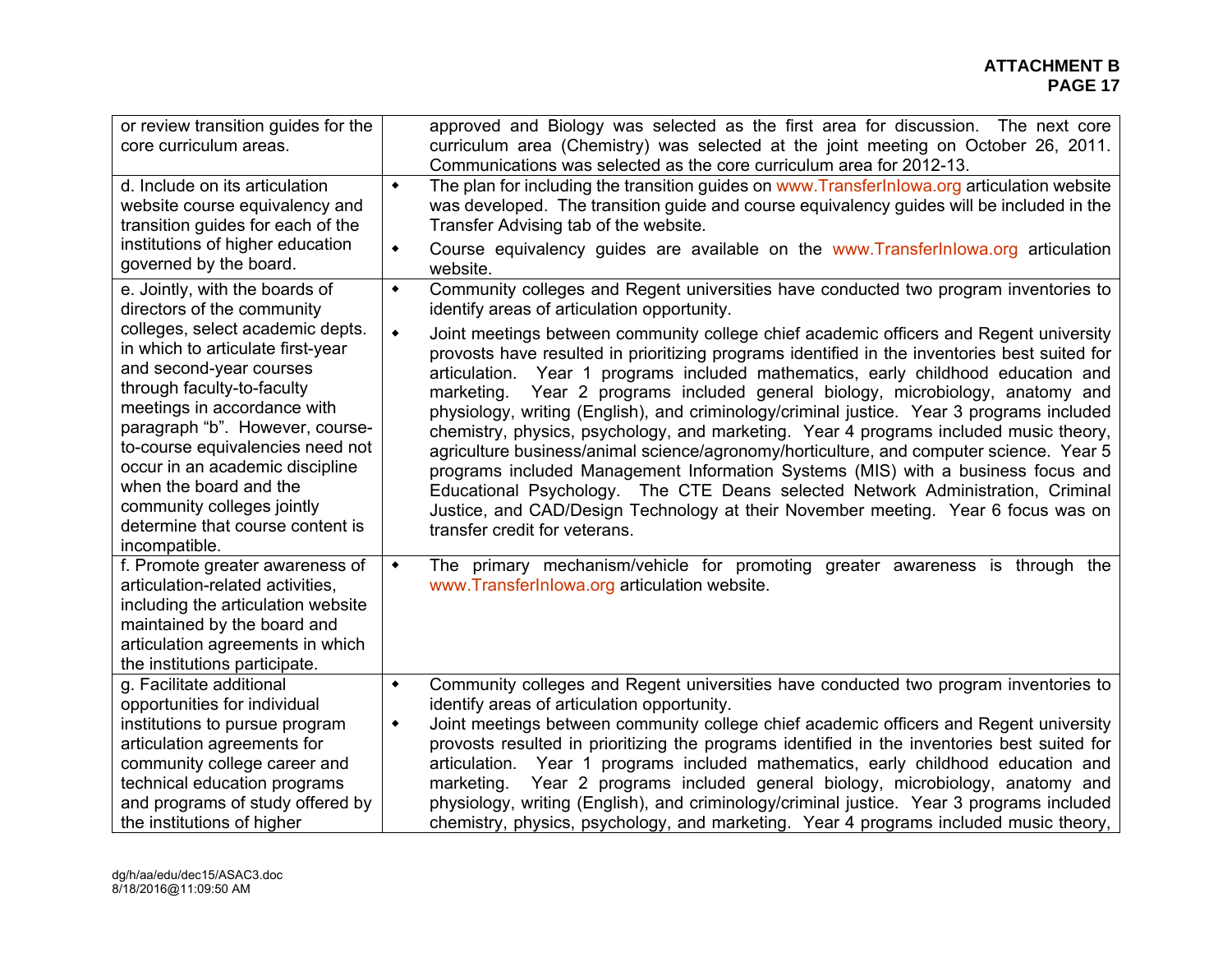| education governed by the<br>board.                                                                                                                                                                                                                                                                                                                                                                    | agriculture business/animal science/agronomy/horticulture, and computer science. Year 5<br>programs included Management Information Systems (MIS) with a business focus and<br>Educational Psychology. The CTE deans selected Network Administration, Criminal<br>Justice, and CAD/Design Technology at their November meeting. Year 6 focus was on<br>transfer credit for veterans. |
|--------------------------------------------------------------------------------------------------------------------------------------------------------------------------------------------------------------------------------------------------------------------------------------------------------------------------------------------------------------------------------------------------------|--------------------------------------------------------------------------------------------------------------------------------------------------------------------------------------------------------------------------------------------------------------------------------------------------------------------------------------------------------------------------------------|
| h. Develop and implement by<br>January 1, 2012, a process to<br>examine a minimum of eight new<br>community college associate of<br>applied science degree<br>programs for which articulation<br>agreements between the<br>community colleges and the<br>institutions of higher education<br>governed by the board would<br>serve students' continued<br>academic success in those<br>degree programs. | A process to examine associate of applied science degree programs for which articulation<br>$\blacklozenge$<br>agreements might be developed was created by the Liaison Advisory Committee on<br>Transfer Students in 2010 and approved at a joint meeting of the community college chief<br>academic officers and the university provosts in October 2010.                          |
| i. Prepare, jointly with the<br>department of education and the<br>liaison advisory committee on<br>transfer students, and submit by<br>January 15 annually to the<br>general assembly, an update on<br>the articulation efforts and<br>activities implemented by the<br>community colleges and the<br>institutions of higher education<br>governed by the board.                                      | Herewith submitted (by January 15, per Iowa Code).<br>$\blacklozenge$                                                                                                                                                                                                                                                                                                                |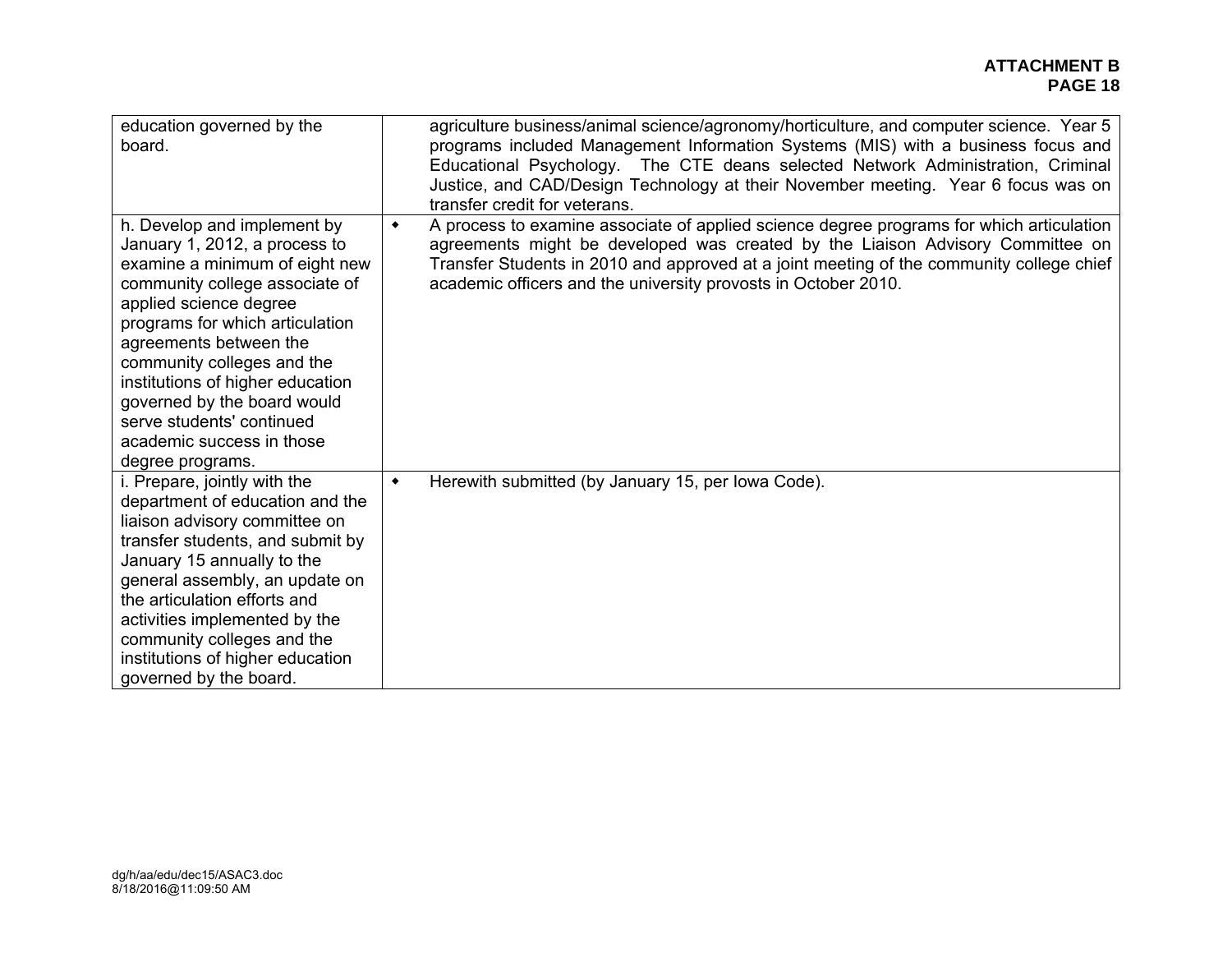#### **ARTICULATION/TRANSFER EFFORTS CONDUCTED BETWEEN OCTOBER 2014 – SEPTEMBER 2015**

#### **UNIVERSITY OF IOWA**

Transfer Articulation and Success Initiatives

The University of Iowa continues to help students and community college advisors navigate the transfer process and to provide dependable, accurate resources that assist both the student and advisor. As an institution, it is committed to providing a broad range of training, advising, programs, ongoing support, and guidance.

Total new transfer students enrolled Fall 2015: 1056 (429 enrolled in Spring 2015) Iowa Residents = 761 (72.1%) Nonresidents = 239 (22.6%) International =  $56(5.3%)$ 

Female = 514 (48.7%)  $Male = 541 (51.2%)$ Transgender =  $2(0.1\%)$ 

Students from Iowa Community Colleges = 649 (61.5%)

Average GPA = 3.02 Average Semester hours earned =57

Admitted to Honors =  $141 (13.4%) - GPA 3.50$  or higher

Most popular majors:

Pre-Business, English, Pre-Medicine, Secondary Education Interest, Biology, Human Physiology, Mathematics, Pre-Physical Therapy, Speech and Hearing Science, Chemical Engineering, Nursing Interest, and Psychology

Activity numbers for I-CHART and Transfer Course Equivalency Guide searches for period October 1, 2014 to September 15, 2015: Transfer Course Equivalency searches—18,513 https://isis.uiowa.edu/isis2/courses/transfer/sisearch.page I-Chart degree audits (only available for Iowa community college coursework)—3,433 https://www.maui.uiowa.edu/maui/pub/admissions/ichart/ichart.page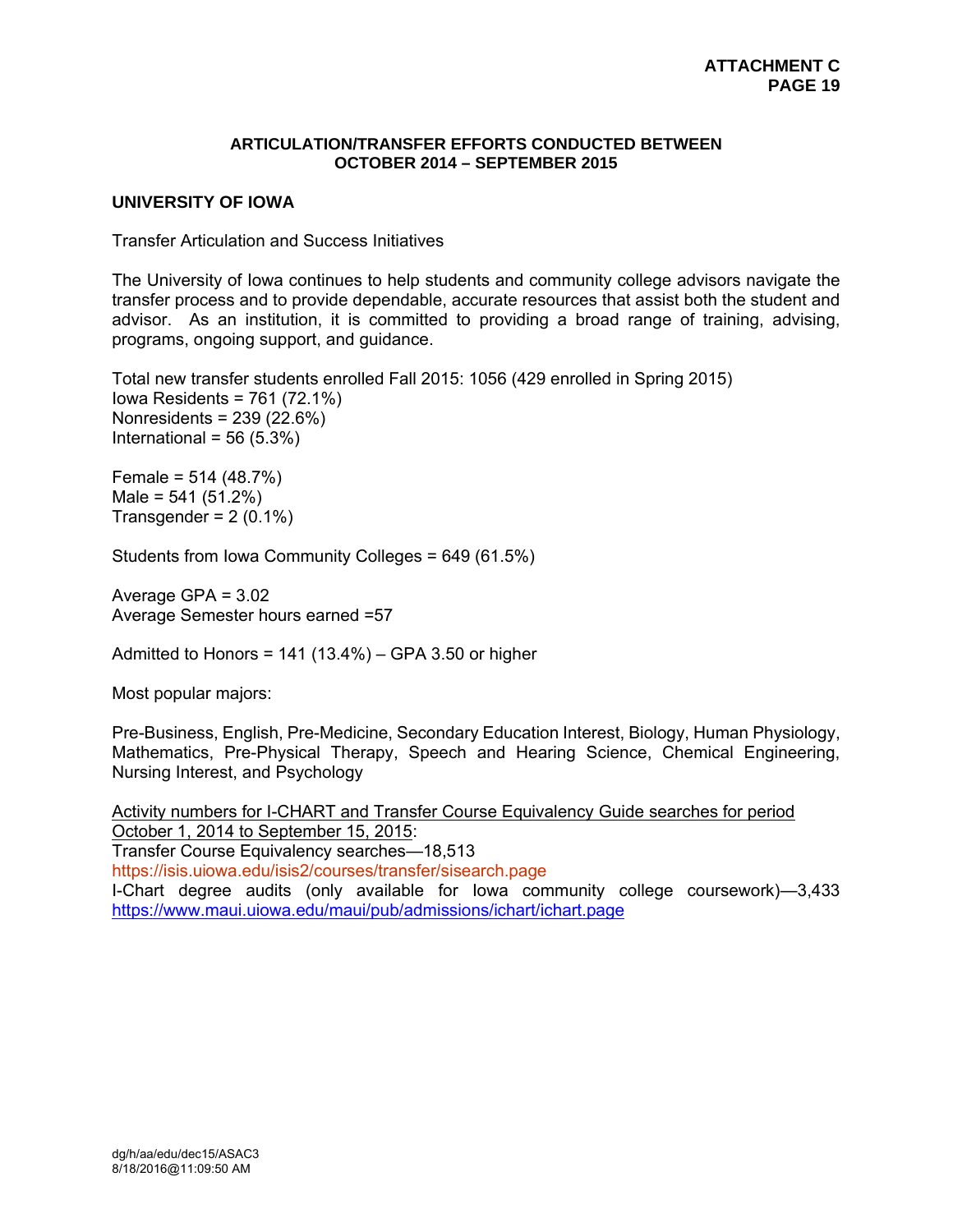Transfer Articulation and Success Initiatives:

#### 2 Plus 2

The University of Iowa established a 2 Plus 2 Guaranteed Graduation Plan for Iowa Community College students in 2006. It is similar to the Four Year Guaranteed Graduation Plan for incoming first-year students. The purpose of the 2 Plus 2 Plan is to encourage long range planning, ease student transition, and improve access, success, and degree completion.

Students meet graduation checkpoints for select majors during their first two years at the community college and their final two years at the UI.

Majors currently available under the Guaranteed Graduation Plan:

Accounting **International Relations** American Studies **International Studies** Anthropology Management Business Analytics and Information Systems Marketing Communication Studies **Philosophy** Economics (BA program) Political Science Economics (BBA program) Psychology English **English** Religious Studies Enterprise Leadership Social Work Ethics and Public Policy **Sociology** Sociology Finance Sport and Recreation Management Geoscience **Theatre Arts** History

# LACTS

Participate in the Liaison Advisory Committee on Transfer Students (LACTS). LACTS has six voting members including three representatives from the community colleges and a representative from each of the public universities. It is an ongoing advisory committee that has an active role in facilitating transfer.

#### Articulation Conferences

Participate in Annual Statewide Regents Articulation Conferences including most recently a workshop by Michelle Spires, Director of Military Programs, American Council on Education and the LACTS Annual Articulation Conference to reaffirm the statewide articulation agreements between the Iowa community colleges and Regent universities.

# Online Transfer Articulation Tools

The university works hard to maintain up to date transfer articulation websites and advising aids, including:

 $\Rightarrow$  Transfer Course Equivalency Guide:

https://isis.uiowa.edu/isis2/courses/transfer/sisearch.page Transfer course equivalencies for commonly transferred courses.

SUI moved Iowa Community College transfer course information from in-house transfer course equivalency system into the new transfer course database, u.achieve. The University's on-campus Course Renumbering project was completed by fall 2015.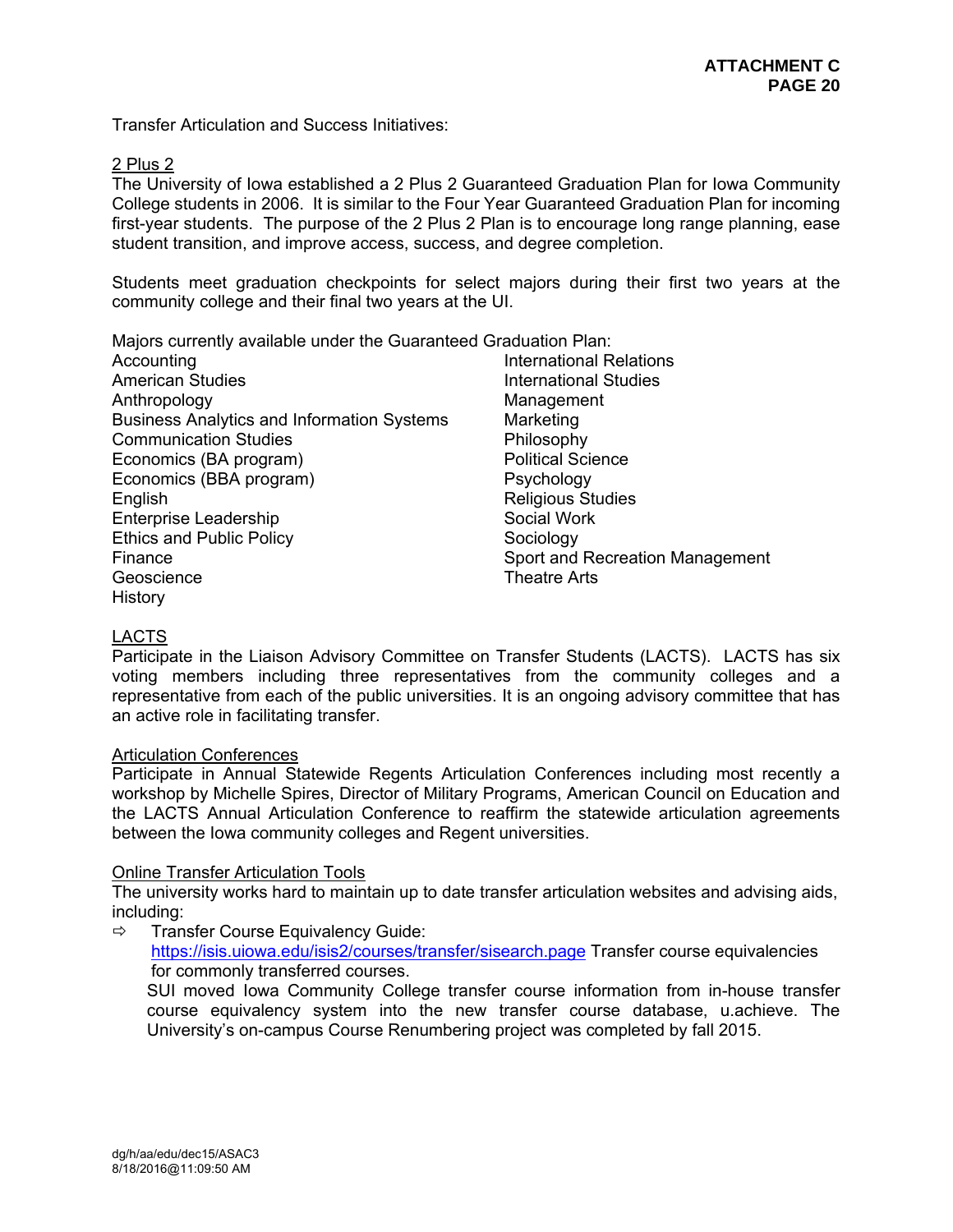- $\Rightarrow$  Transferology is a nation-wide network which gives students interested in the University of Iowa quick answers on how their college credits and other learning experiences will transfer. The university went active in the network on August 14, 2015 (UI is only school in Iowa which is available through this network which has  $@300$  colleges/universities nationwide participating in the network). Students can also submit additional questions or request more information from Iowa directly through the site. https://www.transferology.com/
- $\Rightarrow$  I-Chart: https://www.maui.uiowa.edu/maui/pub/admissions/ichart/ichart.page Transfer planning resource provided for Iowa Community College students to explore how their classes transfer into majors (i.e. degree audits) at the University of Iowa.
	- $\Rightarrow$  On-line advising aids and transfer pathways for students wanting to begin the coursework at an Iowa community college. Provides important advice on what courses to take prior to transferring, prerequisites, general education requirements, competitive admission, etc. University faculty and staff from across campus have collaborated to develop over 60 new information and advising templates that are now posted to our Transfer Planning Resources website. These were developed so that students can more easily plan for the future, take appropriate courses, transfer at the right time and get connected earlier with appropriate faculty and staff. https://admissions.uiowa.edu/transfer-plans
	- $\Rightarrow$  Articulation agreements between The University of Iowa and Iowa's community colleges are detailed in *The Public Connection: Statewide Articulation Agreements between Iowa's Community Colleges and Public Universities*
	- https://www.educateiowa.gov/sites/files/ed/documents/The%20Public%20Connection%20- %20Fall%202014%20Report%20from%20LACTS.pdf

# Iowa Community College Arts and Science Dean's Meetings

Attend quarterly meetings with the Iowa Community College Arts and Sciences Administrators. Discuss issues that affect transfer students, the Regent institutions and the Iowa Community Colleges (September, November, February, April).

# Career Leadership Academy course conducted at Kirkwood CC

For fall semester 2015, faculty from the University of Iowa taught two sections of the Career Leadership Academy course (3 semester hour course) on campus at the Kirkwood CC-Iowa City campus. Kirkwood students taking this University of Iowa course are charged the Kirkwood rate of tuition.

One goal of this initiative is to ease student transition and increase the likelihood of success upon transfer. SUI provides an academic advisor for these students. Students enrolled in the course can obtain an SUI identification card (Iowa One Card). They have access to SUI facilities and an array of services accorded to non-degree students.

# Advisor Training

Host on and off campus training sessions throughout the state for community college advisors. Provide the tools and knowledge necessary to effectively advise their students.

#### Transfer Listserv

Host a state wide transfer advisor listserv to provide an easy means of communication between university and community college personnel.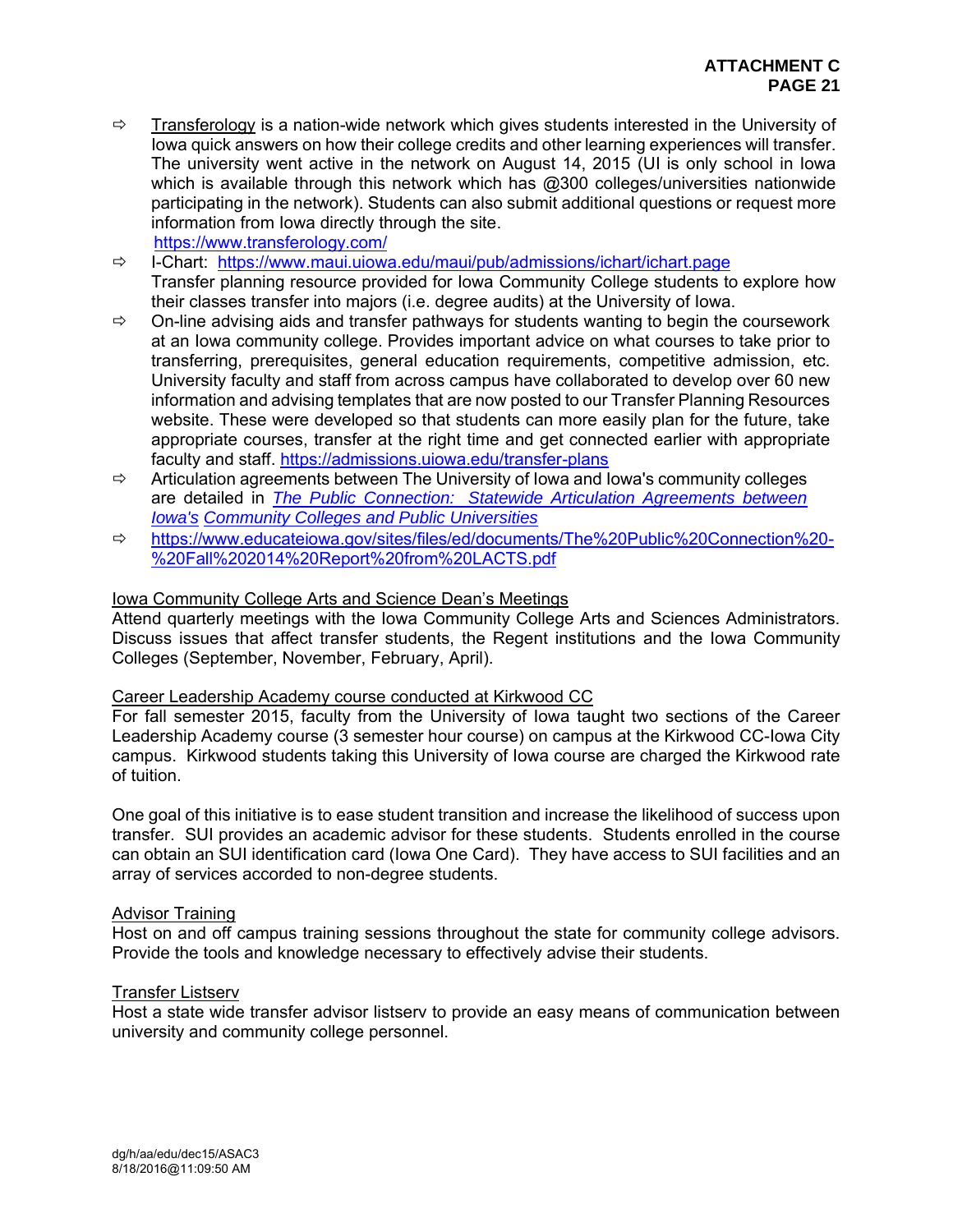# Iowa Update

Distribute updates via the *Iowa Update* Newsletter to community college staff. *Iowa Update* is produced by the University of Iowa Office of Admissions for high school and community college educators. There is also an online edition. Community college advisors can request weekly updates to supplement the printed *Iowa Update*. Electronic updates can be shared via e-mail or RSS feed.

# Iowa Community College Student Success Reports

Provide data to the Board Office to be used as part of the new Community College Transfer Report. The report is the result of collaboration between representatives from the Regent universities, Iowa community colleges, and the BOR.

# Campus Programs

Host a variety of on-campus programs to assist students preparing to transfer:

- You@UI campus wide event (Fall)
- Transfer Visit Day Programs (three each Spring, three each Fall)
- Multicultural Visit Day (October)
- Tippie College of Business Transfer Preview Day (February)
- Explore Engineering (5 events: October, December, February, March, April)
- Daily individual transfer student visits during the week with academic visits
- Saturday Visit Program (two in Spring)

#### Transfer Travel

Visit every Iowa Community College each semester and participate in all transfer fair opportunities. Meet with faculty, staff and students to discuss university programs, policies, requirements and resources available to students.

#### Established an Admissions Regional Representative position in Des Moines

This staff member is responsible for additional admissions outreach activities in central and western Iowa.

#### Kirkwood Summer Orientation

Participate in each of Kirkwood Community College's 2015 Summer Orientation Programs. General advising information provided as well as discussion of 2 Plus 2 Plan. We provided a staff member for each of the 10 events during summer 2015 which were attended by 379 students (and 271 guests for a total of 650 individuals).

#### Off-Campus Student Advising

Advise students one on one regarding course selection, university policy and admission procedures prior to admission via phone, on campus appointments, off campus appointments, email, and instant messaging conversations.

Fall 2014 community college advising visits: 10 advising visits (80 individual student advising appointment options)

Spring 2015 community college advising visits: 10 advising visits (80 individual student advising appointment options)

Spring 2015 Next Step Iowa Events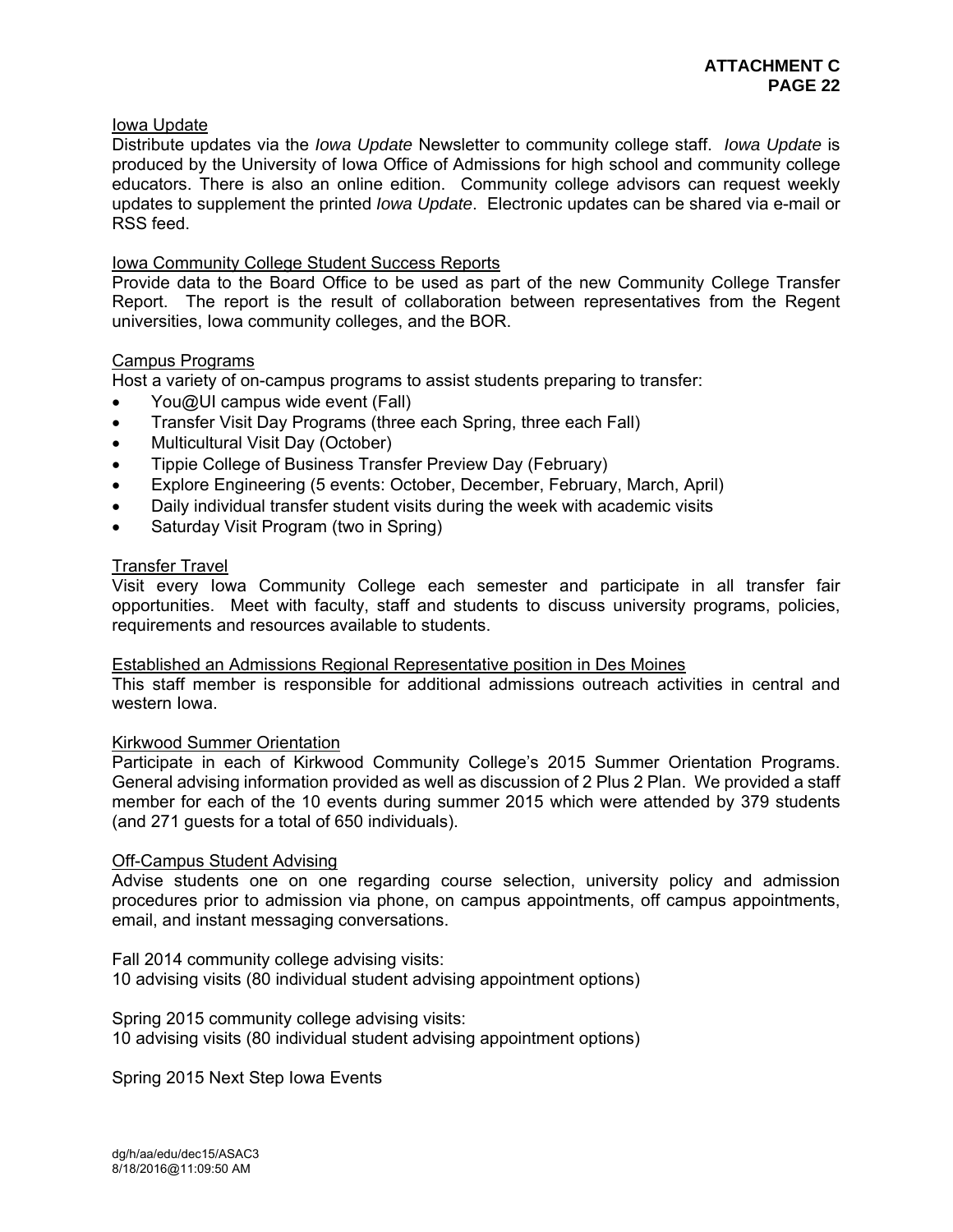4 advising visits for transfer applicants to the university (Kirkwood Iowa City; Kirkwood Cedar Rapids; Eastern Iowa CC-Scott; and DMACC-Ankeny)

#### Phi Theta Kappa (PTK) Region Leadership Conference (October 16-17, 2014)

The University of Iowa assisted in sponsoring (financially) the PTK Region Leadership Conference in Iowa City and the Pomerantz Career Center provided a guest speaker to discuss career preparation to the 95 PTK student participants.

#### Social Media

Provide social media as a venue through which prospective transfer students and parents can ask questions and make meaningful connections before and after they arrive on campus. Students receive important information and they make connections which makes them more likely to persist once they enroll.

#### Transfer Think Tank

A group of faculty, staff and students from across the university who have an interest in the transfer student experience meet to discuss existing areas of transfer student support and resources on campus and explore what additional efforts may be beneficial for this population.

#### Transfer Transition Course

The university offers a Transfer Transition Course that is designed to increase retention, ease the transition to the University, and help students feel comfortable in their new environment.

#### Living Learning Communities

In the 2010 strategic plan, the University of Iowa set a goal to expand residence-hall-based livinglearning communities to the point where every new student could participate. In Fall 2015, all incoming students who chose to live on campus were required to join a living-learning community (LLC) of their choice.

LLCs are residential communities that connect students with common goals or interests. Some LLCs have a connection to a specific major—engineering, for example, or business. Others focus on topics like photography, music, or leadership. All set out to provide a sense of community and a close network of peers that make a big university feel smaller. The overarching goal behind the program is to increase retention and help students make the rigorous academic transition and social connections to achieve a sense of belonging. Students were required to choose their top five learning communities from a list of different options including some specifically for transfer students.

#### Transfer Student Success Initiatives

The University of Iowa implemented a set of specific, targeted interventions that will help transfer students adjust more effectively. These initiatives were designed to assist transfer students in making academic and social transitions, to more fully introduce them to campus, and to enhance their opportunities for success upon transfer. They address two primary aspects of transfer student success: 1) academic support and 2) social integration into the institution.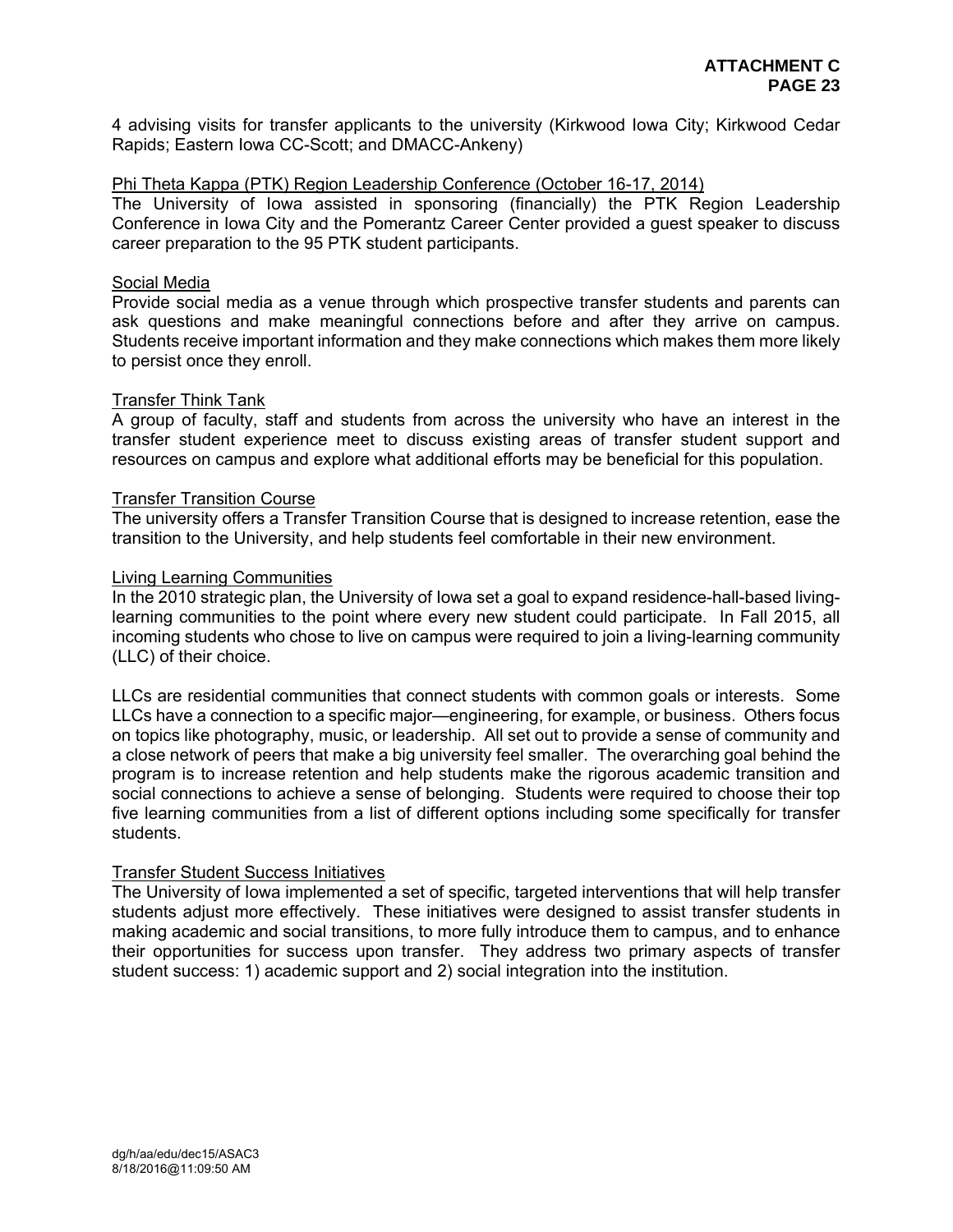#### New Transfer Student Dinner

Fall 2013 was the first year transfer students participated in this welcome event that introduces them to university traditions as a first step to the On Iowa! immersion program. Transfer students are invited to an 'exclusive' welcome dinner the Friday before classes. This event served as an opportunity to connect transfer students with their peers as well as provide information on academic resources and ways to get involved at Iowa.

#### On Iowa!

Fall 2015 was the third year transfer students participated in On Iowa!, an immersion experience for new students. On Iowa! provides a comprehensive introduction to University life, including the skills necessary to be a successful University of Iowa student within and beyond the classroom. During On Iowa!, students build connections with new and current students, learn about University history and traditions, and become familiar with the expectations of The IOWA Challenge. They learn about what to expect academically, and how to be successful at Iowa. We also emphasize setting goals, staying safe and healthy, and getting engaged on campus.

#### Academic Support & Retention

Academic Support & Retention (ARC) coordinates high-impact campus-wide programs and initiatives, the ARC, Tutor Iowa, and Mapworks which is part of student's Success at Iowa course, to support the academic success of undergraduate students at the University of Iowa.

The ARC offers free academic support for undergraduates at the University of Iowa. Supplemental Instruction (SI) and tutoring are offered for a variety of courses. All of the sessions are free.

Several departments on campus offer academic support including one-on-one consultations, technology services, tutoring, and more. In general, most services operate on a drop in, first come first serve basis. Private Tutors are available to undergraduate students in a variety of courses.

Fall of 2015 is the first semester that transfer students will utilize Mapworks, an early-alert system that asks students to respond to a survey in the first 3-5 weeks of each semester. Based on the student's response and some pre-college information, the system identifies students who may struggle with the transition to college and students who might be at-risk for leaving the university.

Mapworks is part of the Success at Iowa course for domestic students and College Expectations course for international students. This survey helps students better understand their transition to the university, what challenges lie ahead, and what support is available to help meet those challenges. It results in a personalized report written about the student. The Mapworks' report uses information supplied by the student, so each report is unique. After a student responds to the survey, they may be contacted by staff around the university offering specific resources to help a student succeed at Iowa.

#### Tippie College of Business Articulation Agreement with Kirkwood CC (May 2015)

The articulation agreement provides Kirkwood students who have earned an associate of applied science (AAS) degree in business administration a more seamless path to completing a bachelor's degree in business in the Tippie College of Business.

Articulation Agreement between Indian Hills Community College and the University of Iowa Associate of Science in Engineering to Bachelor of Science in Engineering

This agreement provides students who have earned an Associate of Science in Engineering the opportunity to complete a Bachelor of Science in Engineering at Iowa. Any IHCC student who has earned an Associate of Science in Engineering is guaranteed that Iowa will accept designated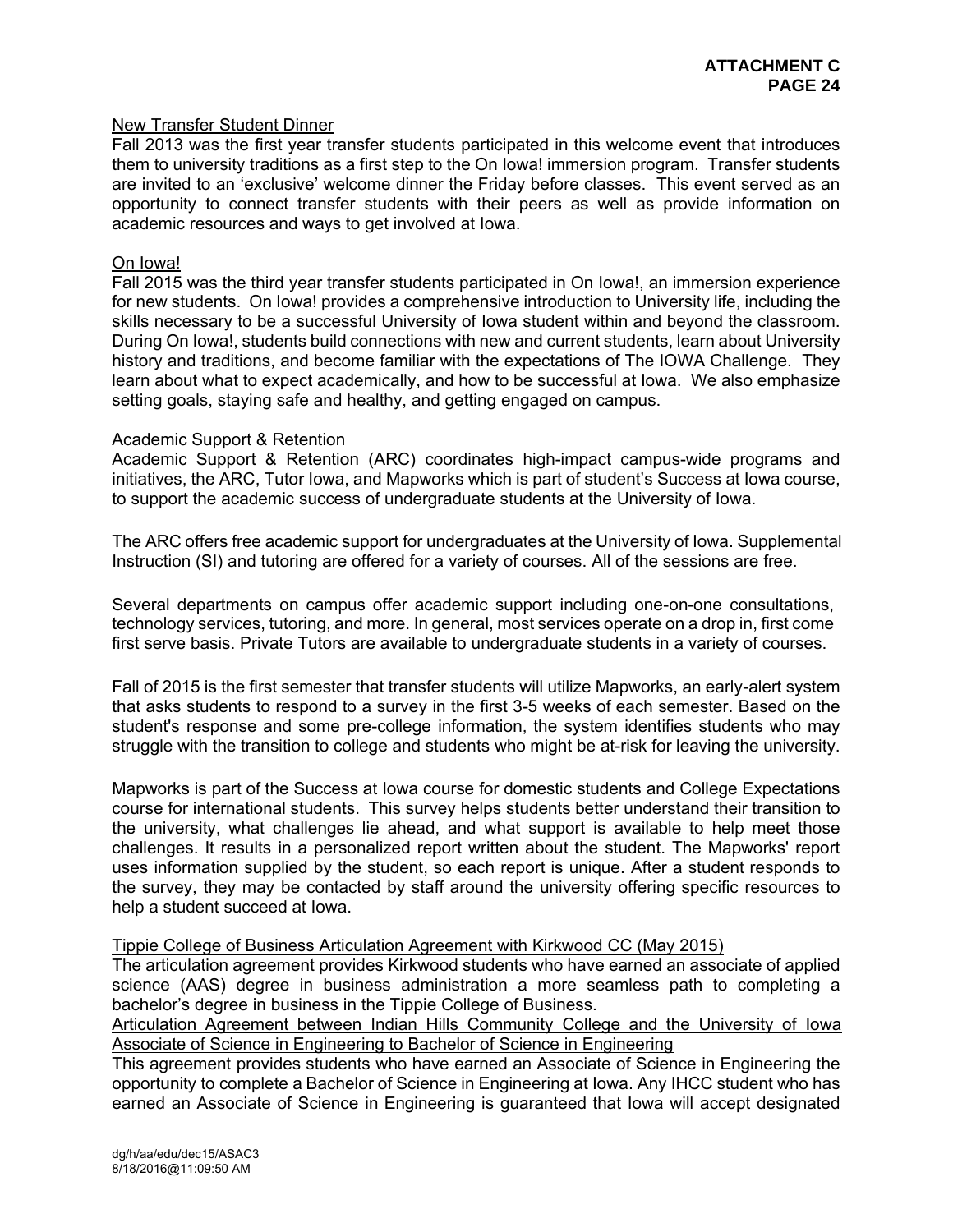freshman and sophomore credit hours and general education credits required for the Engineering degree. Iowa will apply such to the Bachelors of Science in Engineering degree in a manner consistent with the treatment of native students.

#### Division of Continuing Education

The UI Division of Continuing Ed also has a long history of working with the Iowa Community Colleges.

- RN to BSN satellite branches at various Iowa Community Colleges
- Joint appointments with Western Iowa Tech CC and North Iowa Area CC
- Administration of Northwest Iowa Regents Resource Center (NWIRRC) at WIT and Southwest Iowa Regents Resource Center (SWIRRC) at IWCC.

These Regent centers coordinate degree and course opportunities for the three Regent institutions in Iowa – sending out newsletters and hosting Academic Day events to promote programming.

The Division of Continuing Education has developed partnerships with all community colleges in Iowa. These partnerships provide opportunities for students to complete an associate's degree from their local community college, and then take University of Iowa course work online to earn a bachelor's degree.

Five degree programs are currently available:

- Bachelor of Business Administration (Management major: Entrepreneurial Management Track)
- Bachelor of Art in Social Work (BASW) (Des Moines area)
- RN-BSN
- Bachelor of Applied Studies (BAS)—restructured for fall 2014
- Bachelor of Liberal Studies (BLS)—restructured for fall 2014

Students in the BAS degree may choose from four different emphasis areas.

- Creative Writing
- Human Relations
- Justice Studies
- Political Science

Students in the BLS degree may choose from three different emphasis areas.

- Health and Human Studies
- Organizational Studies
- Global Studies (fourth level of world language required for graduation)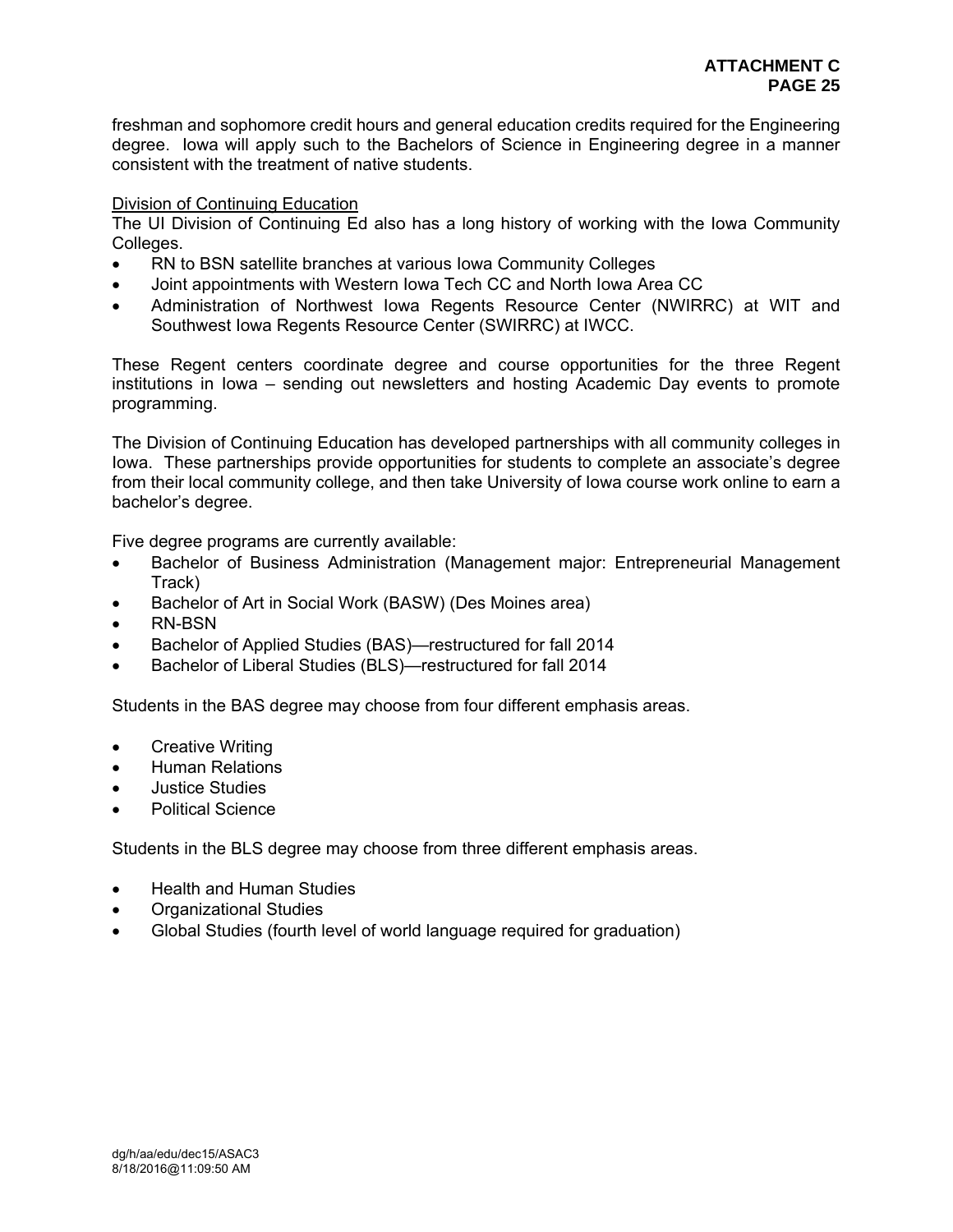Optional Certificates may be earned separately or as part of the University's online degree programs.

- Entrepreneurial Management (certificate)
- Nonprofit Management (certificate)
- Public Health (certificate)
- Leadership Studies (certificate)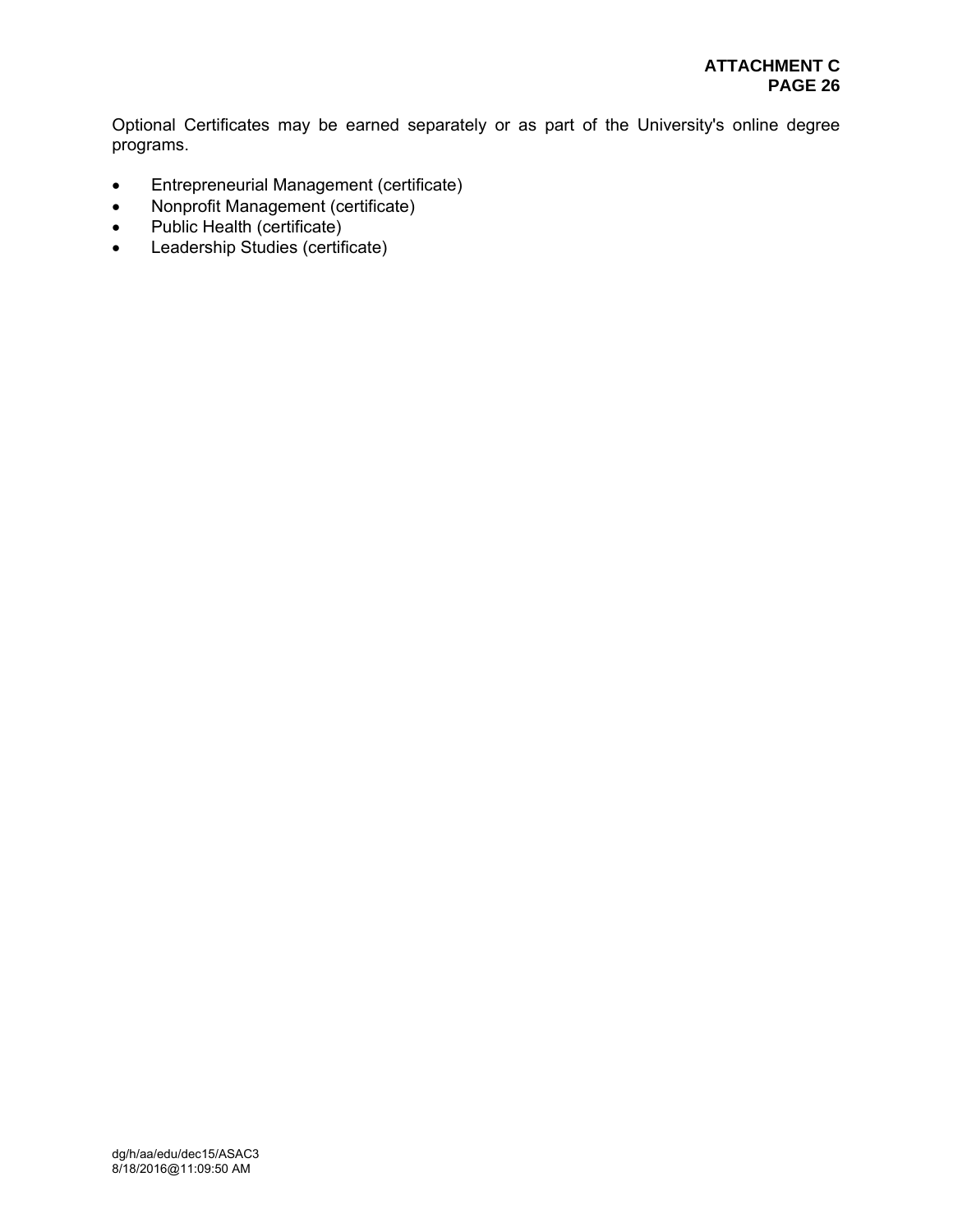# **IOWA STATE UNIVERSITY**

# **Enrollment**

Iowa State enrolled 1,949 new fall 2015 transfer undergraduates. Of the 1,949 new transfer students, 1,162 came from Iowa's community colleges. Nearly one of every five undergraduates enrolled at Iowa State is a transfer student. This fall Iowa State has 6,565 undergraduate transfer students enrolled. Iowa State's transfer enrollment growth is the result of Iowa State's ongoing commitment to transfer students. This investment of time, resources, and energy into the transfer enterprise, along with excellent academic programs and co-curricular programs allow transfer students to be successful at Iowa State.

# **Summary of Transfer and Articulation Activities**

Iowa State continues to participate in a full complement of annual and on-going partnership, articulation and outreach activities designed to strengthen our relationship with Iowa's community colleges and support as seamless a transfer as possible for our students.

Examples include:

- The Admissions Partnership Program (APP) www.admissions.iastate.edu/partnership/
- Hundreds of individual program and course articulation agreements with Iowa's community colleges
- Numerous on-going ISU and Iowa community college faculty-to-faculty collaborations and conversations resulting in articulation agreements, transfer plans, transfer activities, and student success
- Visits to every Iowa community college campus multiple times annually by transfer admissions counselors
- Regular communication with and advising to transfer students who have inquired about, applied for, and/or accepted admission
- Campus visit opportunities designed exclusively for transfer students
- Living learning communities available exclusively for or open to transfer students in various majors
- Maintenance of up-to-date transfer and articulation Web sites, including the following:
	- o Transfer In Iowa at www.transferiniowa.org/
		- $\checkmark$  11,974 visits and 9,529 unique visitors from October 1, 2014 to September 23, 2015
	- o TRANSIT, Iowa State's on-line transfer articulation system transit.iastate.edu/
		- $\checkmark$  35,981 visits and 21,820 unique visitors from October 1, 2014 to September 23, 2015
	- o Course equivalency guides and transfer plans can be found at www.admissions.iastate.edu/equiv/index.php or on www.transferiniowa.org/ and http://www.admissions.iastate.edu/transfer/transfer\_plans.php or by visiting www.transferiniowa.org
	- o An updated transfer plan website to display the Iowa community college agreements http://www.admissions.iastate.edu/transfer/plans.php
- Participation in the Liaison Advisory Committee on Transfer Students (LACTS)
- Participation in the quarterly Iowa Community Colleges Arts and Sciences Administrators meetings
- Participation in the 2015 Annual Statewide Articulation Conference and various statewide articulation meetings sponsored by the Iowa Regent universities and Iowa community colleges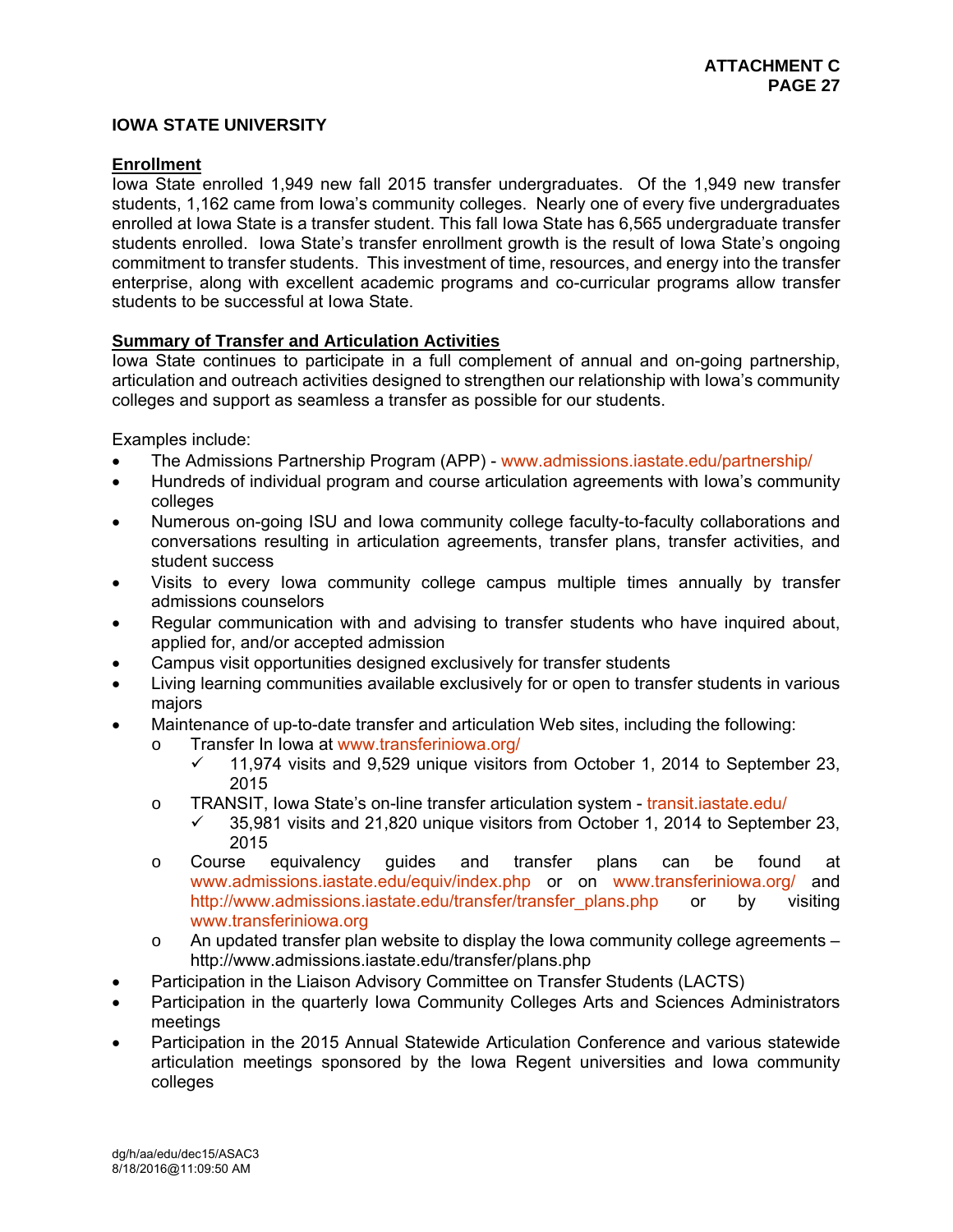- Ongoing articulation efforts led by the Iowa State University Articulation Coordination Council, which is chaired by the Associate Provost for Undergraduate Programs. This Council meets regularly to identify opportunities for new and improved articulation.
- Provided leadership for the College of Agriculture and Life Sciences annual meeting
- *TRANSFER*mation, a two-day transition program designed for new entering transfer students to help prepare them to transfer successfully and integrate into the Iowa State University family. *TRANSFER*mation engages nearly 230 new students
- Continued the Transfer Admissions Ambassadors program, connecting prospective transfer students with currently enrolled transfer students.

In addition to this list of on-going transfer activities, the following are highlights of transfer and articulation initiatives during the time period October 2014 through September 2015.

# **Reverse Credit Transfer Agreement**

The Reverse Credit Transfer Agreement is a partnership developed by the Board of Regents and Iowa's public universities in close collaboration with Iowa's community colleges to facilitate the transfer of credits back to one of Iowa's community colleges for the purpose of providing an opportunity for students to attain a degree, diploma or certification. Information about this Agreement can be found at www.transferiniowa.org/reverse credit transfer.php. Iowa State University has 751 currently enrolled students participating in this program.

# **Iowa State University's Admissions Partnership Program (APP)**

Iowa State's Admissions Partnership Program (APP) celebrates nine years of providing a more seamless transfer experience for Iowa's community college students.

Highlights include:

- Since program inception in fall 2006, a total of 3,546 students, including 521 US minority students and 54 international students, have participated in APP representing all 15 community colleges.
- As of September 8, 2015, there are nearly 1,095 active participants in APP. A total of 1,226 have matriculated to Iowa State University since the start of the program in 2006.
- Nearly 90 APP students are living in Iowa State residence halls this fall. Our APP admissions process provides for early acceptance into APP for those students wanting to live in Iowa State housing.

Benefits include:

- Guaranteed admission to Iowa State provided requirements are met
- Personal academic advising and mentoring
- Degree planning to ensure timely graduation, including receipt of a real-time degree audit showing how credits will transfer and apply to ISU major
- Free transcript exchange between the community college and Iowa State
- Option to lock-in bachelor's degree requirements with the same status as a student who enrolls as a first year student direct from high school
- Option to live in Iowa State housing at student rates
- Student discount prices for cultural and athletic events with paid activity fee
- An Iowa State Student ID (ISUCard) and e-mail account
- Exclusive transfer newsletters with career planning tips and information about campus news and events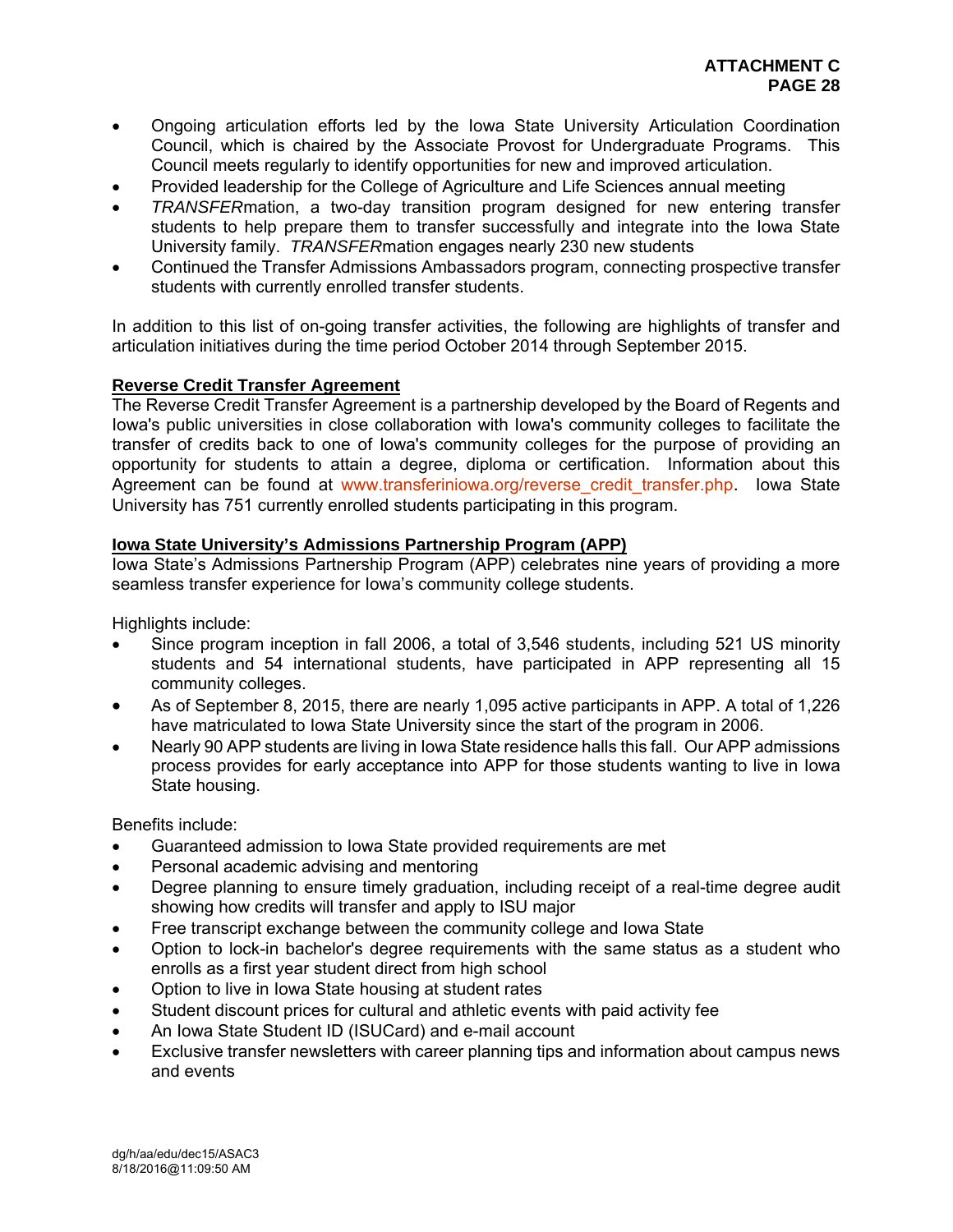Access to libraries, learning communities, career exploration opportunities, clubs, and recreational facilities

# **Articulation Web Sites**

Transfer students now have access to numerous on-line planning resources, some of which include: www.transferiniowa.org

- https://transit.iastate.edu/
- www.admissions.iastate.edu/partnership/
- www.admissions.iastate.edu/equiv
- www.admissions.iastate.edu/transfer/transfer\_plans.php

#### **Articulation Meetings**

Iowa State University participated in three academic discipline meetings during 2014-2015. Twoand four-year university and college faculty and staff participated in these meetings.

#### **Agriculture Statewide Articulation Meeting**

On June 24, 2015, Iowa State University's College of Agriculture and Life Sciences (CALS) hosted its fourth annual Statewide Agricultural Sciences Articulation and Partnership Workshop, at the FFA Enrichment Center on DMACC's campus, bringing together post-secondary faculty and administrators who deal with agriculture and natural resources. The curricular focus for the 2015 workshop included discussions about the National Alliance of Concurrent Enrollment Partnerships (NACEP) in order to gain a further understanding of the organization, compliance of NACEP guidelines, and how all involved can work together to ensure quality instruction within concurrent course offerings. University transfer topics were also discussed to determine what works well for transfer and what needs some improvement. Transfer agreements within specific disciplines were reviewed.

#### **Arts and Sciences Administrators Annual Articulation Meeting**

Each spring, Iowa community college and university faculty and administrators from the arts and sciences convene to focus on articulation issues related to agreed upon academic disciplines. Iowa State organized this year's annual meeting which was held on February 6, 2015 at the DMACC FFA Enrichment Center in Ankeny. Due to the increased number of veterans on our campuses, the decision was made to conduct a workshop related to military credit rather than specific academic disciplines. Michelle Spires, Director of Military Programs for the American Council on Education, led the workshop. Several ISU faculty and administrators participated in the workshop.

#### **Career & Technical Education (CTE) Articulation Meeting**

The Career and Technical Articulation conference, sponsored by the Association of Iowa Community College Career and Technical Administrators and the Iowa Community College Chief Academic Officers, was held on November 14, 2015 at the DMACC FFA Enrichment Center, Ankeny. ISU staff and administrators participated in the conference and also helped to facilitate sessions on Robotics/Automation Technology and Sustainable/Renewable/Wind Energy.

#### **Articulation Agreement Highlights**

Articulation agreements between Iowa State's academic departments and Iowa's community colleges continue to evolve and expand. A few examples of new, continued or enhanced articulation agreements/initiatives include:

#### **Business:**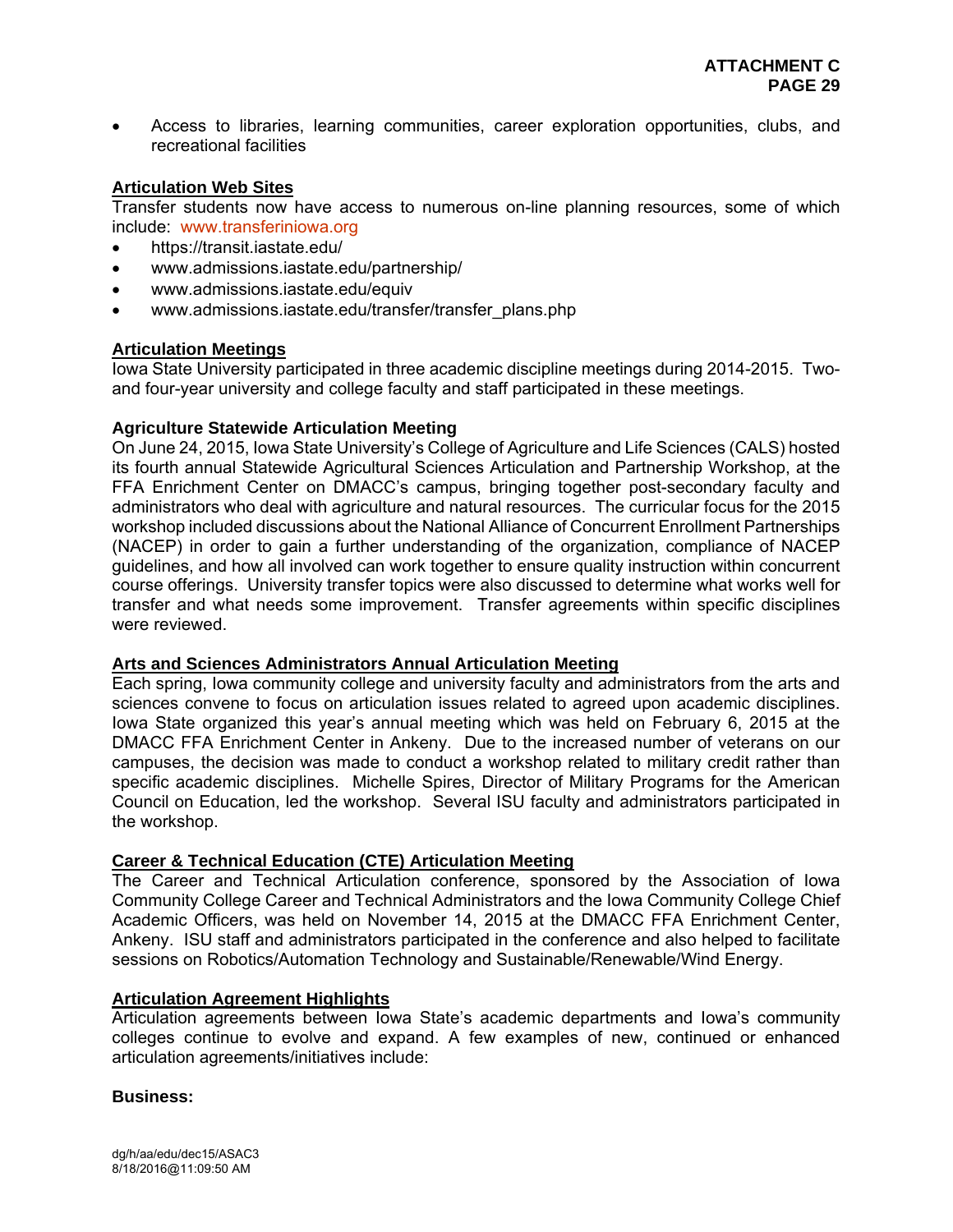Nothing specific to report for 2014-2015.

# **Agriculture & Life Science:**

- AgEdS developed a 2+1+1 transfer into Ag Studies with Western Iowa Tech and Northwest Iowa Community College through the NWIRRC.
- Met in June for the Statewide Articulation meeting with ISU CALS faculty representatives.
- Put over 300 transfer plans on the web with the new admissions transfer portal.
- Sponsored a reception for the community college professors attending the career fair at the state FFA convention.
- Have transfer plans for ALL CALS majors.
- Continued the Community College Liaison program and have liaisons give reports to the CALS Transfer and Articulation committee after they visit their respective community colleges.
- Participate in the SWIRRC Transfer Day and help with the Regents effort to keep community college students from the western part of Iowa transferring to Iowa universities.

# **Design:**

The College of Design signed the following new articulation agreements within the last year:

- B.S. in Community & Regional Planning
	- $\checkmark$  Des Moines Area Community College AA in General Studies

The College of Design is in the process of developing articulation agreements with the following community colleges:

- Bachelor of Design
	- $\checkmark$  Kirkwood Community College
	- $\checkmark$  lowa Central Community College
	- Des Moines Area Community College
- B.S. in Community & Regional Planning
	- $\checkmark$  lowa Valley Community College District
	- $\checkmark$  lowa Central Community College

# **Engineering:**

 The College of Engineering continues to engage in discussions with numerous community college partners within the state to discuss existing articulated pathways to an Engineering degree at Iowa State University. Resources for transfer plans/course equivalences to COE for all Iowa Community College students and academic advisers are located at hHttp://www.engineering.iastate.edu/transfer/community-college-transfer-guide/. Discussions continue to explore potential enhanced transfer pathways to Iowa State in Engineering, and build on existing articulated course work.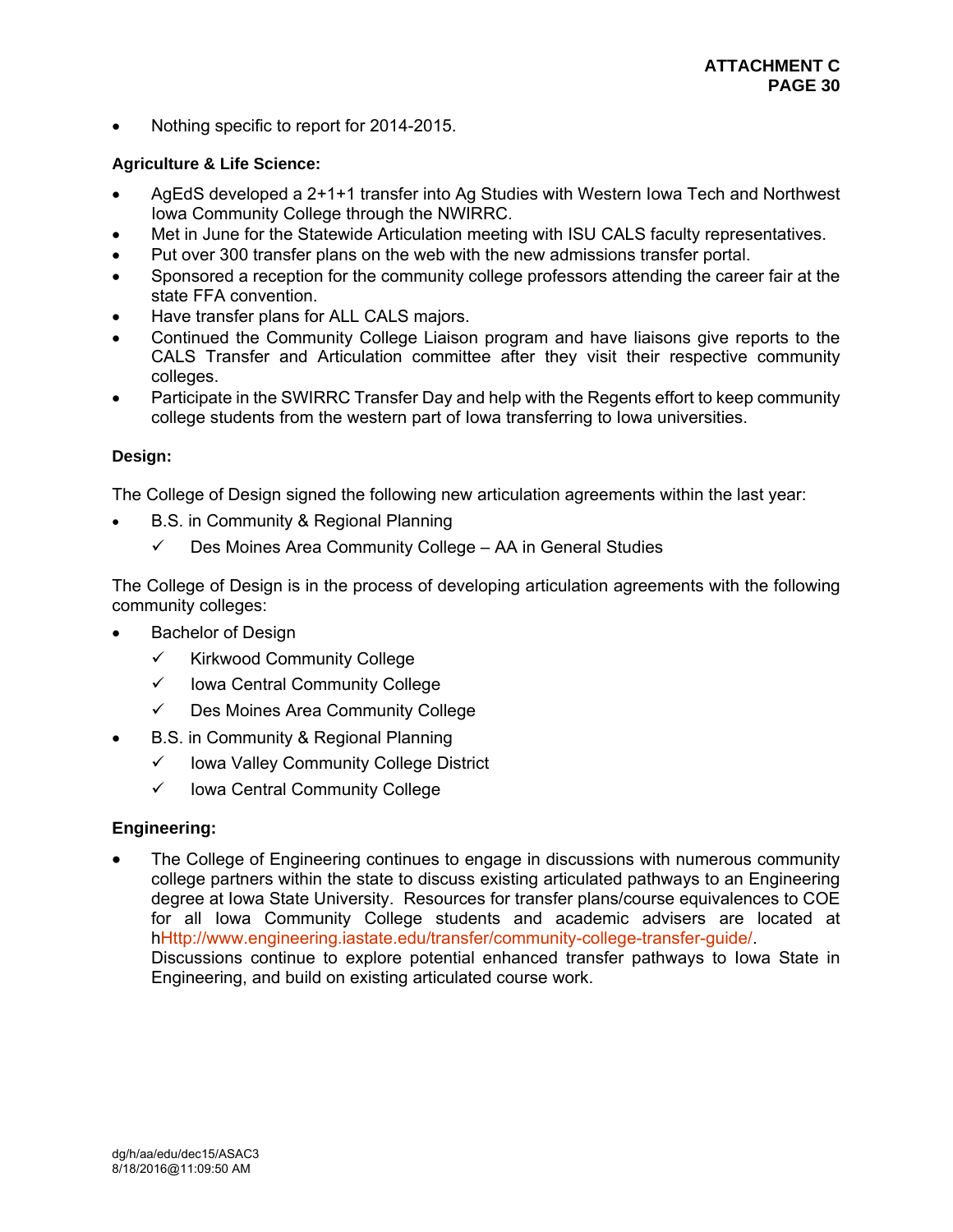- The College of Engineering continues to offer an event on the Iowa State campus specifically for Iowa Community College transfer students. Fall 2015, the event was held on September 29, 2015. The event included important information to assist students with their course planning and transfer decision making/preparation; combined with a discussion of core competencies regarding networking with potential employers. The program culminated with students attending the College of Engineering Career Fair. Goal of attendance at Career Fair was networking with employer representatives to explore experiential education opportunities in the field of engineering.
- The College of Engineering continues to engage DMACC and Kirkwood in regards to existing articulation programs in engineering. Routine campus visits by College of Engineering staff continue on community college partner campuses to meet with students and engage academic advisers and administrators. At Kirkwood and DMACC, this includes classroom presentations in STEM related courses regarding pathways to an engineering degree at Iowa State.

# **Human Sciences:**

- Revised the College of Human Sciences (CHS) web site to better represent the college's transfer plans
- Started monthly meetings to create more transfer plans and included Admissions staff for guidance. As part of these meetings, transfer plan templates were developed to assist CHS advisers.
- Exploring new ways to engage APP students, including a Blackboard site
- Employ a graduate assistant who has a portion of her hours assigned to transfer work
- Actively participating in populating the new portal

#### **Liberal Arts and Sciences:**

- 1. Dan Rice completed visits to all Iowa Community Colleges and branch campuses 70+. Distributed LAS College material and established contacts and developed relationships.
- 2. Dan Rice developed transfer course checklists for DMACC, Hawkeye, Iowa Central, Kirkwood, and NIACC for each major in the LAS College. Goal is to complete all CCs 2015/16 (On Website).
- 3. Dan Rice participated in program at WITCC as part of NWIRRC rivalry week.
- 4. Dan Rice conducted adviser training session with Marshalltown CC advisers.
- 5. LAS Recruitment created a transfer brochure specifically for LAS College.
- 6. Summer 2015 LAS College Recruitment Summit primary topic was transfer students.
- 7. Dan Rice and Der Vang (MLO) participated in TRIO student visit from DMACC Urban.
- 8. LAS Recruitment provides all LAS Departments lists of prospective transfer students. Communication and follow-up efforts vary by department.
- 9. All departments vary their 1:10 prospective visits on the Transfer Visit Tuesdays to reflect different needs of visitors.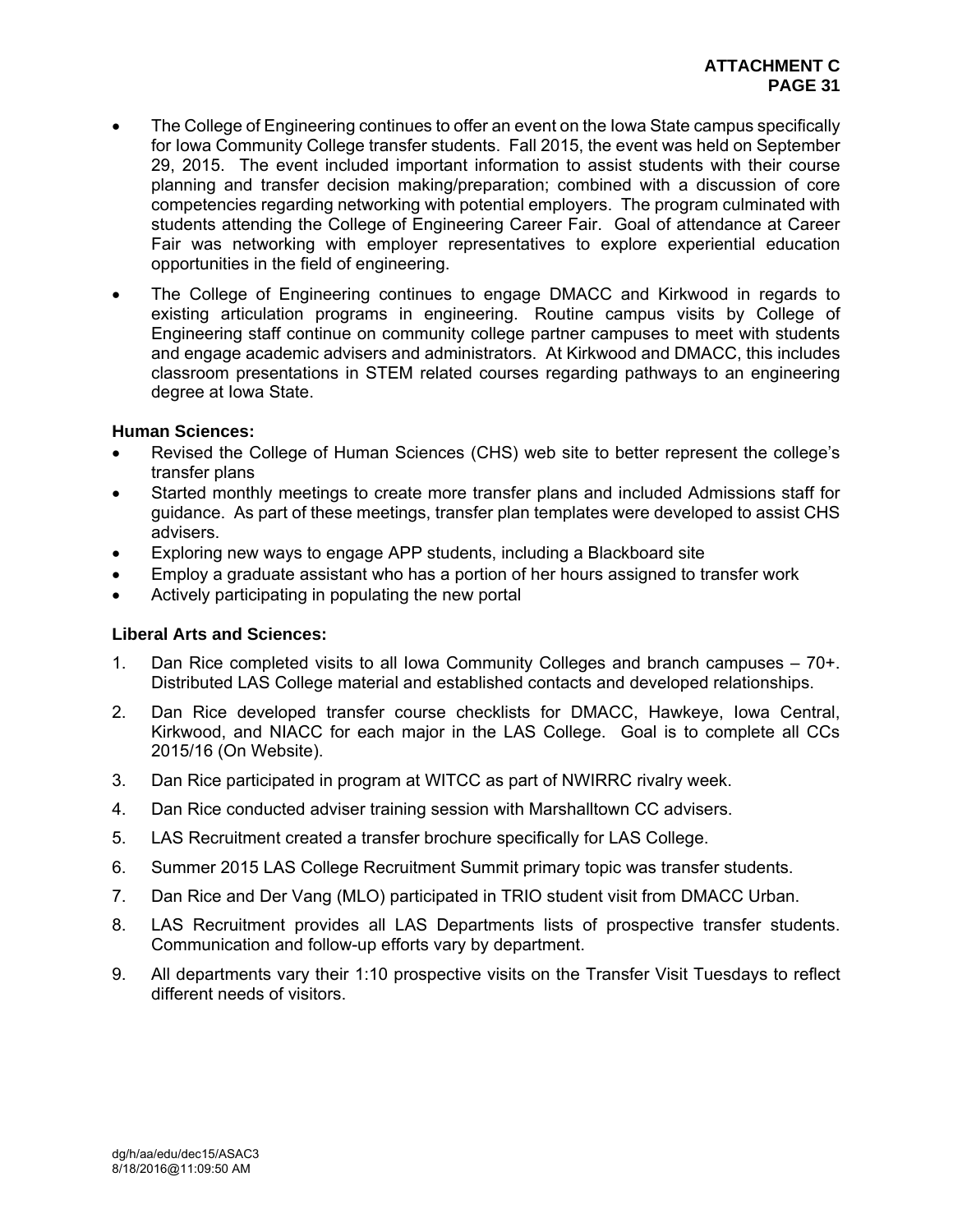# **UNIVERSITY OF NORTHERN IOWA**

The University of Northern Iowa continues its commitment to working with the Iowa community colleges to ensure a smooth transition of students between our institutions. The University provides an array of resources and guidance to accomplish enrollment goals. UNI enrolled 979 new transfers in Fall 2015 compared to 842 in Fall 2014. This includes 669 students from Iowa community colleges.

#### **Transfer initiatives:**

- UNI faculty and Admissions staff participated in the statewide Annual Articulation Conference on February 6, 2015 in Ankeny. Regent and community college faculty convened to learn more about CASE evaluation procedures as it relates to the transfer of military credit.
- UNI hosted Mathematics Conference on March 27, 2015 for Regent and community college faculty. The goal was to begin a discussion to address the lack of alignment of the elementary education mathematics content courses across the Regent universities and Iowa's community colleges, which causes significant problems for students who transfer from one institution to another. A subset of attendees volunteered to serve as a steering committee to make further plans, including annual meetings of faculty who teach these courses, professional development to support those who want to learn more about teaching these courses in ways that the students will be expected to teach, content emphasis addressing the State Requirements satisfying the "less is more" idea to focus students' learning, and aligning the first course.
- UNI College of Business Administration worked with NIACC last fall to develop an equivalent of our ECON1021 Intro to Decision Making (quantitative methods)
- Faculty from UNI's Department of Sociology, Criminology and Anthropology are engaged in articulation development with NIACC, HCC, KCC and DMACC.
- Family Service faculty worked on maintaining articulations agreements developed in past with Southeastern Community College and DMACC.
- Gerontology faculty continue to maintain articulation with DMACC's Aging program for our Long Term Administration track. This includes periodic discussions between faculty at the two institutions.
- Textile and Apparel faculty are in the process of working with DMACC, with a visit from faculty to UNI in the summer 2015, and follow up visits from faculty/students coming up.
- Geography faculty met with Brad Kinsinger, Agriculture & Natural Resources instructor at Hawkeye CC to discuss potential connections with UNI's GIS program.
- History faculty(Bob Martin, Emily Machen, Brenda Bass, & Bob Frederick) visited Iowa Valley Community College district to meet with faculty regarding collaboration between Ellsworth, Marshalltown, and UNI Social Science educators in late September 2014.
- October 8-10, 2014 visit to UNI by Des Moines Area Community College Social Science coordinator, which included a guest lecture in History's lecture series and discussions with CSBS administrators and faculty about collaboration.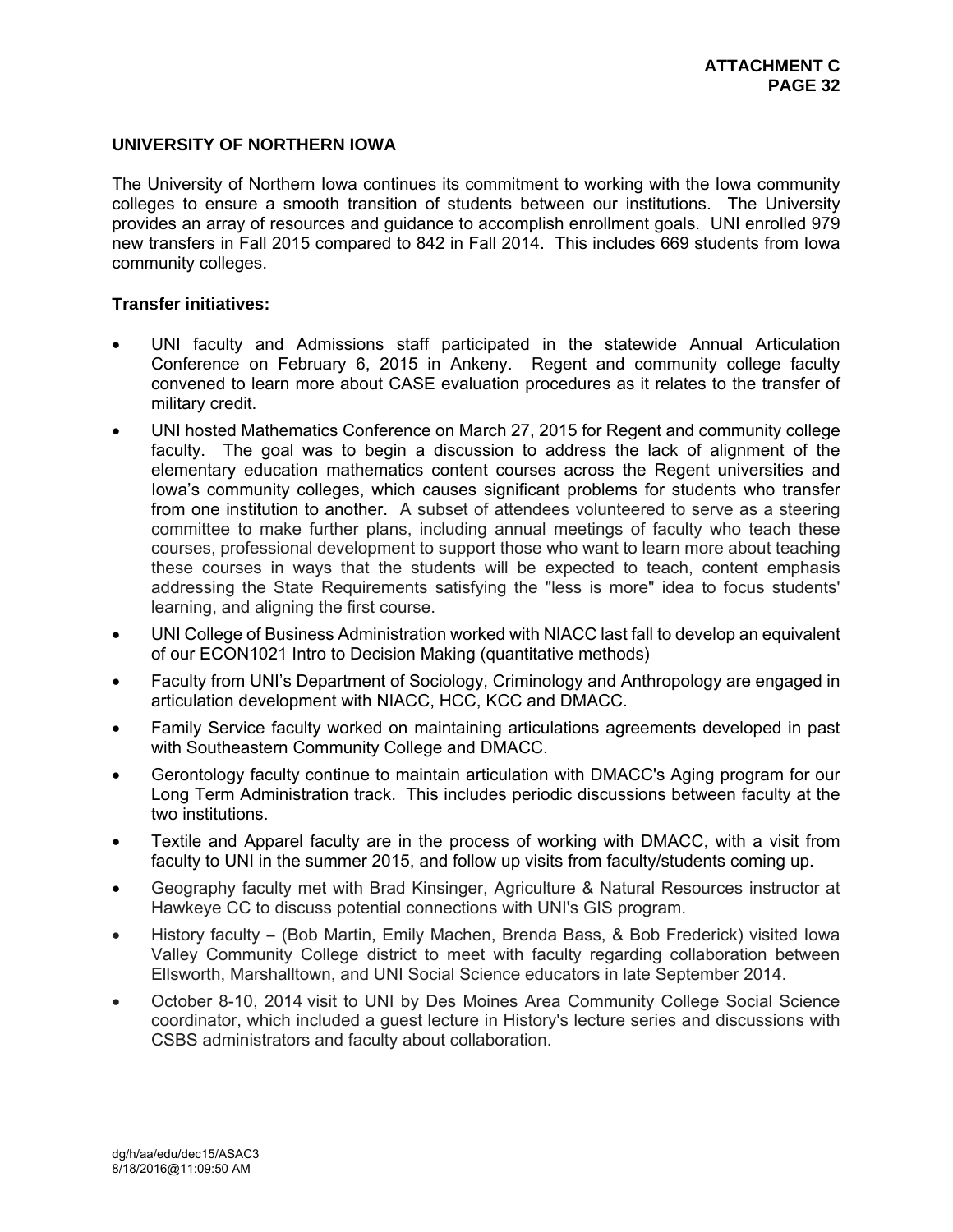- Visit by faculty member Konrad Sadkowski to Ellsworth Community College in late October 2014 to discuss Global Studies with faculty and administrators.
- Hawkeye Community College faculty member Robert Steed was invited by the UNI Department of History to present a guest lecture in our lecture series April 2015.
- In late June 2015, faculty member Emily Machen and department head Bob Martin met with Patrick Malloy, Hawkeye Community College's Africanist, to discuss cooperation between our two schools and also to discuss a lecture that Patrick will be giving in our series this October (2015).
- As follow-up to that visit in August 2015, Emily Machen met with Patrick Malloy and Patrick Ashwood of Hawkeye Community College to discuss bringing HCC students to UNI's campus, which has subsequently been scheduled in conjunction with one of UNI's visitation days this fall.
- An articulation agreement was signed between the UNI Department of Social Work and Iowa Central Community College. They are working on an agreement with Des Moines Area Community College but it is still in preparation. Hopefully, it will be approved this semester.
- Criminology faculty reviewed all previous articulation work done last year, prepared by Gayle Rhineberger-Dunn (new contact person for Criminology Articulation). Signed agreement with NIACC in September 2015. DMACC, HCC and KCC in progress.
- Sociology faculty reviewed all previous work done in spring 2014, prepared by Phyllis Baker and Ruth Chananie (new contact person is Xavier Escandell, curriculum for the Sociology unit). Updated agreements are being reviewed by UNI faculty.
- Anthropology faculty reviewed all previous work done in spring 2014, prepared by Cyndi Dunn (contact person for Anthropology). Updates are being made.
- The Technology Department attended the following fairs:
	- $\Rightarrow$  Kirkwood Stem Fair 4-20-15; Scott Community College STEM Fair 3-9-15; Indian Hills STEM Fair 3-2-15; DMACC Engineering Fair 11-4-14; DMACC Engineering Transfer Conference 11-18-14; Iowa Lakes CC STEM Fair 3-30-15; Iowa Lakes CC STEM Fair 3-2-14; Kirkwood Engineering Fair 2-19-14; Hawkeye Cedar Valley Manufacturing Conference 2-5-14; Statewide CTE Articulation Conference 11-14-14.
- They also worked with the Iowa Department of Education regarding the articulation of the BAS degree.
- 194 new community college AAS degrees were articulation to UNI for 2014-2016 catalogs.
- Total articulations 389.
- The Senior Associate Director of Admissions is a member of the Liaison Advisory Committee on Transfer Students (LACTS)
- The Senior Associate Director of Admissions attends quarterly meetings with the Iowa Community College Arts and Science Administrators.
- Admissions staff attended multiple visit programs at Hawkeye Community College (Experience Hawkeye Days) and Kirkwood Community College (TGIF) to discuss transferability of courses to prospective students.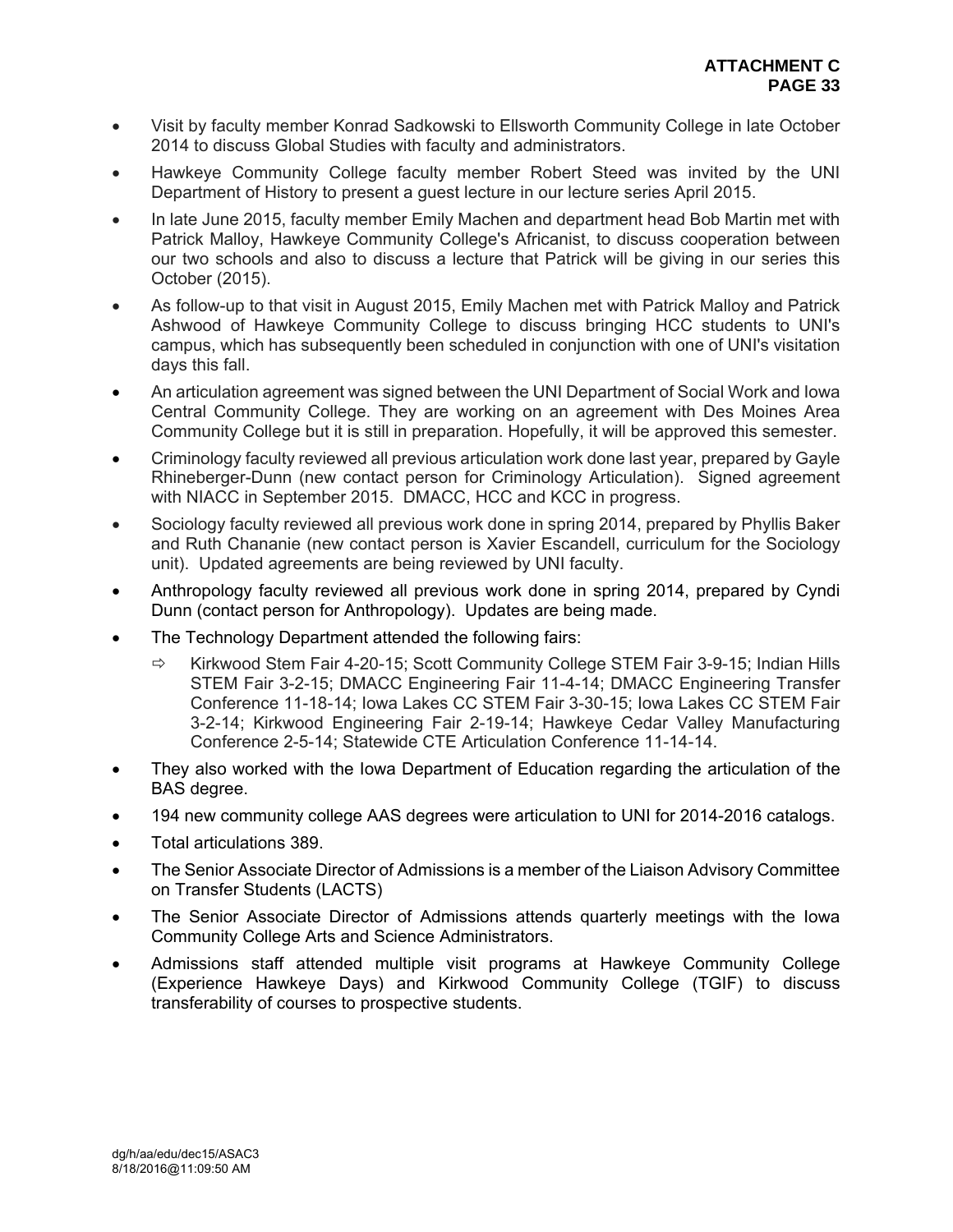- Admissions staff participated in transfer college fairs at the following community colleges: Eastern Iowa Community College District—Clinton, Scott and Muscatine campuses, Des Moines Area Community College-Ankeny and Urban, Kirkwood Community College, Southwestern Iowa Community College, Iowa Western Community College, Western Iowa Tech and Community College, Indian Hills Community College, Hawkeye Community College.
- The admissions office organized UNI Days at NIACC, Marshalltown CC, Hawkeye CC and Kirkwood. Representatives from all colleges at UNI were present to meet with students and faculty.
- Transfer articulation websites are maintained with current transfer equivalency and other pertinent information.
	- $\Rightarrow$  Transfer College Course Equivalency List: uni.edu/admissions/app/transferequivalency list
	- $\Rightarrow$  Transfer Plan-It resource for community college students to use in planning for transfer to UNI and exploring their fit to UNI majors: https://cgi.access.uni.edu/cgibin/transfer/transferPlanIt.cgi
- The Office of Admissions hosts multiple on campus transfer visit opportunities including Open Houses, Saturday Open Houses and individual visits throughout the year. Members of the Admission staff provide in-depth advising during individual visits that help transfer students know exactly what they need to complete a UNI degree in their desired major.

# **Admission Partnership Program**

UNI has Admission Partnership Program (APP) agreements with all Iowa community college districts. APP has a goal of providing early and ongoing advising to prospective transfer students while they were still at their respective community colleges. This early identification and provision of services is designed to ensure a smooth transition to UNI with the most effective application of the student's transfer credits to their UNI degree objective, ultimately resulting in a timelier graduation for the student. Students may participate with all of UNI's 90+ majors.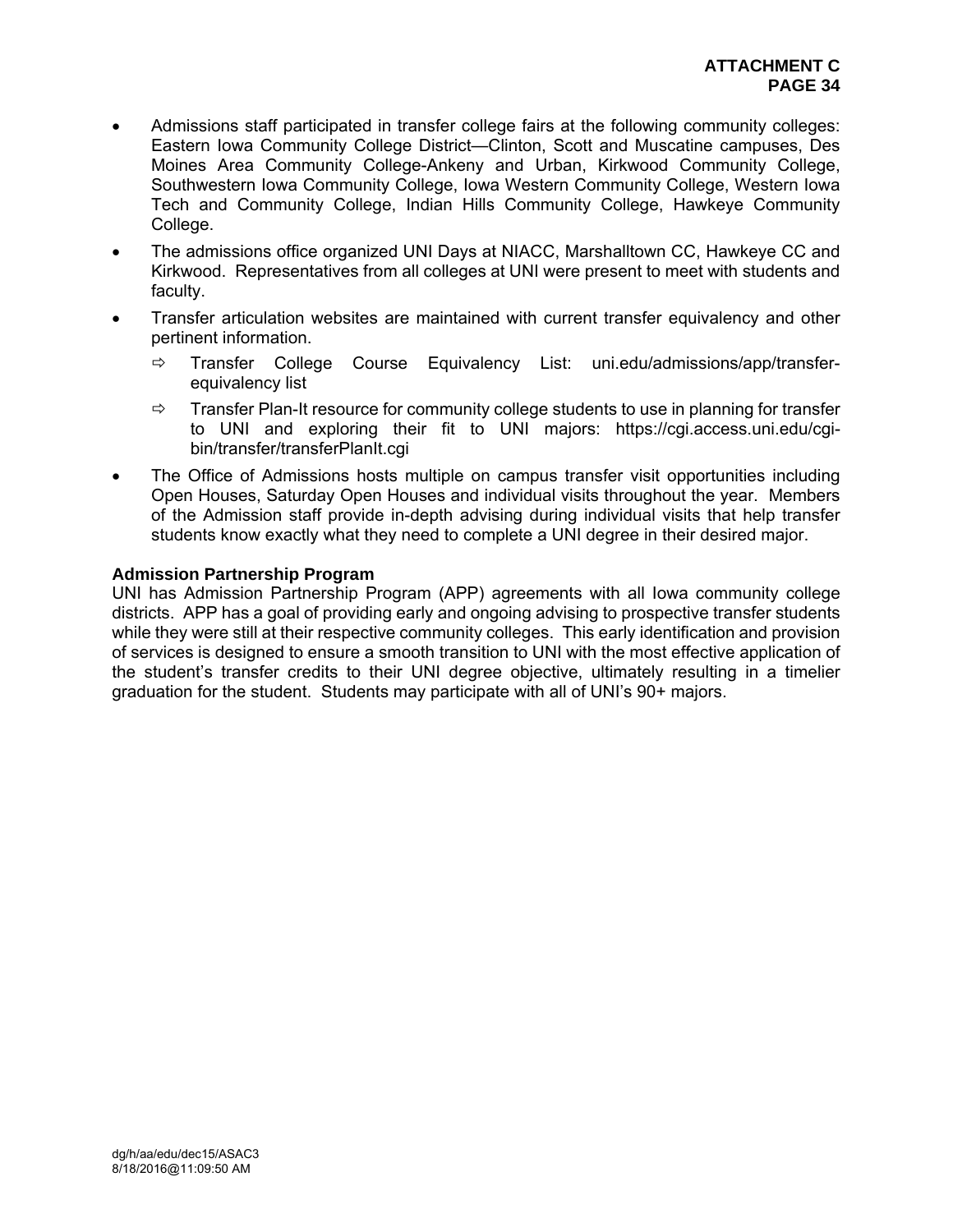# **IOWA COMMUNITY COLLEGES**

#### **Northeast Iowa Community College**

- Deans attended the Statewide Arts and Science and Career Technical Education Dean's meeting held at Kirkwood Community College. Discussed promotion procedures and AS Degree requirements, 9/12/14.
- Dean/Chief Academic Officer meeting at Hawkeye Community College; 9/18/14.
- VPAA and Advisor meeting with Jennifer Timmons, University of Iowa to discuss articulations; 9/25/14.
- Chief Academic Officer meeting with Provosts at University of Iowa; 9/22/14.
- **•** Career and Technical Articulation Conference, Ankeny, Ia.;10/14/14.
- State STEM meeting Grandview College; 11/13/14.
- Deans attended DMACC (Ankeny) A&S/CTE Articulation Conference. Sustainable energy robotic course articulation agreement discussion with Regents on discipline related common courses; 11/13/14.
- VPAA and Advisor meeting with Kelly Friesleben from Iowa State University to discuss partnership agreements; 1/29/15.
- VPAA attended University of Iowa Pharmacy Technician Conference, Des Moines to discuss technician pathway; 2/5/15.
- State Arts and Science Dean's Meeting DMACC; 2/5/15; Business and Education discussed.
- Articulation Conference; DMACC; 2/6/15.
- STEM meeting at the Capital; 2/19/15.
- State Arts and Science meeting, Hawkeye; 4/9/15; discussion regarding math and science courses to include in AS degree.
- LACCTS meeting, Hawkeye; 4/10/15.
- Administrator meeting with Robert Fredrick, University of Iowa to discuss partnerships and articulations; 5/11/15.
- VPAA attended Iowa State Transferability discussion to address transfer student nerds and potential grant opportunities; 6/2/15.
- Discussions and planning with Beth Townsend, University of Northern Iowa regarding hosting a STEM conference; 8/15/15.
- Deans/CAO meeting at Hawkeye Community College; 9/18/15; determined AA Education, Courses in Sociology, Marriage and Family, and Human Sex and Gender for focus of next meeting.
- Future of Nursing: Advanced Practice Nurse Task Force Meetings on: 8/7/14, 2/2/15, 3/3/15, 6/2/15 at University of Iowa campus and in Des Moines.
- Health Program Management meeting in Des Moines 4/10/15
- University of Iowa meetings regarding articulation with Nursing program: 2/27/15, 6/1/15, 9/25/15. Each meeting was by phone.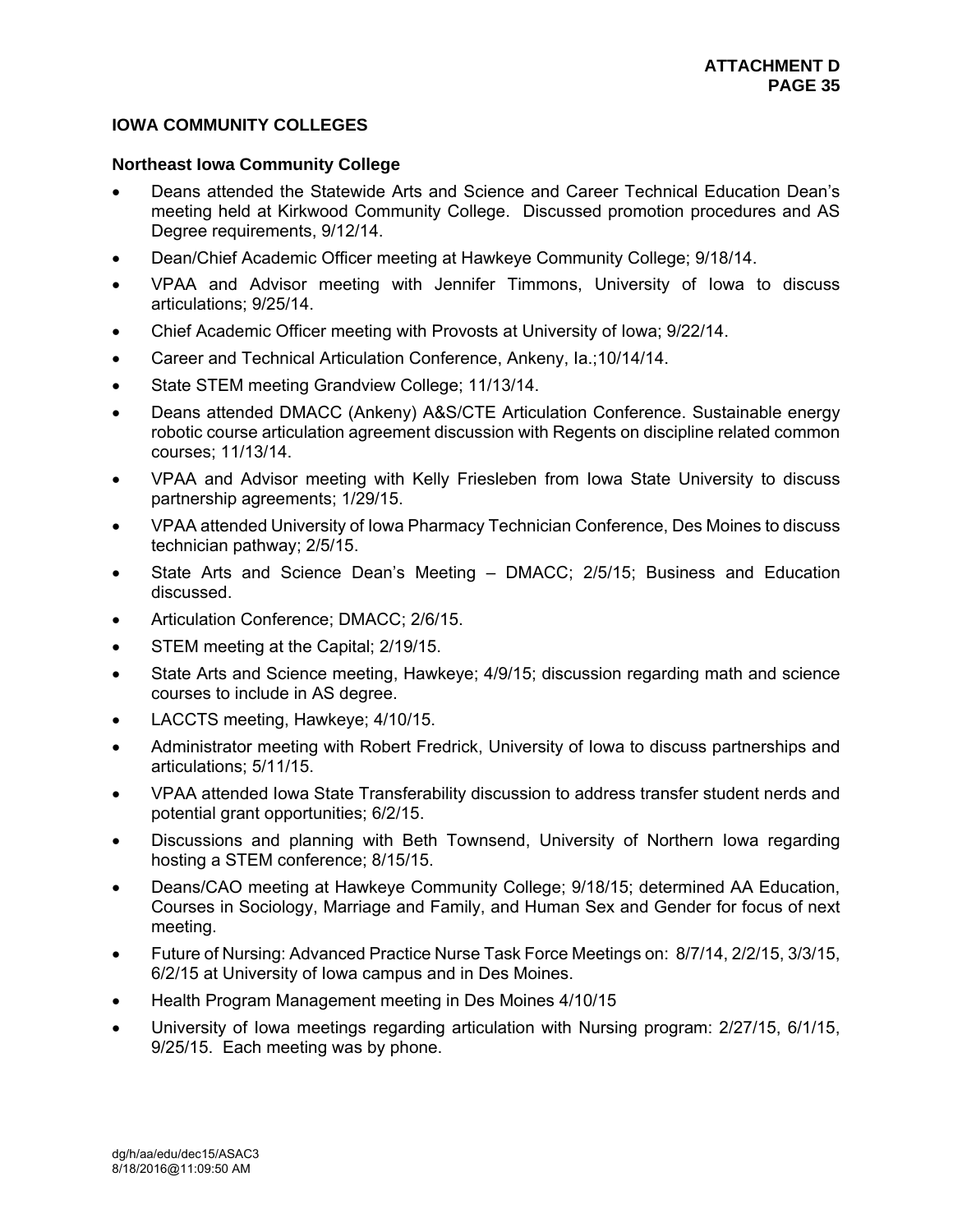# **North Iowa Area Community College**

- Articulation Agreement with UNI NIACC's AAS Information Assurance and Security Specialization to UNI's Bachelor of Arts Degree : Technology Management signed on October 22, 2014
- Articulation Agreement with UNI NIACC's AAS IT Specialist to UNI's Bachelor of Arts Degree : Technology Management signed on October 22, 2014
- October 14, 2014 UNI Articulation meeting w/Linda Reardon-Lowry, Recruitment Coordinator-Dept. of Industrial Technology at UNI regarding Manufacturing Technology Articulation Agreement
- October 14, 2014 UNI Day @ NIACC UNI Faculty & Staff available to meet with NIACC students one-on-one regarding transferability and course articulation
- October 28, 2014 Articulation Meeting w/UNI Faculty regarding articulation with NIACC Agriculture Education degree and UNI's Technology & Engineering Education & Agriculture Education Endorsement
- December 5, 2014 Kelly Friesleben ISU Associate Director of Admissions/Transfer Meeting with NIACC Advisors
- NIACC attendance at ISU Community College update Program on March 4, 2015
- Academic Advisor Update from The University of Iowa on April 8, 2015 at NIACC
- Correspondence with UNI, ISU, and UI on monthly basis regarding new course development and articulation
- March 27, 2015-NIACC attendance at UNI for discussions about the content mathematics courses for Elementary Teachers. Articulation discussions continued on May 29, 2015 at ISU, and again on September 21, 2015
- Dr. William Duffy, President, Upper Iowa, May 20, 2015 discussion regarding partnerships, programs
- President Bill Ruud, University of Northern Iowa, May 28, 2015: Partnerships
- Ken Johnson, Leslie Wilson, and Lisa Jepsen, Interim Associate Dean for the College of Business Administration – University of Iowa College of Business, July 17, 2015: **Partnerships**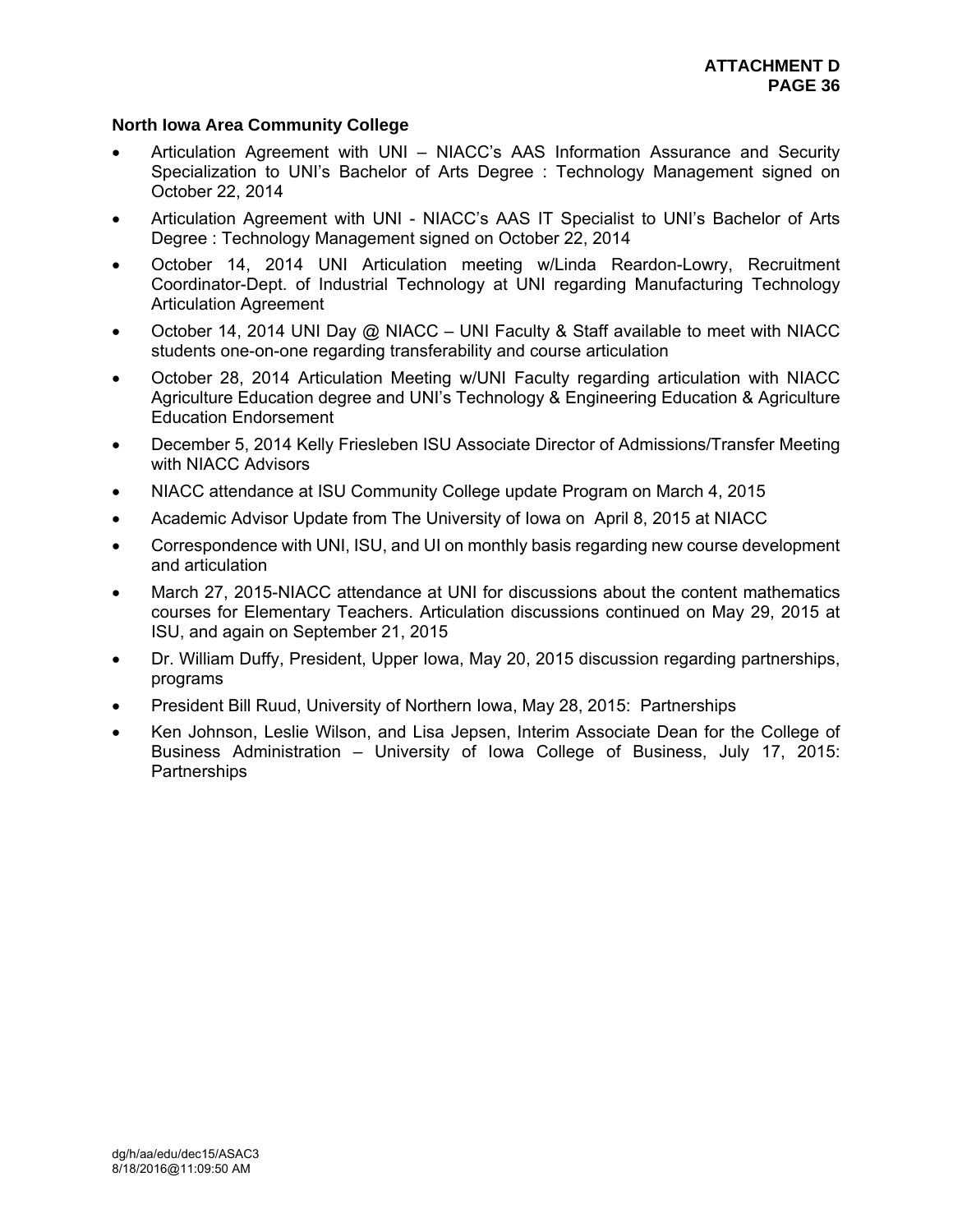# **Iowa Lakes Community College**

**October 3, 2014** – Criminal Justice Program Coordinators/Instructors met with other Community Colleges and the three regent universities to discuss transfer of CRJ-100 Introduction to Criminal Justice. Location – DMACC-Ankeny.

**October 22, 2014** – Chief Academic Officers meeting with Provosts. Location: University of Iowa, Iowa City

**November 13, 2014** – Iowa STEM Endorsement Conversation. Location: Grandview University, Des Moines.

**November 14, 2014** – Wind Energy Program Coordinator attended the CTE Articulation Conference for Wind Energy/Robotics. Location: DMACC-Ankeny

**February 5, 2015** – Iowa Pharmacy Technician Education Summit. Location: John and Mary Pappajohn Education Center, Des Moines

**February 5, 2015** – Statewide Arts and Science Dean's Meeting. Location: DMACC, Ankeny.

**February 6, 2015** – Statewide Articulation Conference – ACE Military Credit. Location: DMACC, Ankeny.

**March 27, 2015** – Criminal Justice Program Coordinators/Instructors met to continue course competencies and discussion with all three regent universities on CRJ-100 transfer. Location-DMACC Ankeny.

**April 9, 2015** – Statewide Arts and Science Dean's meeting. Location: Hawkeye Community College, Waterloo.

**April 10, 2015** – LACTS meeting. Location: Hawkeye Community College, Waterloo.

**September 18, 2015** – Chief Academic Officer/Deans meeting. Location: Hawkeye Community College, Waterloo.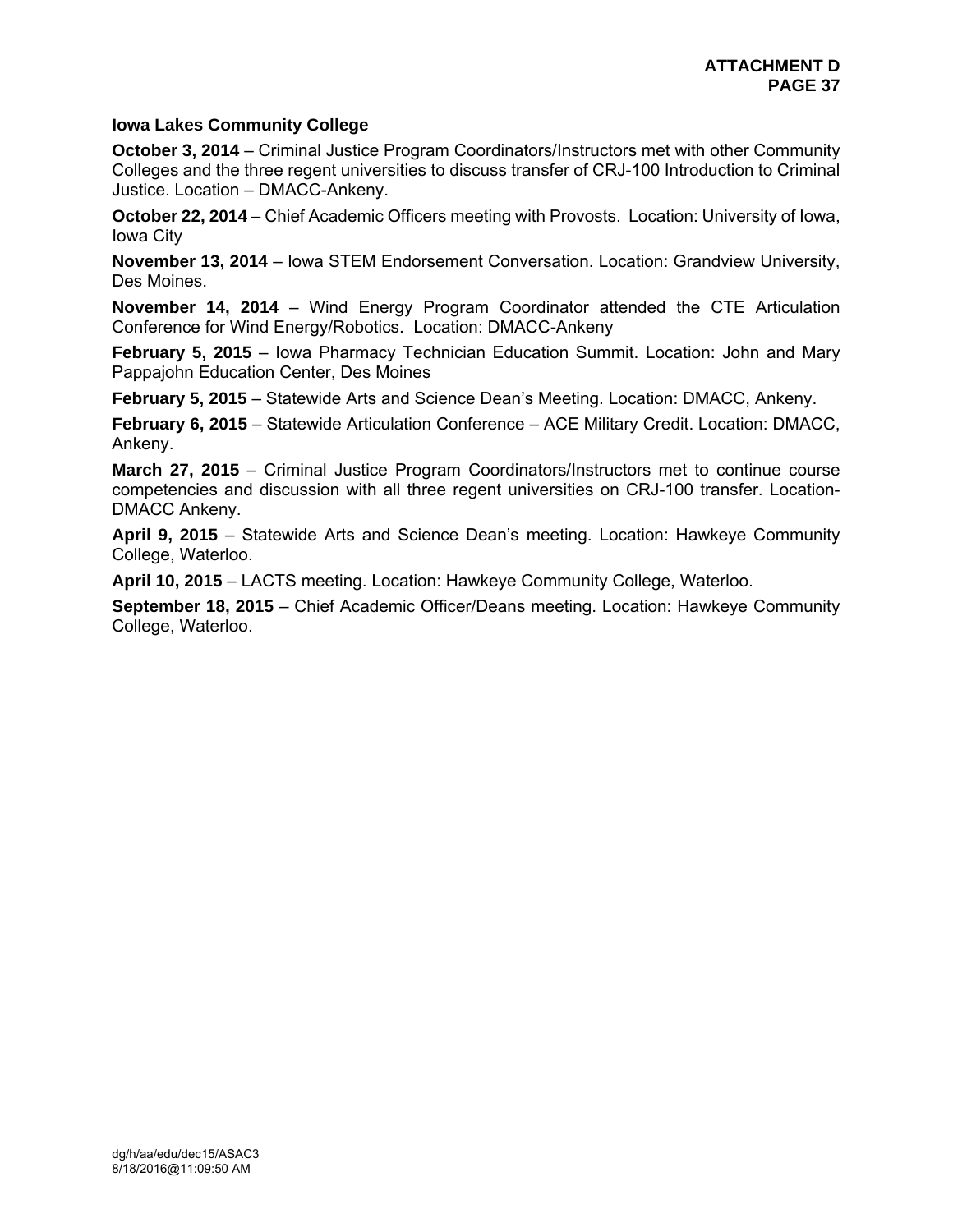# **Northwest Iowa Community College**

- Participated in the IASA Dean's meeting November 2014 to discuss transfer issues and career majors.
- Participated in the statewide transfer articulation conference February 2015.
- Attended a Pharmacy Tech Summit at the University of Iowa February 2015 to discuss shared programs and articulation.
- Hosted a visit from University of Iowa representative to NCC nursing classes to discuss transfer to BSN program September 2014 and April 2015.
- Attended a LACTS meeting April 2015.
- Worked on an articulation agreement with Iowa State University College of Design during the summer of 2015. We signed the agreement in the fall of 2015.
- Updated articulation agreements with ISU, U of I, and UNI August 2015.
- College Transfer Fairs Sheldon, Iowa; attended by ISU, U of I, and UNI each fall semester.
- September 21, 2015, participated in an initial teleconference with representatives from the U of I's Tippie College of Business regarding a proposed 2+2 agreement with NCC. NCC is putting together some syllabi to send to the U of I team for its appraisal.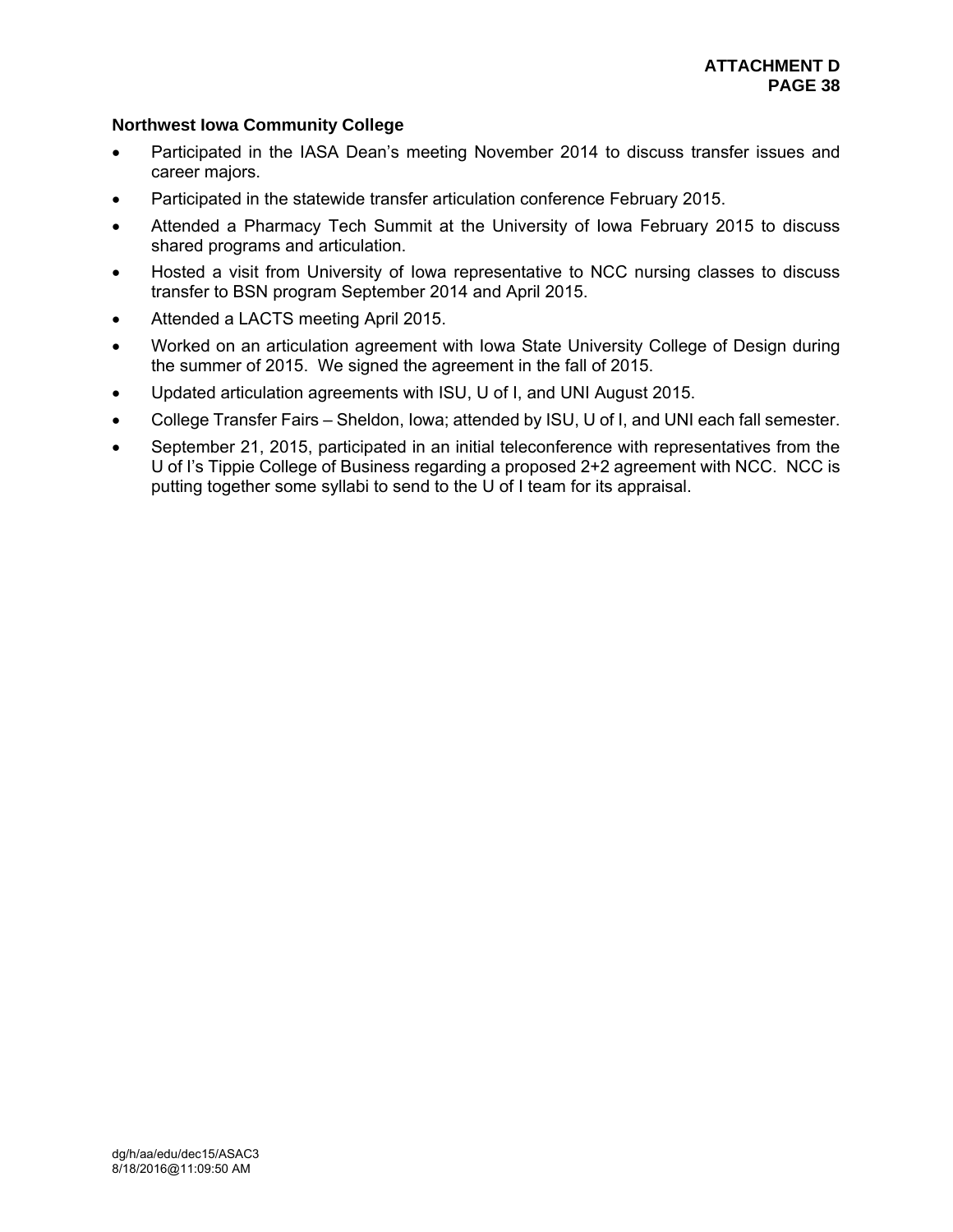# **Iowa Valley Community College District**

- Faculty and Staff participated in Arts and Science articulation conference on February 6, 2015.
- Faculty and Staff participated in the  $2<sup>nd</sup>$  annual Career and Technical articulation conference on November 14, 2014.
- IVCCD finished our 4th year in the HHMI grant with ISU where 5 IVCCD students participated in Iowa State summer internship program to gain STEM working experiences with ISU professors. Students presented poster sessions at ISU.
- MCC continued work with ISU on LSAMP grant activities including conference meetings in 2014-15 and with planning ideas through Spring and continuing through the Summer.
- ECC staff and faculty continued worked with staff and faculty from UNI on a STEM Grant November 2014
- Faculty and staff continued to meet with Regents and community college colleagues to discuss an ALEKS math placement initiative across the state. Additional committee meetings have followed.
- Staff participated in discussions which occurred at University of Iowa regarding the future of Pharmacy Technician programs across the state.
- Faculty and Staff participated with ISU on First Lego League competitions both at Marshalltown Community College and at ISU in December 2014.
- Transfer Fairs held at MCC and ECC included the Regent universities.
- Staff continually send transcripts requested from the Regent universities for APP programs, clarify APP requirements, and promote APP programs for all Regent universities.
- Staff and Faculty use Regent university course equivalences and resources on TransferInIowa.org to help advise students.
- Staff and Faculty worked with reverse transfer students from Regents' institutions to help students complete their IVCCD degree or diploma.
- Staff participated in April 2015 LACTS conference to re-approve statewide articulation agreements.
- Staff attended 3rd annual Iowa Latina/o Education Initiative Conference at DMACC with ISU on 10/15/14
- Staff attended ISU Community College Program Updates for Transfer Advisors at ISU Fall 2014
- Staff attended NACADA conference in Des Moines on 5/21-23/14 with Regent and community College colleagues.
- On October 22, 2014 staff attended an UNI Advising Update (Education / Business)
- On March 4, 2015, staff attended an ISU Advising Update
- On May 29, 2015 staff hosted and attended the ICCSSA Drive-In Conference (Hosted by IVCCD)
- ECC students attended a day long STEM Conference at UNI in October 2014
- ECC Faculty and staff attended the Promise of a New Day Diversity Conference at Iowa Central Community College March 2014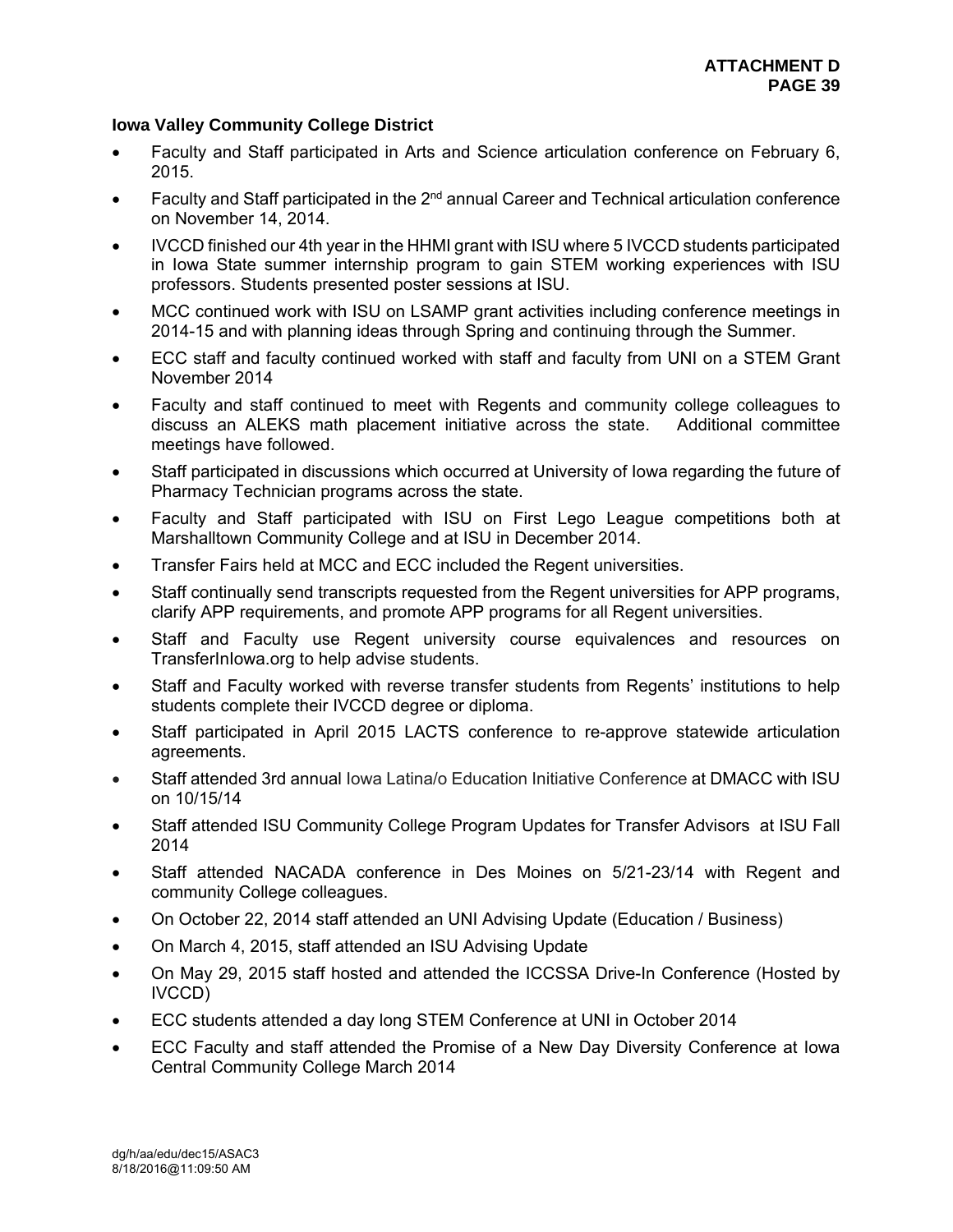# **Hawkeye Community College**

- Liberal arts advisory board-faculty/ advisors from 5 universities met with HCC faculty representatives and deans, October 2014 and April 2015. UNI - HCC chemistry faculty met with chem/biochem chair and faculty- discussed development of organic chemistry at HCC, October 2014.
- UNI faculty from global health promotions program met with HCC faculty and deans, November 2014 and Feb. 2015
- HCC faculty and students attended UNI STEM day. HCC faculty met and talked with UNI science and math faculty, October 2014.
- UNI advising meeting with HCC advisors and various faculty attended, April 2015.
- UNI– Hawkeye staff met with the veterans coordinator at UNI and about collaboration on a grant, Sept. 2015.
- UNI Deans met with Catharine Freeman in June 2015.
- UNI Criminal Justice faculty participation in discussion of BAS in Criminal Justice, November 2014.
- UNI Criminal Justice faculty participation in discussion of BAS in Criminal Justice, February 2015.
- Iowa State University meeting occurred at the State FFA Leadership Conference. Discussion was over students' success as they move from Hawkeye to ISU and some problems encountered, April 2015.
- Iowa State University meeting was held at the FFA Enrichment Center during the Iowa Association of Ag Educators annual conference. Overall discussion was centered on curricular changes, common course objectives and assessments, and how to proceed in the future, June 2015.
- UNI HCC faculty met with the Art Department, April 2015.
- UNI An articulation meeting was held with Waterloo Schools, Cedar Falls Schools, and UNI, September 2015.
- University of Iowa representatives met about performing arts in spring, Nov. 2014.
- UNI several staff from HCC met with representatives from UNI to collaborate regarding several programs and transferring of students, October 2014
- UNI the history faculty have been having ongoing discussions.
- UNI HCC faculty made contacts regarding religion and philosophy with professor of religion, Sept. 2015.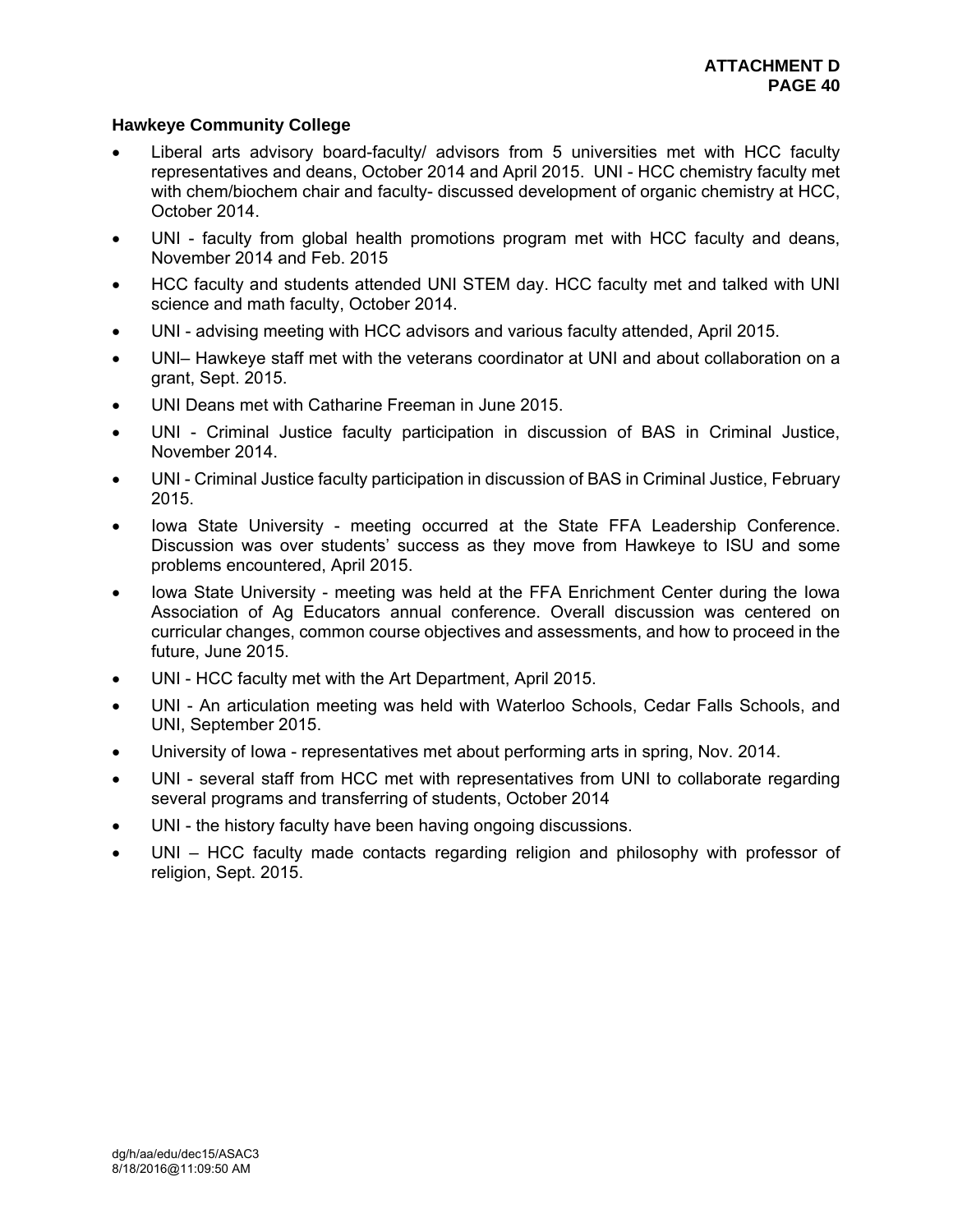# **Eastern Iowa Community College District**

Attended CTE Conference articulation on Robotics and Wind Energy

Attended Faculty to Faculty meeting "English Roundtable"

Annual Spring LACTS meeting on Articulation Agreements

Had presentations by UNI and Iowa Distance Ed at our site on distance learning initiatives and transfer

Articulation Conference on Armed Forces course articulation (LACTS)

Attended CAO and Regent Provosts meeting

Worked together on Course by Course articulation with Regents

Discussions with Regents to understand how Credit for Prior Learning transfers

Admission Fairs at all 3 of the EICC colleges attended by the Regents

Attended STEM Conference at UNI

Transfer Gap Discussion between community colleges and the Regents held at ISU

Continued LSAMP activities with ISU

Served on the RN to BSN Task Force

Attended UNI and ISU Transfer Advisors workshops

College academic advisors visited all three universities

UNI Articulation agreements and discussions

- UNI B.S. Technology & Engineering Education & EICC AA
- UNI Bachelor of Arts Degree: Technology Management & Eastern Iowa Community College District A.A.S. Programs: Mechanical Design Technology, Technical Studies, Graphic Arts Technology, CNC Machining, Welding, Heating Ventilation and Air Conditioning, Automotive Technology, Automotive Collision Repair, Health, Safety and Environmental Technology, Diesel Technology, Information Technology-Networking, Information Tech – Game Development, Logistics, Engineering Technology
- UNI Bachelor of Science Degree: Electrical Engineering Technology & Eastern Iowa Community College District A.A.S. Program: Engineering Technology
- UNI Bachelor of Science Degree: Manufacturing Technology-Design & Eastern Iowa Community College District A.A.S. Program: CAD/Pro Engineer
- UNI Bachelor of Arts Degree: Graphic Technologies & Eastern Iowa Community College District A.A.S. Program: Graphic Arts Technology

Regents transfer advisor works with students on transfer issues and is funded 50%/50% by EICC and Regents. She is in constant contact with Regent schools regarding transfer issues and assisting students with transfer questions and traveling with them on campus visits to the Regent **Universities**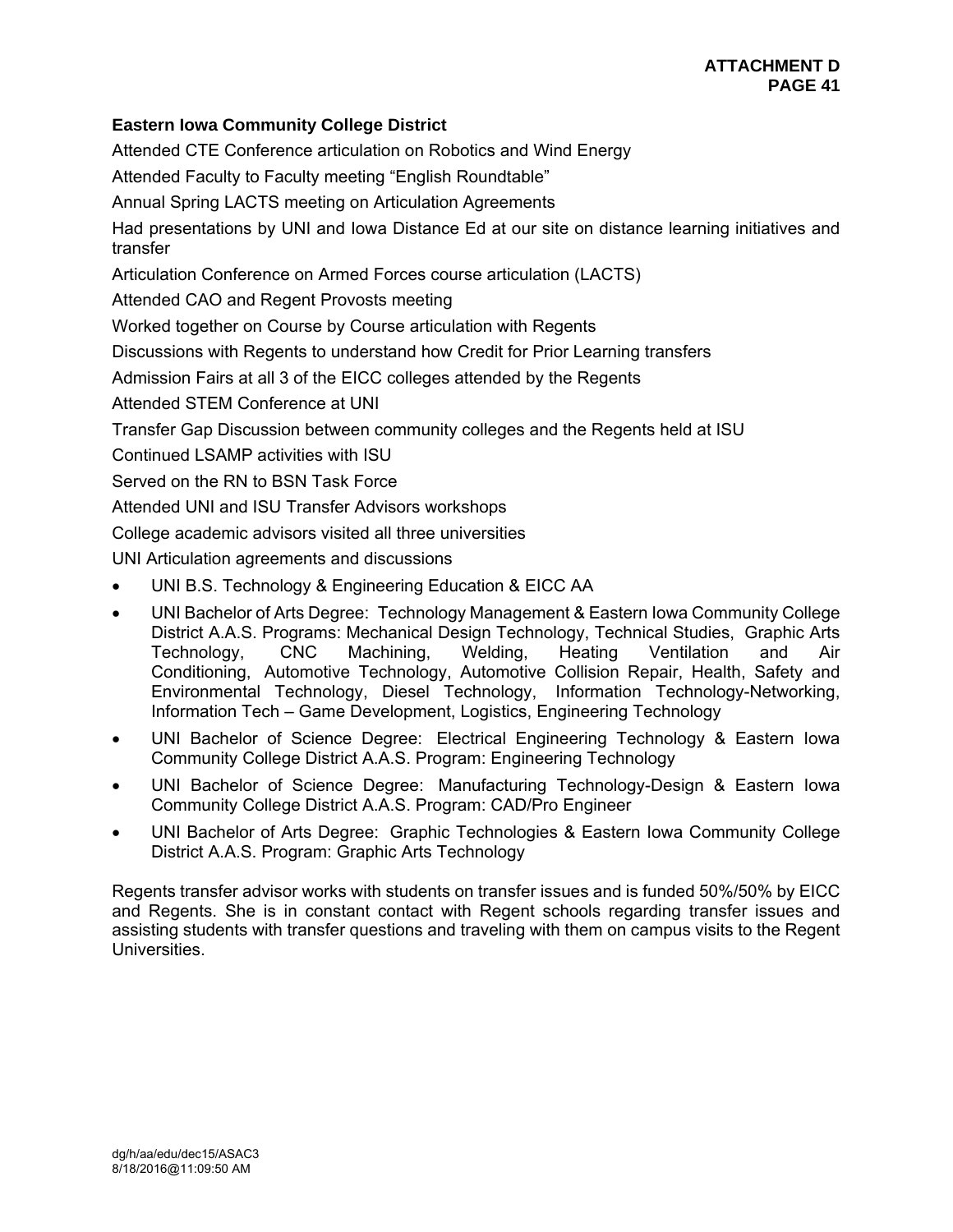# **Kirkwood Community College**

- 7 faculty and staff participated in the Statewide Agriculture Sciences Articulation and Transfer meeting on June 24, 2015 in Ankeny
- 3 faculty and staff in Parks and Natural Resources have had ongoing meetings with Upper Iowa University and Western Illinois University in regards to articulation and transfer.
- June 2015 Kirkwood Community College and Western Illinois University formalized a 1 + 2 accelerated transfer program agreement for Parks and Natural Resources.
- Ongoing discussions throughout the academic year with Iowa State University College of Agriculture and Life Sciences on transfer and articulation with courses offered at Kirkwood Community College.
- Had several meetings over the past six months with David Rethwisch (Professor, Engineering Arts & Sciences Department) and Megan Allen from the University of Iowa discussing the possibilities for a 2+2 agreement in Engineering. The discussions are continuing into this academic year.
- Criminal Justice: Discussion with St. Ambrose and an update to our articulation agreement.
- Sociology**:** Discussion with Mt. Mercy on accepting more of our courses into their major.
- Human Services: Discussion with UNI about the possibility of the creation of a Public Health transfer track
	- o Early Childhood Education**:** Discussion with UNI about possibility of articulation agreement to be finalized this academic year. Confirmation of no changes to articulation with Mt. Mercy.
- Public and Community Health discussions with U of I and UNI. Possible further discussions re: Public Health and an AAS articulation
- Mt. Mercy 2+2 and/or 3+1 for AAS grads to move into Healthcare Administration or Healthcare Leadership—discussion still open
- Simpson College requested a 2+2 agreement as Health Care Administration BA option for AAS students—Kirkwood did not pursue at this time
- HIT with University of Davenport
- Respiratory Therapy continues 3+1 with Weber State in Salt Lake City, Utah
- New AAS Business degree that transfers to UI
- Our Computer Support Specialist articulated with UNI's Technology Management program.
- Our Graphic Communications articulated with Mount Mercy's Graphic program.
- Our Apparel Merchandising worked with ISU on updating course to course transfers.
- University of Iowa: Steve McGuire and UI advisors and select faculty- 2+2 in Visual Arts BA
- Jennifer Bradley, Jennifer Cunningham, Greta Songe met with UI advisors for art.
- Held meetings with University of Iowa: Benjamin Coelho, director of undergraduate advising-UI School of Music/March 28- Jennifer Cunningham/April 1- Jennifer Cunningham/May 6- Jennifer Cunningham (phone call)/follow up emails with Benjamin Coelho, David Gier, Susan Chambers, most recent follow up sent 9/15/15.
- Held meetings with the University of Northern Iowa: John Vallentine, Director of the School of Music--February 12- Fred Kiser and Jennifer Cunningham/March 26- Jennifer Cunningham/April- Email exchange between Beth Zamzow and Jonathan Schwabe from UNI regarding the curriculum for Music Theory courses.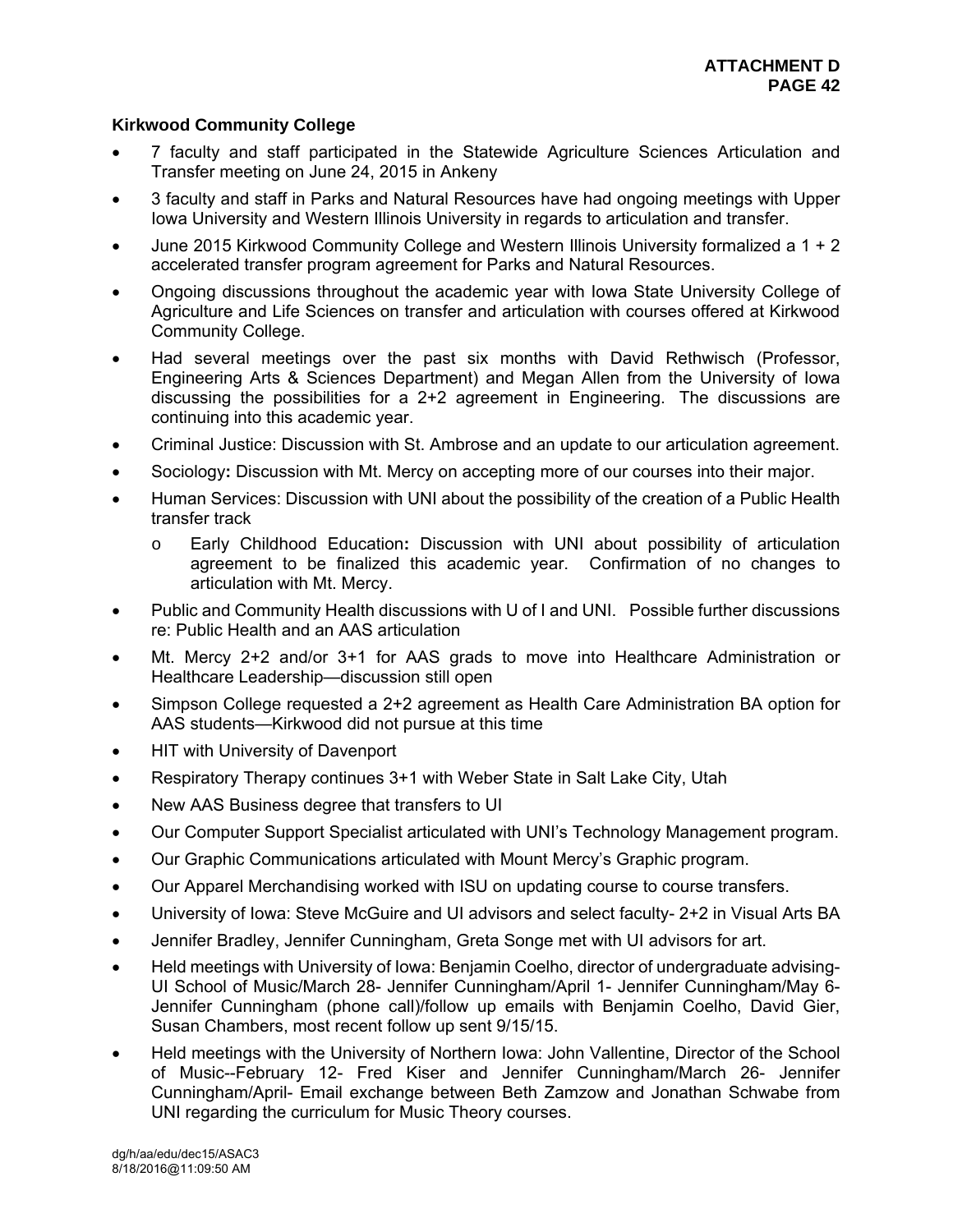- Working on agreement with UNI paperwork to move forward with signing- Follow up email sent 9/1/15.
- Lauri Hughes and Kathy Dolter met with the University of Iowa College of Nursing regarding an articulation agreement last Spring.

*In the specified timeframe, we updated our agriculture articulation agreements with Iowa State University. Additionally, we had discussions with all three Regent universities regarding various programs, but these have not yet resulted in formal agreements.*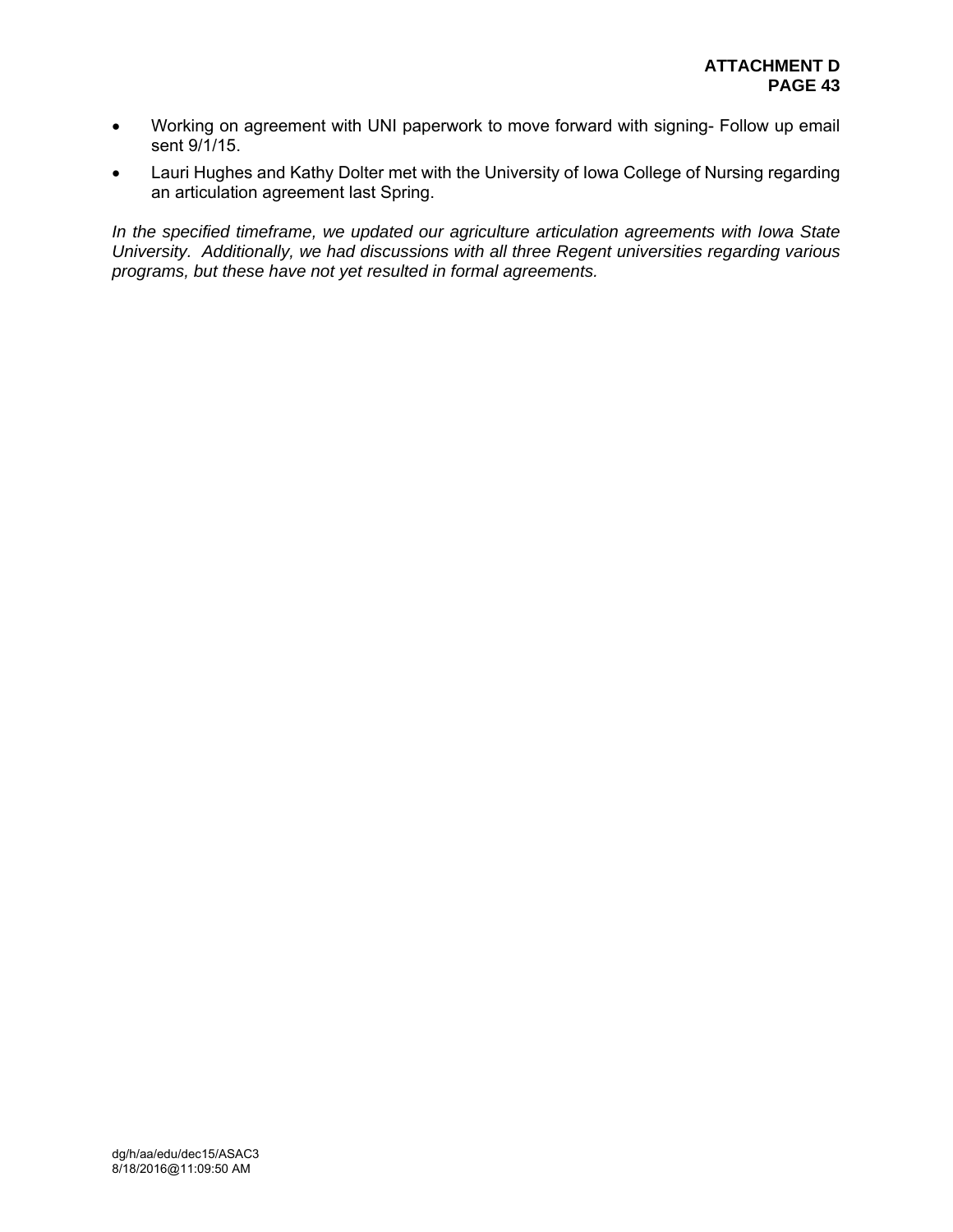# **Des Moines Area Community College**

- Advisors attend transfer advisor workshops at UNI, ISU and UI
- Attend statewide articulation conference
- ISU Discover Engineering Days Ankeny
- College Transfer Fair Ankeny Campus attended by UNI, ISU and UI each fall and spring semesters
- DMACC sends new course and program information to UNI, ISU and UI annually
- Math faculty continue discussions with ISU regarding math assessment and placement
- Discussion with ISU Engineering faculty concerning basic Engineering Program
- The ISU Engineering Department provided assistance for the 2015 ciWeek (Lego Robotics team) for our high school activities day providing both equipment and personnel – West In discussion with Mercy College concerning articulation agreements concerning: BSN, health care administration, and a general transfer agreement.
- In articulation discussions with ISU for Industrial Technology and Design technology.
- In discussions with Grand View University concerning Graphic Design.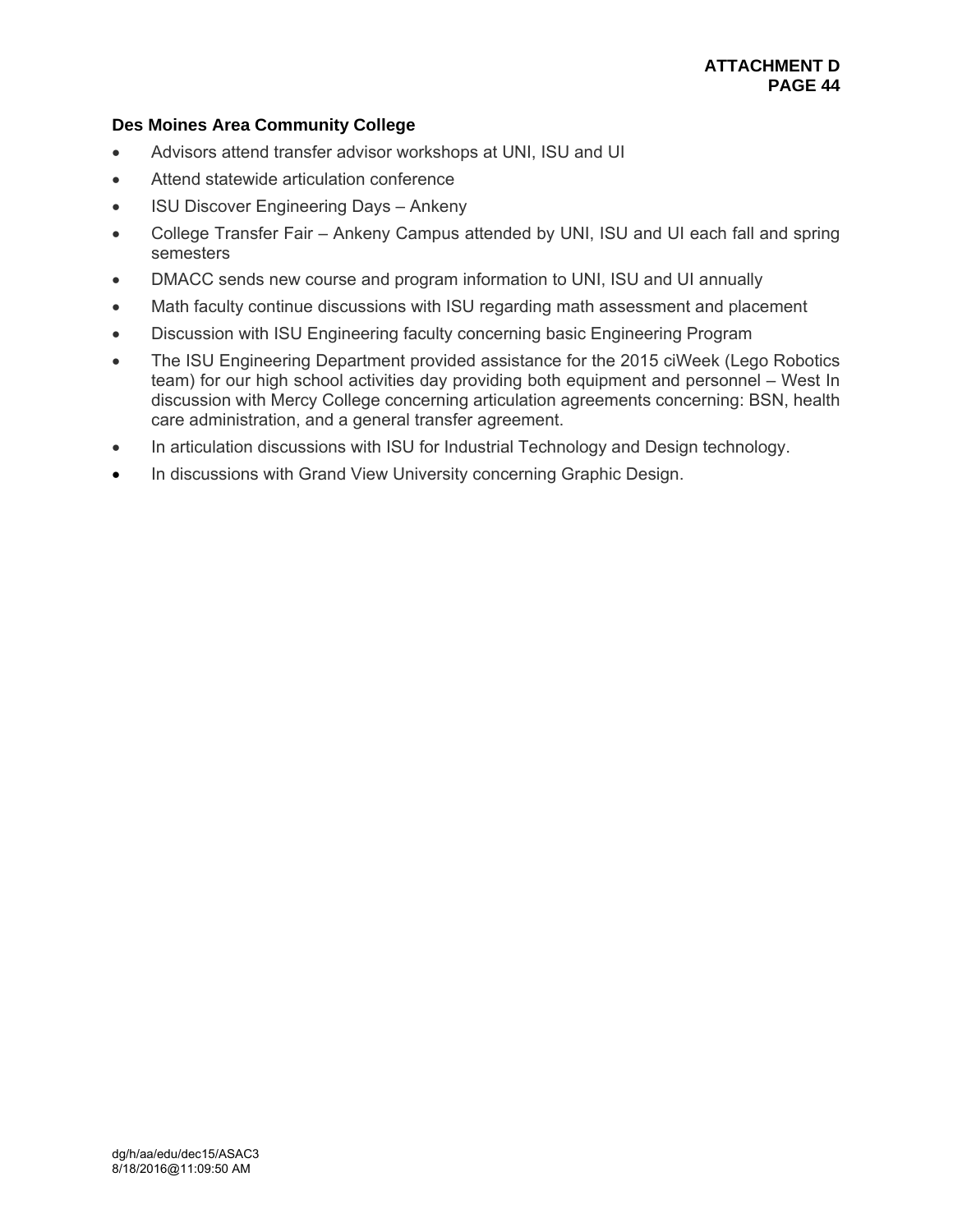# **Western Iowa Tech Community College**

- U of I: Potential Business Articulation
- ISU: Hospitality Articulation
- ISU Agronomy representative (AA Agronomy Transfer) articulation agreement signed
- ISU Agriculture representative (AA Agriculture Transfer) articulation agreement signed
- ISU Engineering representative (AAS agreement unlikely)
- ISU Ag Industrial Technology representative (agreement in progress)
- Articulation agreements for Psychology, Sociology, and Political Science with the ISU College of Design
- Hosted ISU College of Design signing ceremony on articulation agreements
- College transfer fairs with UI, UNI, and ISU on the WITCC campus
- Worked with ISU Agriculture Education and Studies for possible articulation for Global Resource Systems degree transfer
- Worked with ISU Department of Agronomy on possible articulation for Agronomy degree transfer
- Worked with ISU and World Food Prize to possibly host a regional Iowa Youth Institute event at WITCC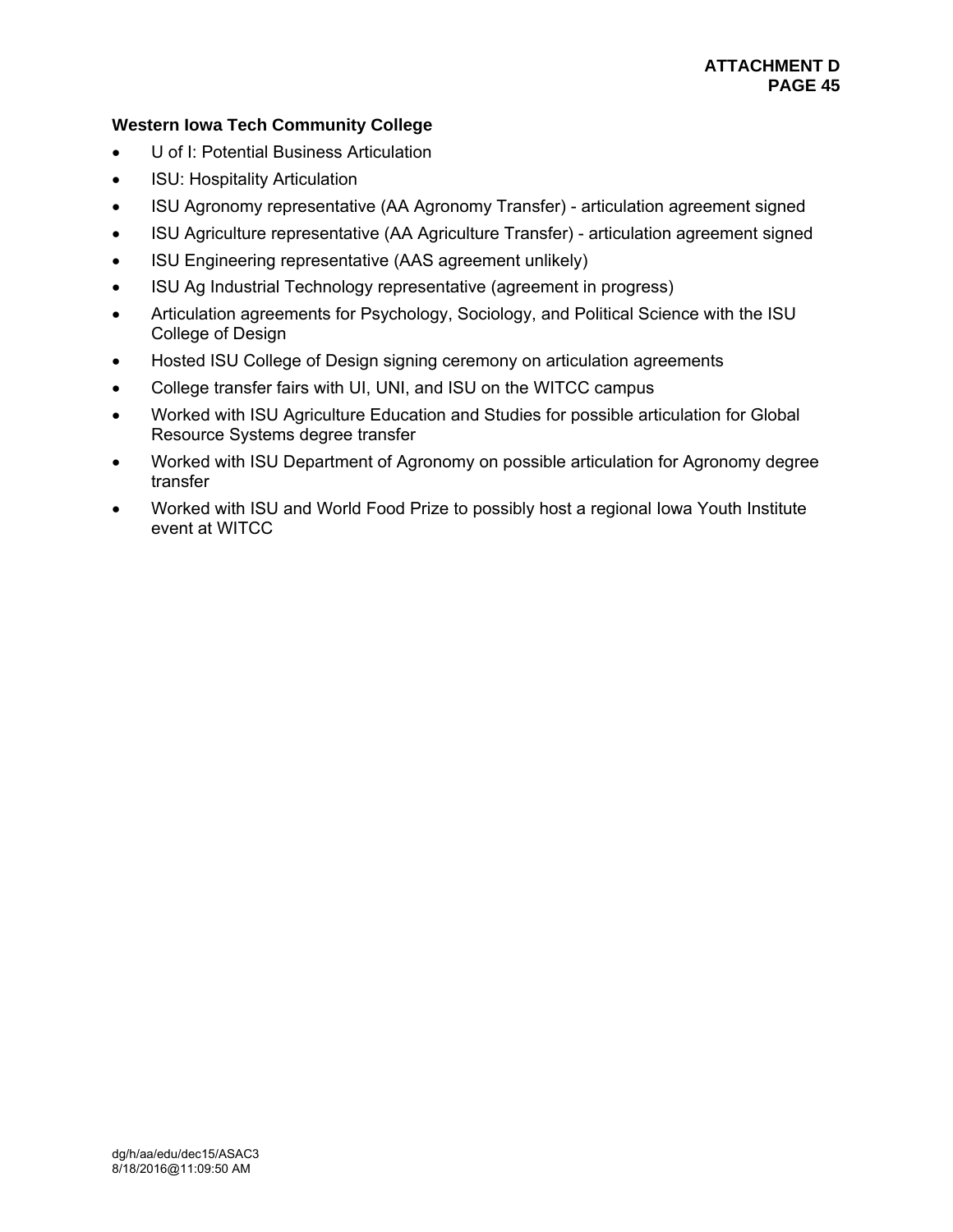# **Iowa Western Community College**

- Participated in the statewide Career & Technical transfer articulation conference at DMACC-Ankeny in November 2014; Robotics/Automated Technology and Sustainable/Renewable/Wind Energy.
- Participated in the statewide Arts & Sciences transfer articulation conference at DMACC-Ankeny in February 2015; Military Credit Workshop.
- Participated in the first statewide Pharmacy Technician Education Summit hosted by UI at the John and Mary Pappajohn Education Center in Des Moines (February 2015).
- Participated in statewide CTE articulation follow-up meeting for Criminal Justice at DMACC-Ankeny (March 2015).
- Participated in the statewide Ag articulation follow-up faculty to faculty meeting with ISU at DMACC-Ankeny held in conjunction with the Iowa Agriculture Education Association's annual conference (June 2015).
- Participated in the ISU articulation/social for community college agriculture faculty attending the Iowa FFA Convention in Ames (April 2015).
- Participated in the LACTS Annual Business meeting at DMACC-Ankeny to discuss and reaffirm the statewide articulation agreements (April 2015).
- Participated in the statewide community college A&S/CTE Deans' meetings which include articulation/transfer discussions with ISU, UI, and UNI (Nov. 2014, Feb, April, Sept. 2015).
- Attended the joint meeting of the community college CAO's and Regent university Provosts at the University of Iowa, Iowa City (Oct. 2014).
- Staff attended ISU's Community College Update Program for Transfer Advisors at ISU (March 2015).
- Staff attended ISU's Transfer Gap Program at ISU (June 2015).
- College Transfer Fairs Council Bluffs; attended by ISU, U of I, and UNI each fall and spring semester.
- Host site for the Southwest Iowa Regents Resource Center.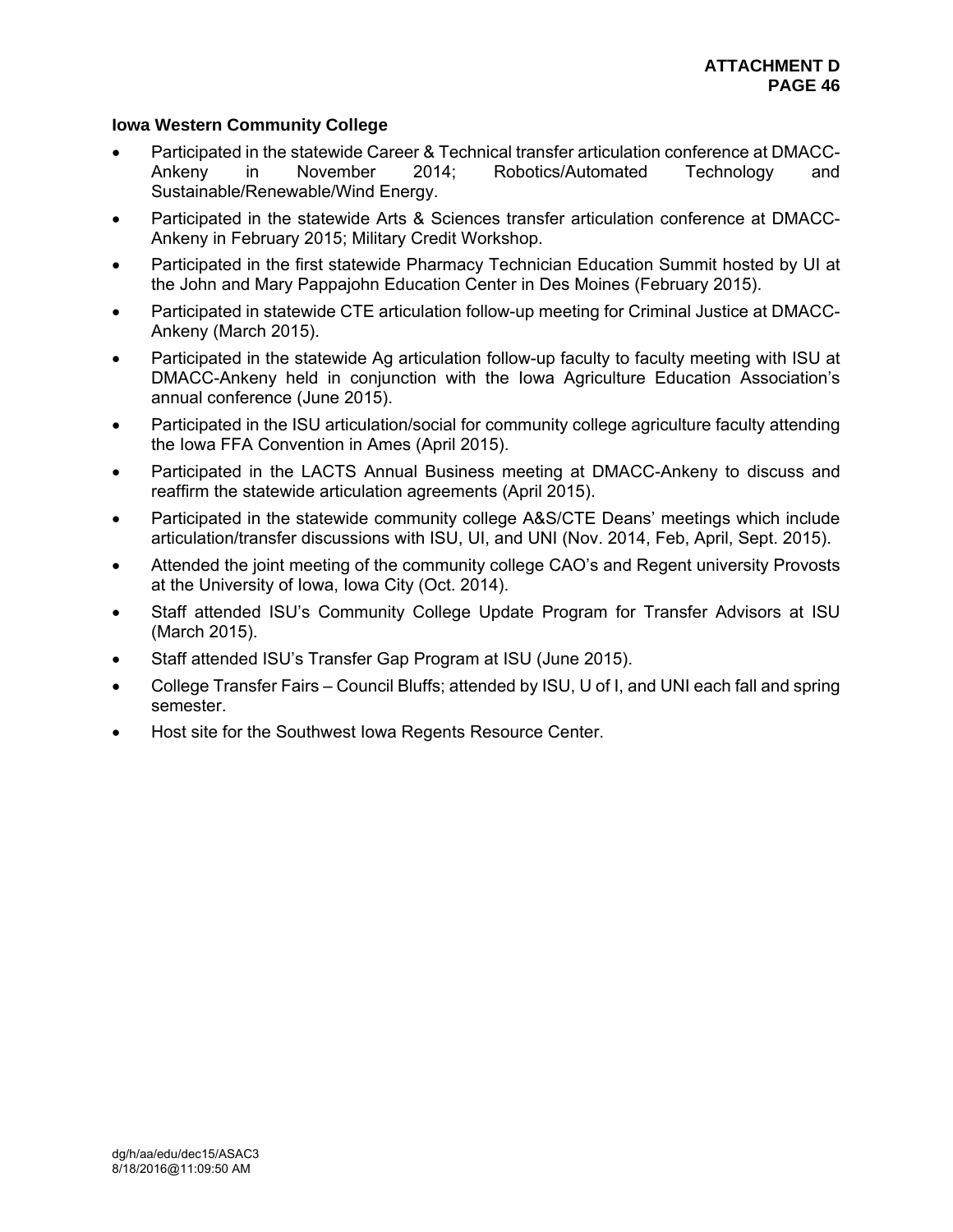# **Southwestern Community College**

- Jennifer Timmons, Educational Advisor at the University of Iowa met with Doug Greene and Bill Taylor to discuss online degree programs. The University of Iowa's Bachelor of Applied Studies and Bachelor of Liberal Studies are fully online programs which are great options for place-bound students and/or working adults.
- On October 22, Bill Taylor attended the joint meeting between the Regent University Provosts and the Iowa Community College Chief Academic Officers which was held on the University of Iowa campus in Iowa City.
- Lindsay Stoaks attended the Statewide Pharmacy Technician Program Summit in Des Moines on February 5. The summit brought together representatives from the University of Iowa and Iowa community colleges to discuss the pursuit of a statewide Pharmacy Technician program.
- On February 6, Bill Taylor, Beth Kulow, Lindsay Stoaks, and Deb Pantini attended the Annual Statewide Articulation Conference at DMACC in Ankeny. The agenda centered on awarding college credit to students for their military training. Michele Spires, Director of Military Programs, American Council on Education, was the keynote speaker. She provided an overview of ACE, clarified the review process in determining military credit recommendations and increased the awareness, use, and benefit of the transcript services.
- Bill Taylor attended the Community College Leadership Initiative Consortium class on March 5 at DMACC in Ankeny. Dr. Larry Ebbers, Iowa State University Professor, invited the Iowa Community College Chief Academic Officers to participate in discussions with national community college leaders. Dr. Kay McClenney, former Director of the Center for Community College Student Engagement presented information on "The Completion Agenda: Planning for Action". Dr. Davis Jenkins, Senior Research Associate for the Community College Research Center lead discussions regarding student success and his presentation was entitled "Redesigning Community Colleges: A Clearer Path to Student Success".
- April 10, Bill Taylor participated in the Legislative Advisory Council on Transfer Students (LACTS) Conference at Hawkeye Community College. The discussion focused on developing guidelines to enhance the transferability of the Associate of Science degree.
- On May 13, Barb Crittenden, Lindsay Stoaks, Beth Kulow, Deb Pantini, and Bill Taylor met with Robert Frederick, Director of Career Services and Community College Relations at the University of Northern Iowa, to discuss partnership opportunities. Robert was particularly interested in providing professional development opportunities and graduate coursework to faculty to assist in meeting the new faculty qualifications outlined by the Higher Learning Commission.
- SWCC faculty and staff participated in the statewide faculty to faculty agriculture articulation meeting at DMACC in June 2015 which was held in conjunction with the Iowa Agriculture Education Association conference.
- SWCC hosts an annual college transfer fair which is attended by Iowa State University, University of Iowa and the University of Northern Iowa.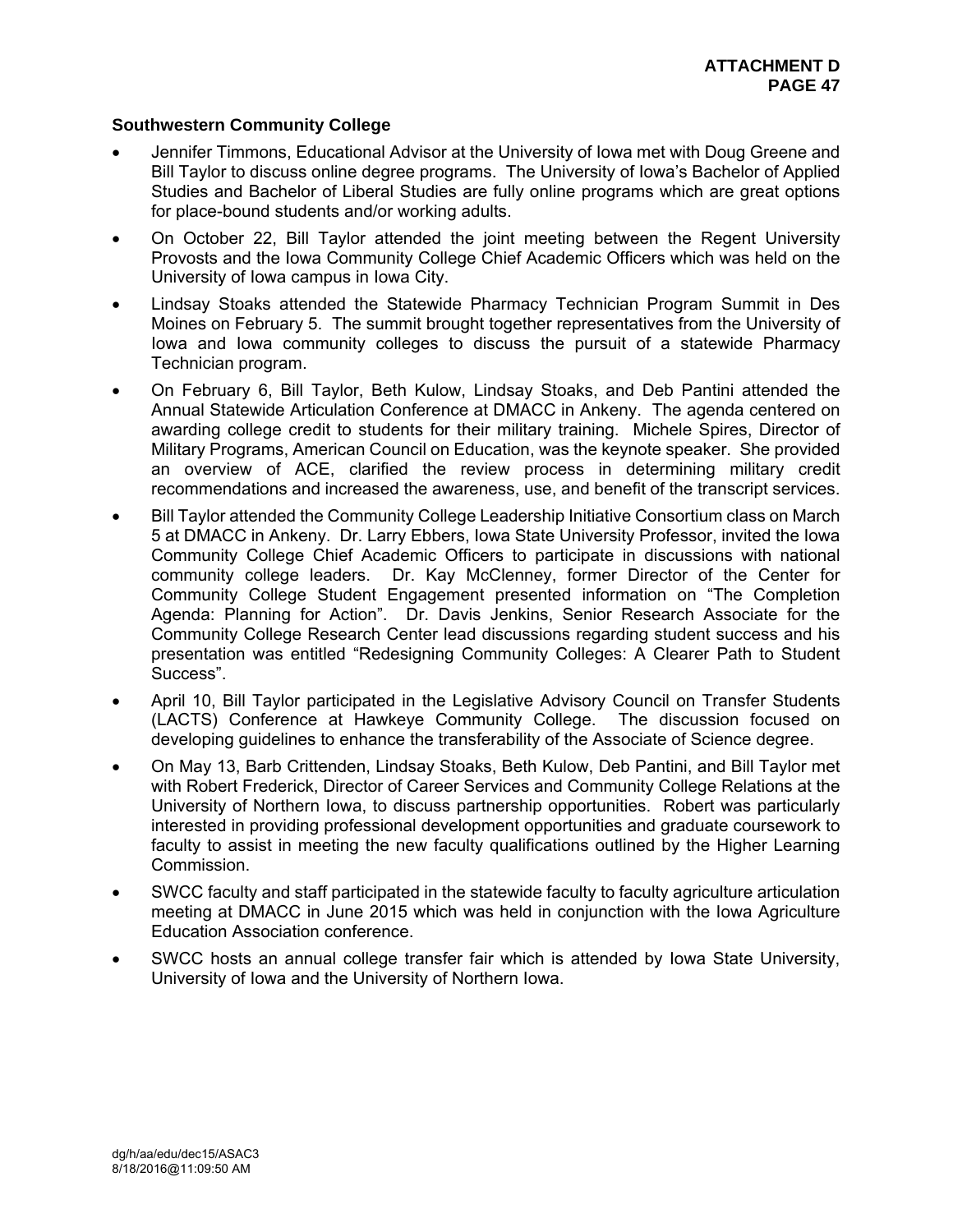# **Indian Hills Community College**

- Indian Hills Community College administration hosted David Hensley, Executive Director of the John Pappajohn Entrepreneurial Center at the University of Iowa on October 20, 2014 to learn ways the University of Iowa has promoted entrepreneurial activities across the state.
- IHCC administrators attended the Joint Meeting between the Regents Provosts and Community College academic deans and chief academic officers on October 22, 2014.
- Indian Hills Community College faculty and administrators met with the University of Iowa College of Pharmacy Dean and faculty on November 11, 2014 to discuss Pharmacy Tech curriculum, accreditation, and new partnership opportunities.
- Indian Hills Community College faculty and administrators attended the Statewide CTE Articulation Conference November 14, 2014 at Des Moines Area Community College. This articulation conference featured articulation discussions between Community College and Regents faculty and staff.
- Indian Hills Community College faculty and administrators attended the University of Iowa's Pharmacy Tech Summit on February 4, 2015. This meeting included faculty and administrators from Iowa's community colleges, the University of Iowa College of Pharmacy, and national speakers who discussed the Pharmacy Tech accreditation process.
- On February 6, 2015, IHCC administrators and staff attended the Spring Articulation Conference at Des Moines Area Community College featuring Community College and Regents staff. This conference focused on the articulation of military credit and included a national speaker from the American Council on Education (ACE) who provided best practices.
- Indian Hills Community College's Chief Academic Officer attended a meeting March 5, 2015 at Des Moines Area Community College hosted by Iowa State University. This meeting included an overview of Iowa State's transfer programming, Iowa community college transfer data, and focused on student completion. Dr. Kay McClenney and Dr. Davis Jenkins shared trends in student success and completion.
- Indian Hills Community college academic administrators participated in the annual LACTS meeting held April 10, 2015.
- Indian Hills Community College sponsored transfer trips to Iowa State University, the University of Northern Iowa, and the University of Iowa during the 2014-2015 academic year. Additionally, Indian Hills Community College hosted its annual transfer fair where representatives from the Regents universities meet with prospective students.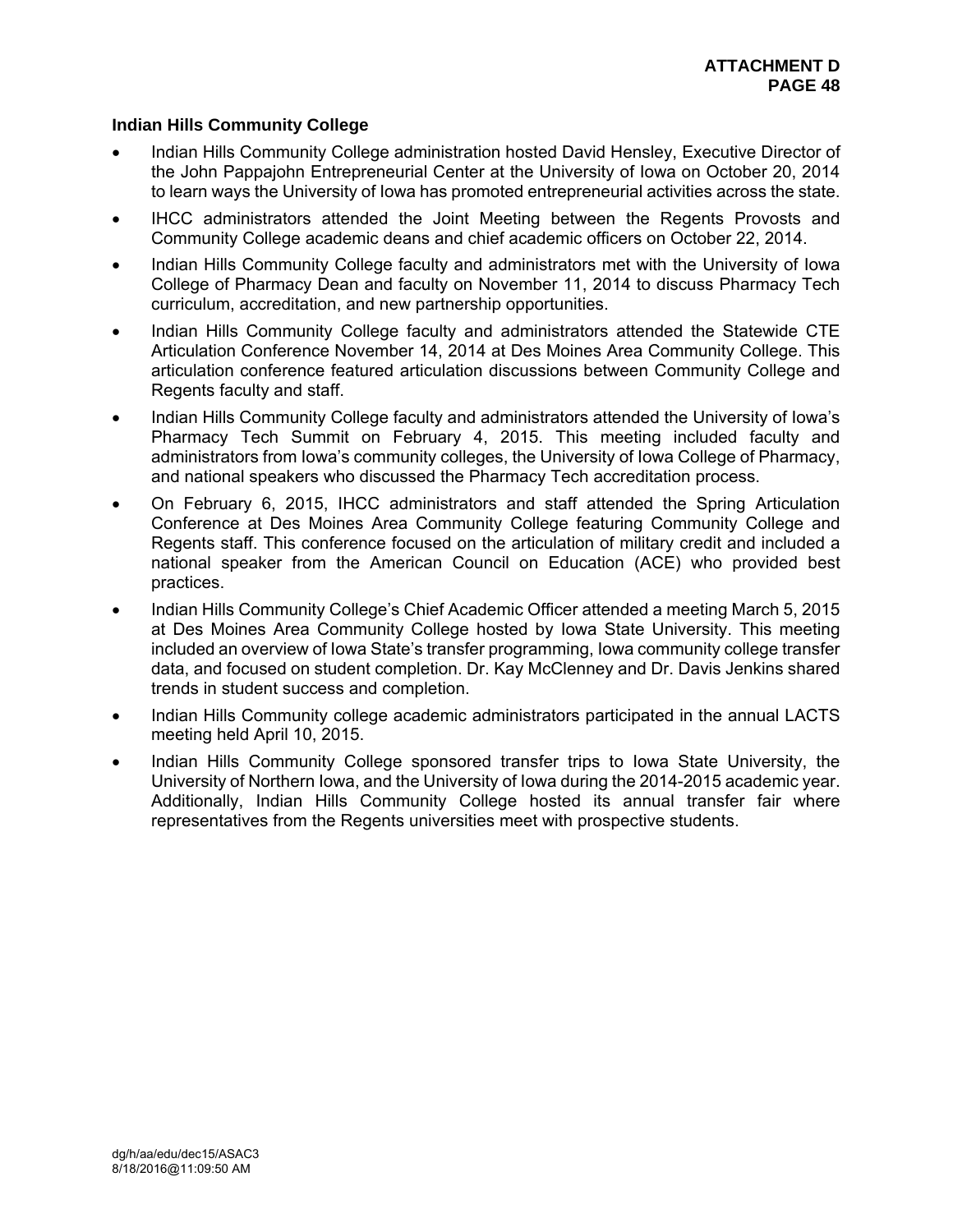#### **SYSTEMATIC PROCESS FOR FACULTY TO FACULTY ACADEMIC DISCIPLINE MEETINGS**

*Approved by the Community College Chief Academic Officers and Regent University Council of Provosts October 8, 2010 (Revised October 5, 2011)* 

HF 815 (a bill for an act relating to articulation agreements between public postsecondary institutions and to the dissemination of articulation information) requires the Board of Regents to "develop, in collaboration with the boards of directors of the community colleges, a systematic process for expanding academic discipline meetings between the community college faculty and the faculty of the institutions of higher education governed by the board." (Effective July 1, 2009)

In response to HF 815, the Liaison Advisory Committee on Transfer Students (LACTS) identified the following systematic seven step process to enhance and expand faculty to faculty academic discipline meetings in the areas of arts and sciences and career and technical education. The process was created, with the intent to ensure that:

- Stakeholders are meeting and moving forward on a regular basis
- Results are monitored and reviewed
- Calendar is regularly updated and made available in a central location
- Statewide process is recurrently evaluated and improved for the future
- Processes are proactive and reactive, as appropriate for maximum benefit
- Faculty to faculty communications are ongoing and sustainable
- Process is institutionalized and supported by all Iowa community colleges and public universities

# **STEPS FOR EXPANSION OF FACULTY TO FACULTY ACADEMIC DISCIPLINE MEETINGS:**

- 1. **DECIDE PROGRAM/DISCIPLINE PRIORITIES** To determine priorities, with substantial input from other stakeholders, the Liaison Advisory Committee on Transfer Students (LACTS) will examine workforce development needs, market demand, program alignment issues, number of potential students impacted, and results from articulation inventories and faculty to faculty discipline discussions. LACTS will prepare a list of recommended programs/disciplines on which to focus for the coming 1-2 academic years. LACTS will submit this list for input from the Career & Technical Education (CTE) Deans, the Arts & Sciences (A&S) Deans, and the Regents Committee on Educational Relations (RCER). Then LACTS will submit the list for approval from their governance bodies: the Community College Chief Academic Officers (CAOs), the Community College Presidents, and the Council of Provosts of the Regent universities.
- 2. **CREATE CALENDAR** LACTS will propose a calendar for faculty to faculty meetings, where possible will combine with and/or leverage other statewide meetings of A&S Deans, CTE Deans, Community College CAOs, LACTS, or other groups with an interest in articulation. Community College and Regents academic leadership will approve the calendar. LACTS will publish the calendar on the Board of Regents and Iowa Department of Education websites.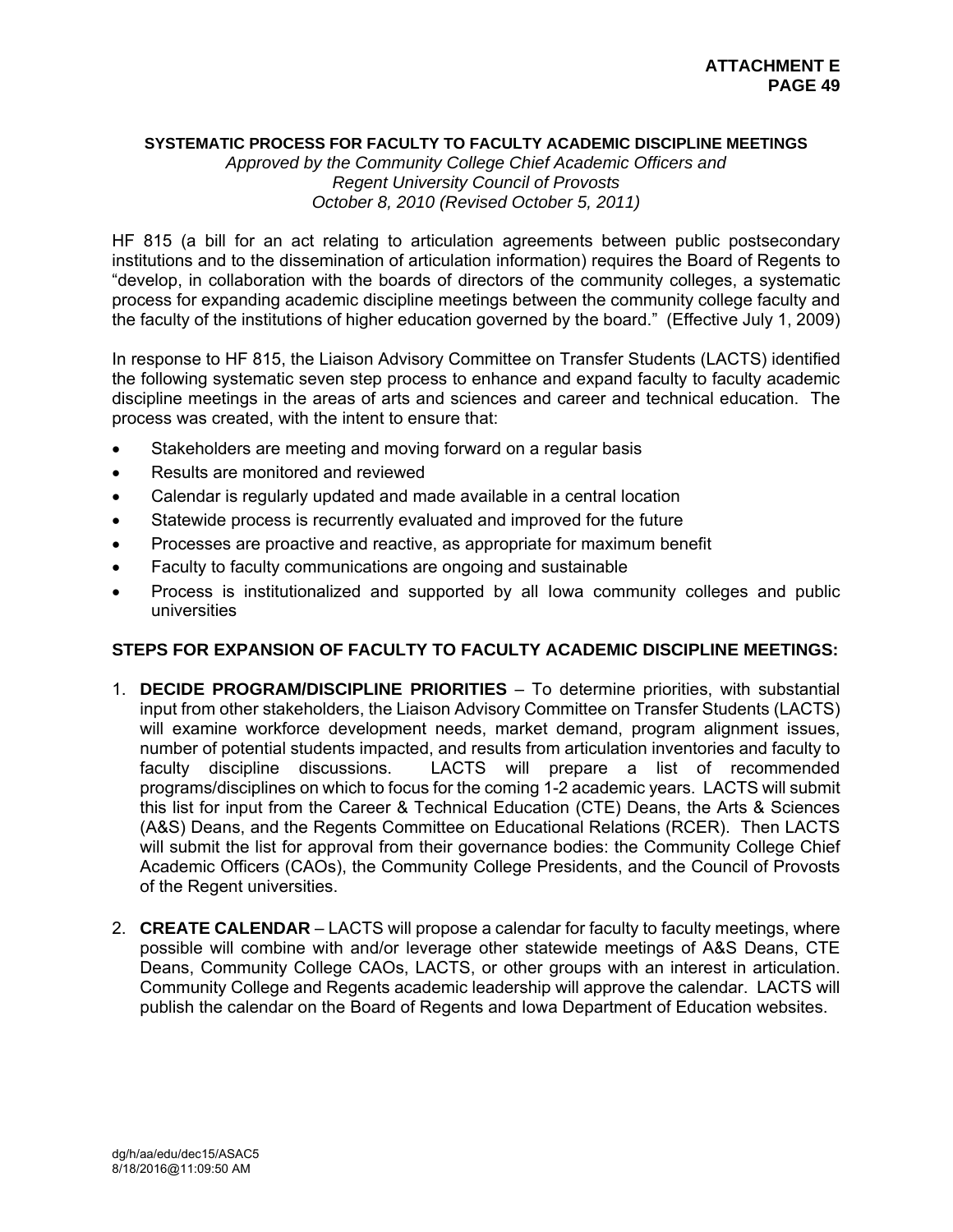- 3. **JOINTLY PLAN THE MEETING** Faculty representatives from Iowa community colleges and public universities shall comprise the planning committee. The faculty planning committee should work together to determine the agenda, identify a knowledgeable facilitator, and establish outcomes. Possible outcomes, for which faculty would be responsible for developing and/or sustaining, may include:
	- Course alignment
	- Transition quides
	- Equivalency guides
	- Articulation agreements, course-to-course or program-to-program
	- New degree pathways
	- AAS and career technical articulation agreements
	- Stronger relationships among faculties from the public universities and the community colleges
	- Continued meetings and progress toward these outcomes

To assist in the planning, LACTS will establish best practice guidelines for planning a discipline meeting and provide a Community College and Regent resource person for each statewide meeting. Administrative and funding support for managing meeting communications, registration, and logistics (fees, location, parking, catering, etc.) will need to be identified for each group involved in planning and delivering an academic discipline meeting.

- 4. **CONDUCT THE MEETING AND CREATE THE FOLLOW UP PLAN** The faculty, with support from LACTS, will conduct the academic discipline meeting and record minutes. The record of the proceedings should include any action items and next steps, along with target dates/deadlines and responsible parties.
- 5. **REPORT ON MEETING OUTCOMES** The faculty planning committee should communicate any future meeting expectations and the plan for monitoring progress on all actionable items to the meeting attendees, LACTS, and other identified stakeholders**.**
- 6. **EVALUATE THE DISCIPLINE MEETING AND EVALUATE THE SYSTEMATIC PROCESS** – LACTS will identify and make available a process by which to evaluate the various faculty to faculty discipline meetings. The evaluative process shall be both informative and simple to use. The faculty planning committee, in cooperation with their LACTS resource persons, will be responsible for administering the evaluation and collecting feedback at their respective meeting.

LACTS will be responsible for creating a method by which to evaluate the systematic process for expanding academic discipline meetings to determine if the process is working and to identify opportunities for improving the process.

7. **SUSTAIN THE PROCESS** – LACTS recognizes that sustaining the process requires the process be "institutionalized." The process needs to be adopted, supported and administered by those at the public community colleges and public universities in the State of Iowa committed to articulation.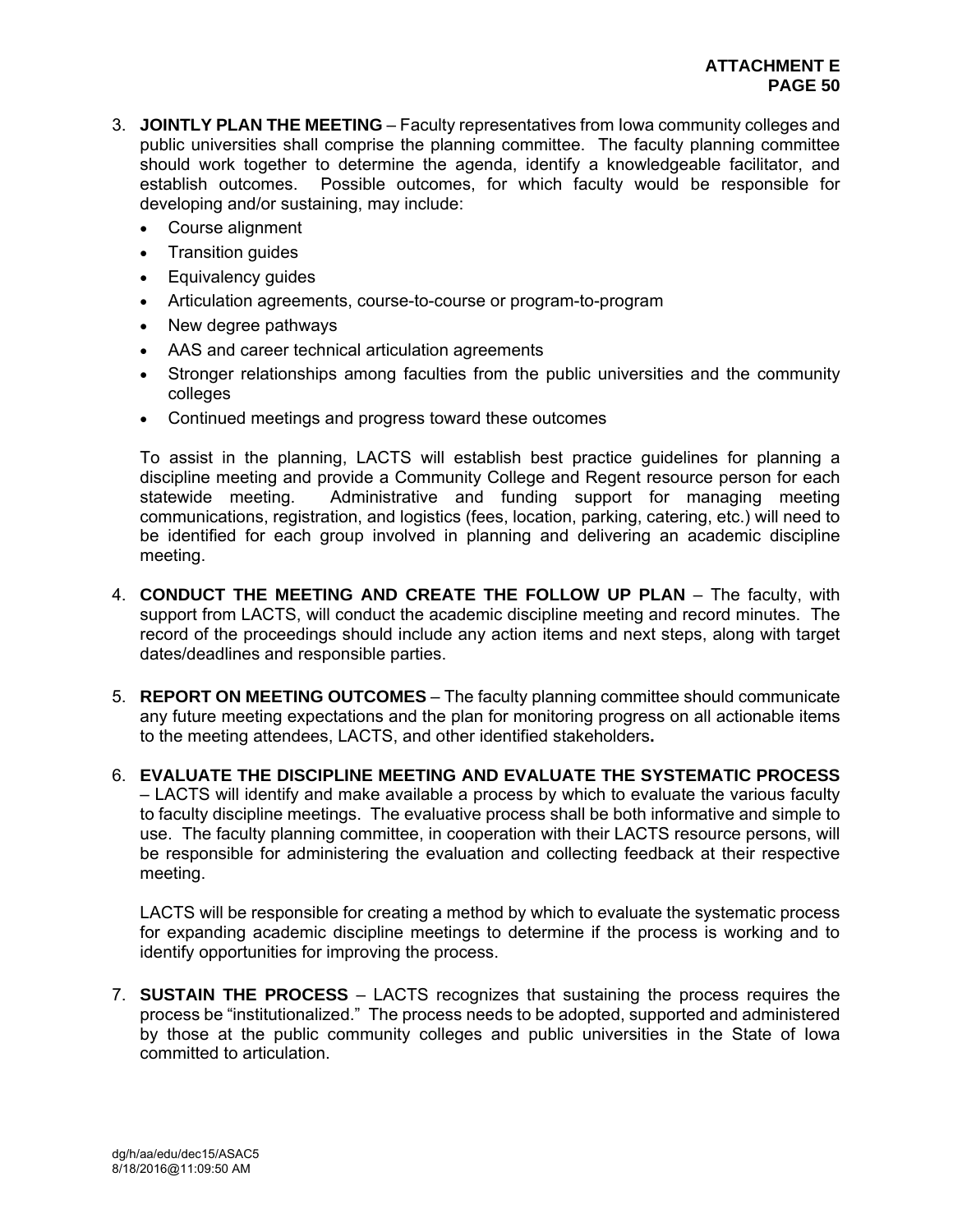# **Liaison Advisory Committee on Transfer Students (LACTS) Articulation Meeting Report Form**

**Disciplines/programs:** Robotics/Automation Technology

**Courses discussed:** program-related discussion

**Date Meeting Held:** November 14, 2014

**Location:** DMACC – Ankeny, FFA Enrichment Center

#### **Regent Facilitator(s) with contact information:**

Name: Gary Mirka Position: Associate Dean, College of Engineering Institution: Iowa State University Telephone: 515-294-1309 Email: mirka@iastate.edu

# **Community College Facilitator(s) with contact information:**

Name: Eric Kennedy Position: Program Chair, Robotics/Automated Systems Technology Institution: Iowa Western Community College Telephone: 712-388-6801 Email: ekennedy@iwcc.edu

#### **List at least one outcome for each agenda item: (attach additional pages as necessary)**

# **Robotics/Automated Technology Breakout Session Notes**

- Attendees introduced themselves
- Agenda was reviewed
- Participants provided short overviews of their programs
	- o Limited discussion of specific courses and learning objectives
	- o Discussion of the objective articulation agreements: Are they targeted towards advanced engineering or technology degrees.
		- Community College Program Primary Goal: preparation for workforce rather than preparation for four year engineering program
		- 2+2 Technology Management degree (UNI) offers good option for transition to management for students who have established themselves in the field prior to pursuing a four year degree.
		- Articulation after a period of employment can be difficult due to issues transferring credits after the passage of an extended period of time
		- A Manufacturing Technology four year degree could also be attractive for those students wanting to advance within the engineering ranks of their firms
			- Flexibility and alternative paths are important
	- o Discussed "reverse" articulation from the Regent Universities to the Community colleges for those students that are not going to continue to pursue an engineering degree. Could be a better alternative for some students than pursuing a general business or liberal arts degree.
	- o Discussed student population in the programs represented. In general there is probably a 50/50 mix of non-traditional to traditional students. For non-traditional students articulation to a four year school may be less likely.
		- **Iowa Central mostly traditional**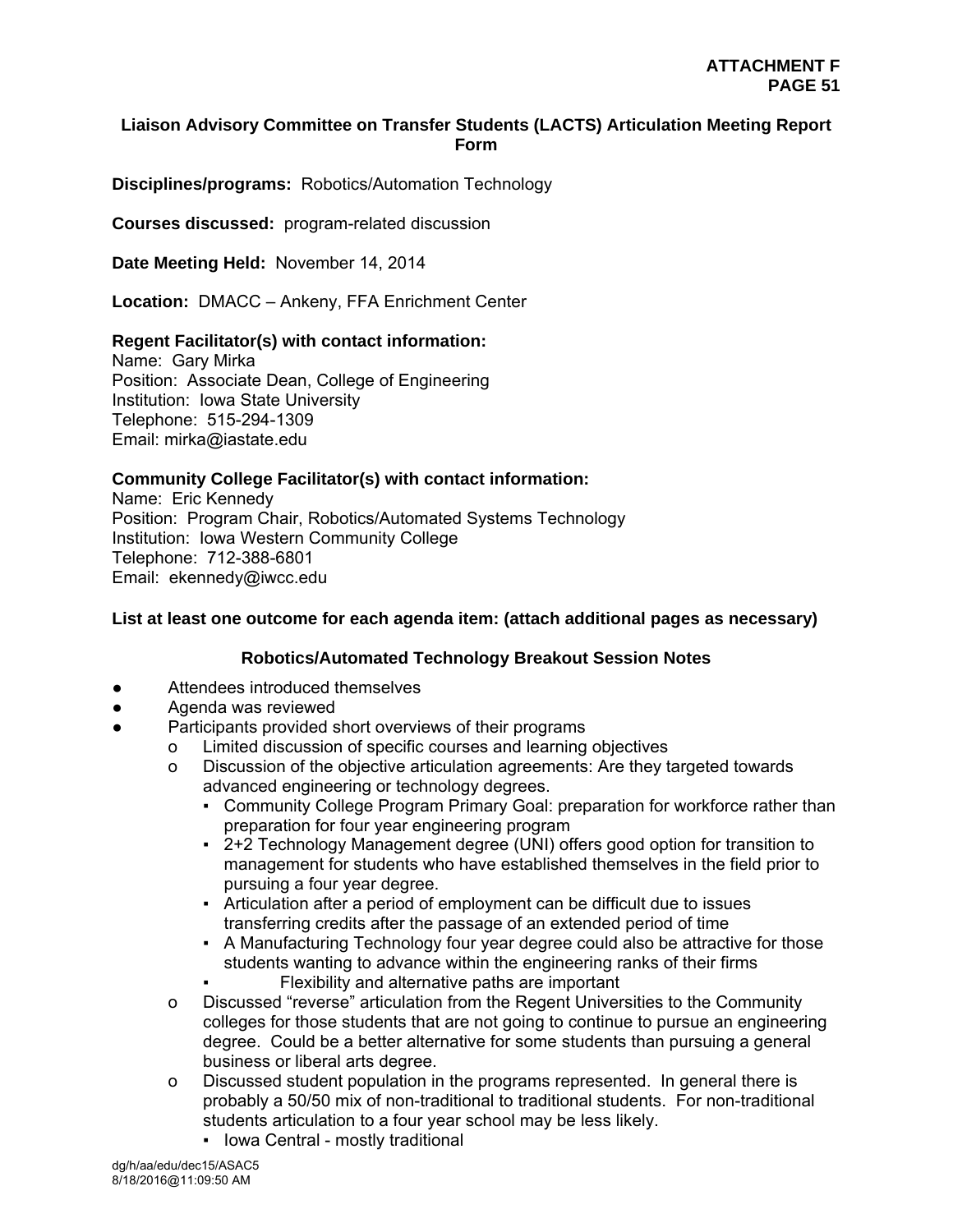- Hawkeye mostly non-traditional
- Southwestern mixed traditional/non-traditional
- **Indian Hills mixed traditional/non-traditional**
- Marshalltown mostly non-traditional
- Western Iowa Tech 70% non-traditional
- DMAC 40% traditional/60% non-traditional
- Northeast mixed traditional/non-traditional
- lowa Lakes mixed
- Discussed existing articulation agreements between Universities and Community

#### Colleges

- o UNI
	- Electronic Engineering Technology
	- **Technology Management**
	- Manufacturing Technology
	- Working on BAS degree
- o ISU
	- Pre-engineering
- o UI
	- Course by course
		- BAS degree is currently an option
- Discussion of additional articulation opportunities between Universities and Community Colleges including increased 2+2 options
	- o UNI
		- Manufacturing Technology
	- o ISU
		- Industrial Technology Manufacturing Option
	- o UI
- No specific degrees were discussed
- o Dr. Kotamraju's lunch presentation spurred the discussion of possible BAS degree programs
	- This link was provided by Dr. Kotamraju: http://occrl.illinois.edu/applied\_baccalaureate/what\_is\_an\_ab/
- Discussed a desire to adopt common course numbering and program design (at least in early part of the program) to facilitate the development of common articulation agreements
	- **Potential Common Core Courses**
	- Circuit Analysis AC/DC
	- Electronic Devices/Analog/Solid State
	- Digital Electronics
	- Physics
	- Math Precalc/Discrete Math/Tech Math I & II
	- **Fluid Power**
	- **Engineering Design**
	- Robot Programming
	- Intro to Robotics
	- Control Systems/Industrial Electronics/Basic PLCs
	- **OSHA Safety**
	- Need to develop a list of candidate articulation courses from common core courses
- Discussion of existing course articulation procedures
- dg/h/aa/edu/dec15/ASAC5 o Requirements: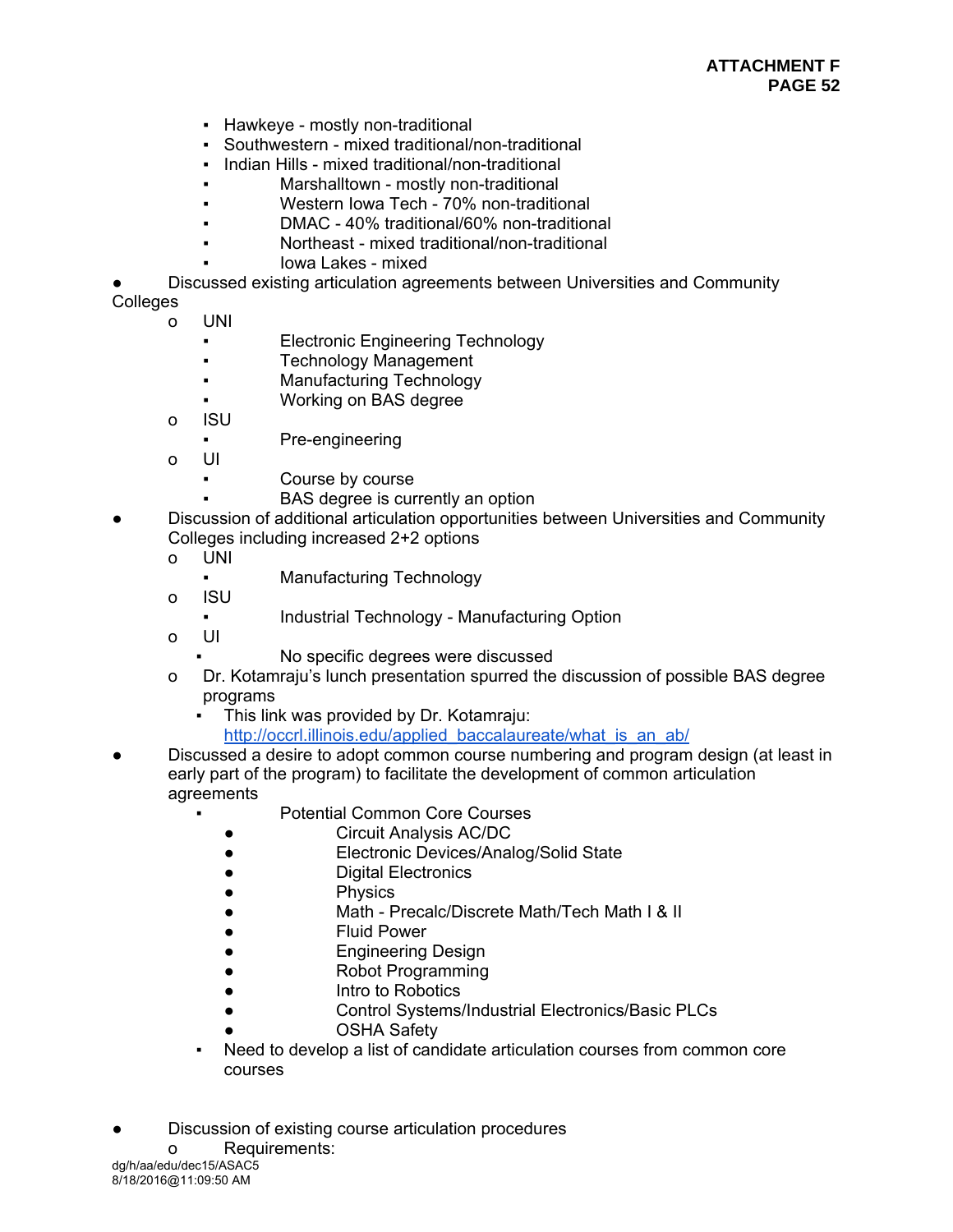- **Syllabus**
- o Contacts:
	- UNI Linda Reardon-Lowry, Jo Loonan
	- **ISU Diane Bengtson**
	- UI Tom Paulsen
- Questions and concerns about initiating or updating articulation agreements
	- o No discussion
- Items on the original agenda that were not discussed
- o Discussion of best practices in Robotics/Automated Systems technology courses
	- Items not on the original agenda that were discussed during the meeting:
	- Math Requirements
		- Can requirements be standardized
		- What are best practices for dealing with unprepared students
		- PLTW/STEM initiatives
			- These programs are great in concept but they do little to promote the consideration of CTE alternatives to four year degree programs
	- High School Feeders
		- Advising Strategies/Cross Institutional Advising
			- Are there ways to take a more system wide approach to advising instead of a one institution approach
- **Next Steps:** 
	- o Follow-up meeting Spring 2015
		- **Common Course Numbering** 
			- TAACCCT Grant
		- **BAS** degree specification
	- o Further communication/collaboration between Community College Robotics programs

#### **List future meeting plans, dates:**

No specific meeting date was set, but a possible Spring 2015 meeting was discussed.

#### **Describe your group's needs, if any, for support by LACTS:**

#### **INVITATION: (attach or include here)**

#### **AGENDA: (attach or include here)**

#### **Attendees:** (21)

**Iowa State University** Gary Mirka University of Northern Iowa Jin Zhu, Jo Loonan Northeast Iowa Community College Steve Gossling Iowa Lakes Community College **Doug Enger** Iowa Central Community College Thad Cooper Iowa Valley Community College John Aker, Chris Russell

University of Iowa ErWei Bai, Michael Hero, Jane Warner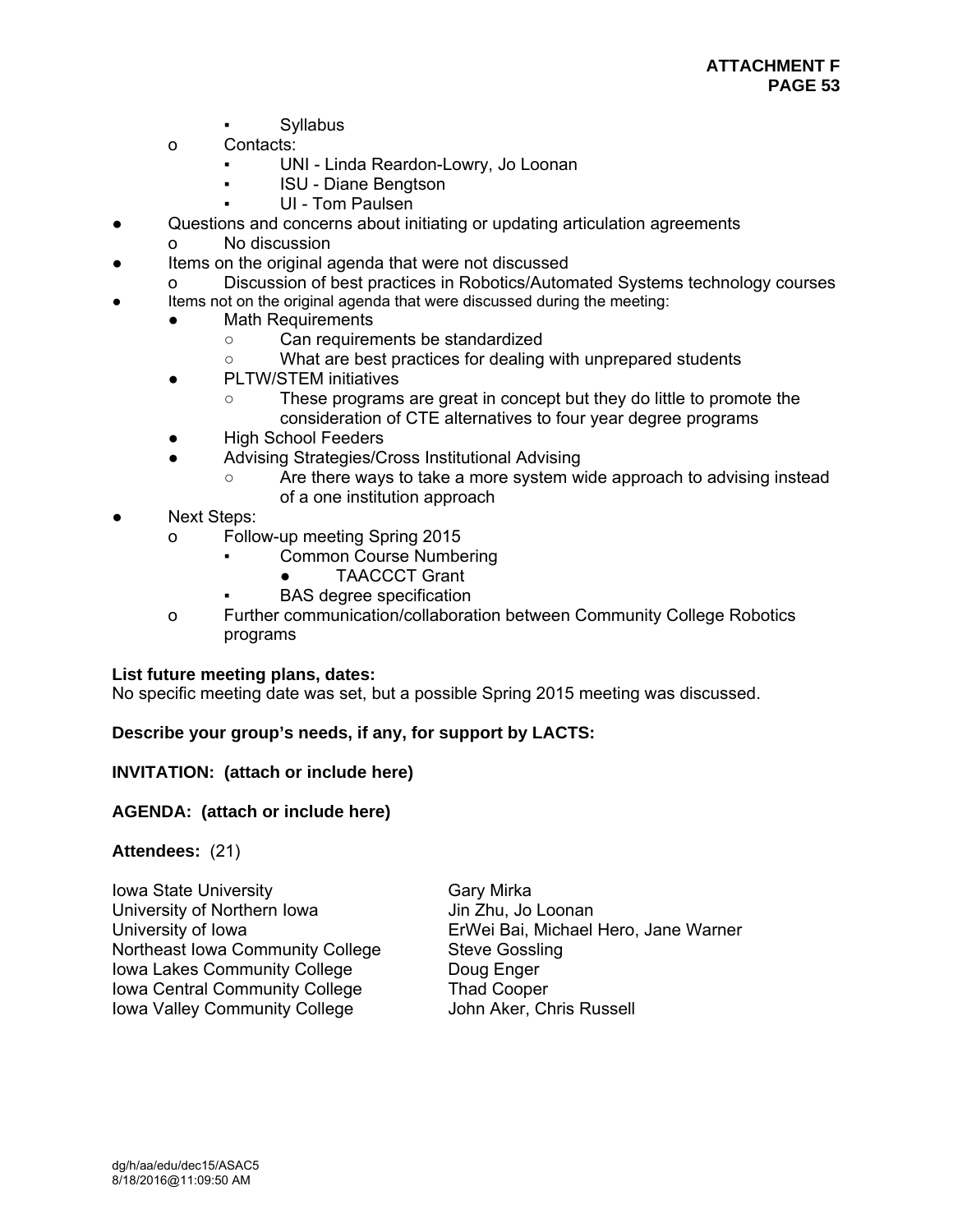Hawkeye Community College **Dan Utley** Des Moines Area Community College Bryan Burkhardt Western Iowa Tech Community College Dave McDonald Iowa Western Community College Eric Kennedy, Kim Carter Southwestern Community College Henry Lemke, Lindsay Stokes Indian Hills Community College Jeff Henderson, Walt Kamerick Iowa Dept. of Education **Pradeep Kotamraju** 

# **Reporter contact information**

Name: Eric Kennedy Position: Program Chair, Robotics/Automated Systems Technology Institution: Iowa Western Community College Telephone: 712-388-6801 Email: ekennedy@iwcc.edu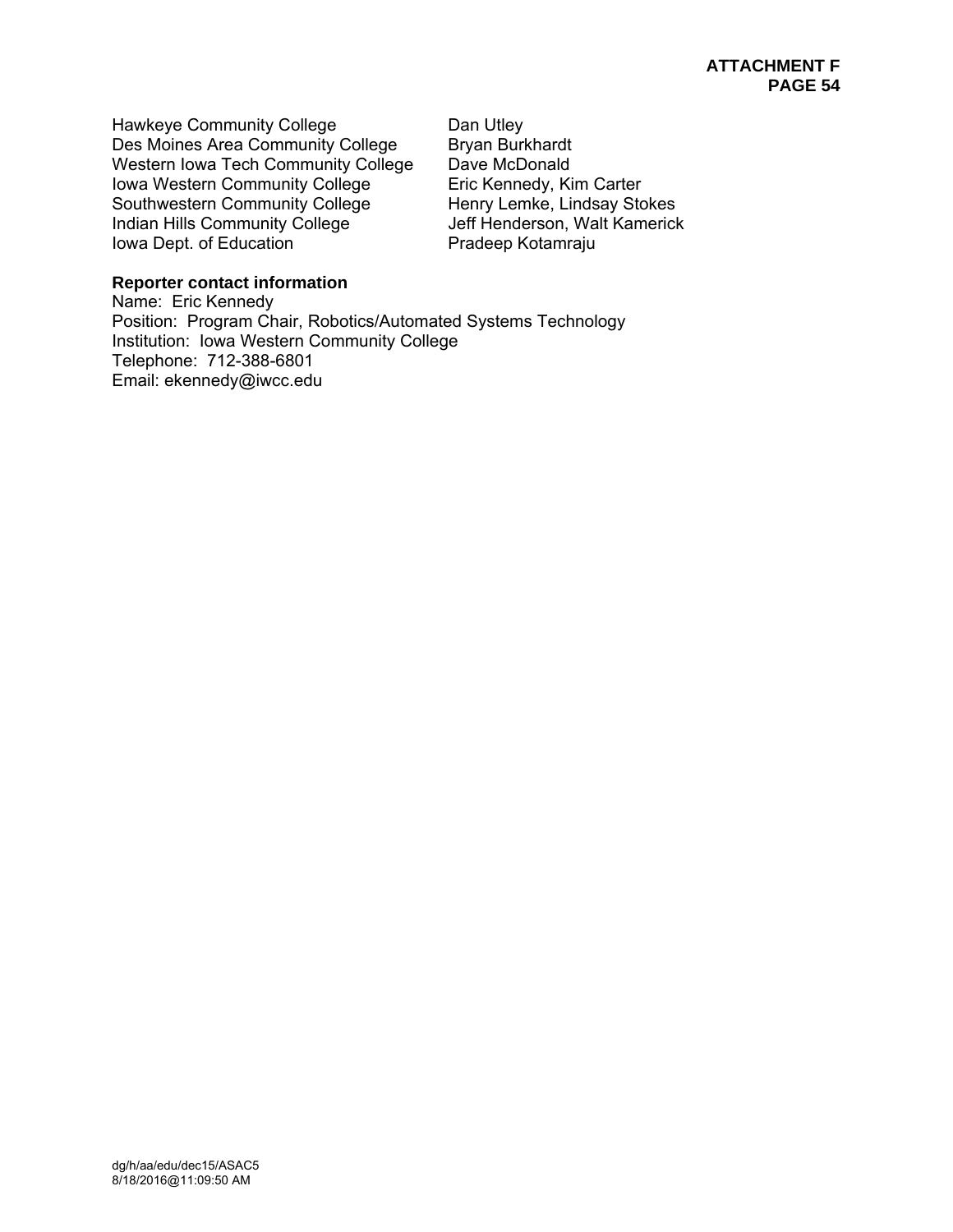# **Liaison Advisory Committee on Transfer Students (LACTS) Articulation Meeting Report Form**

**Disciplines/programs:** Sustainable/Renewable/Wind Energy

**Courses discussed:** more of a program discussion rather than a specific course

**Date Meeting Held:** November 14, 2014

**Location:** DMACC-Ankeny, FFA Enrichment Center

#### **Regent Facilitator(s) with contact information:**

Name: Arne Hallam Position: Assoc. Dean, Liberal Arts and Sciences Institution: Iowa State University Telephone: 515-294-5861 Email: ahallam@iastate.edu

Name: Linda Reardon-Lowry Position: Recruitment Coordinator, Dept. of Industrial Technology Institution: University of Northern Iowa Telephone: 319-273-2562 Email: linda.reardon-lowry@uni.edu

#### **Community College Facilitator(s) with contact information:**

Name: Dan Lutat Position: Director, Sustainable Energy Resources & Technologies Institution: Iowa Lakes Community College Telephone: 712-362-8374 Email: dlutat@iowalakes.edu

#### **List at least one outcome for each agenda item: (attach additional pages as necessary)**

Below is a summary of the morning discussion for the different topics in this session:

- 1. Duplication of Efforts How to eliminate redundant coursework so students don't take similar coursework at different levels?
- 2. Assessment of the "Unusual" student during Regents application/admissions process:
	- How do the Regents assess what skills the CC student is bringing into the upper-level program?
	- Does it make sense for the students to enter at the same level when we have CC students that have a variety of backgrounds and aptitudes?
	- What about the worker who has a lot of experience but now needs a degree…do we give him/her any credit for the experience?
		- o (ISU) Do these students need an engineering degree? If not, is there a better degree program that can be established that does not have the sanctions engineering degrees do?
			- Desired degree would be technology management/administration
		- o (UNI) Agreed with the fact that it doesn't need to be an engineering degree
		- $\circ$  (IHCC) His advice to his students is to take online coursework for a BS/BAS.
		- $\circ$  (ILCC) There is no good online way to prepare a technician, they need handson training, so how do we get the Regents to value this training and build those bridges into upper-level programs.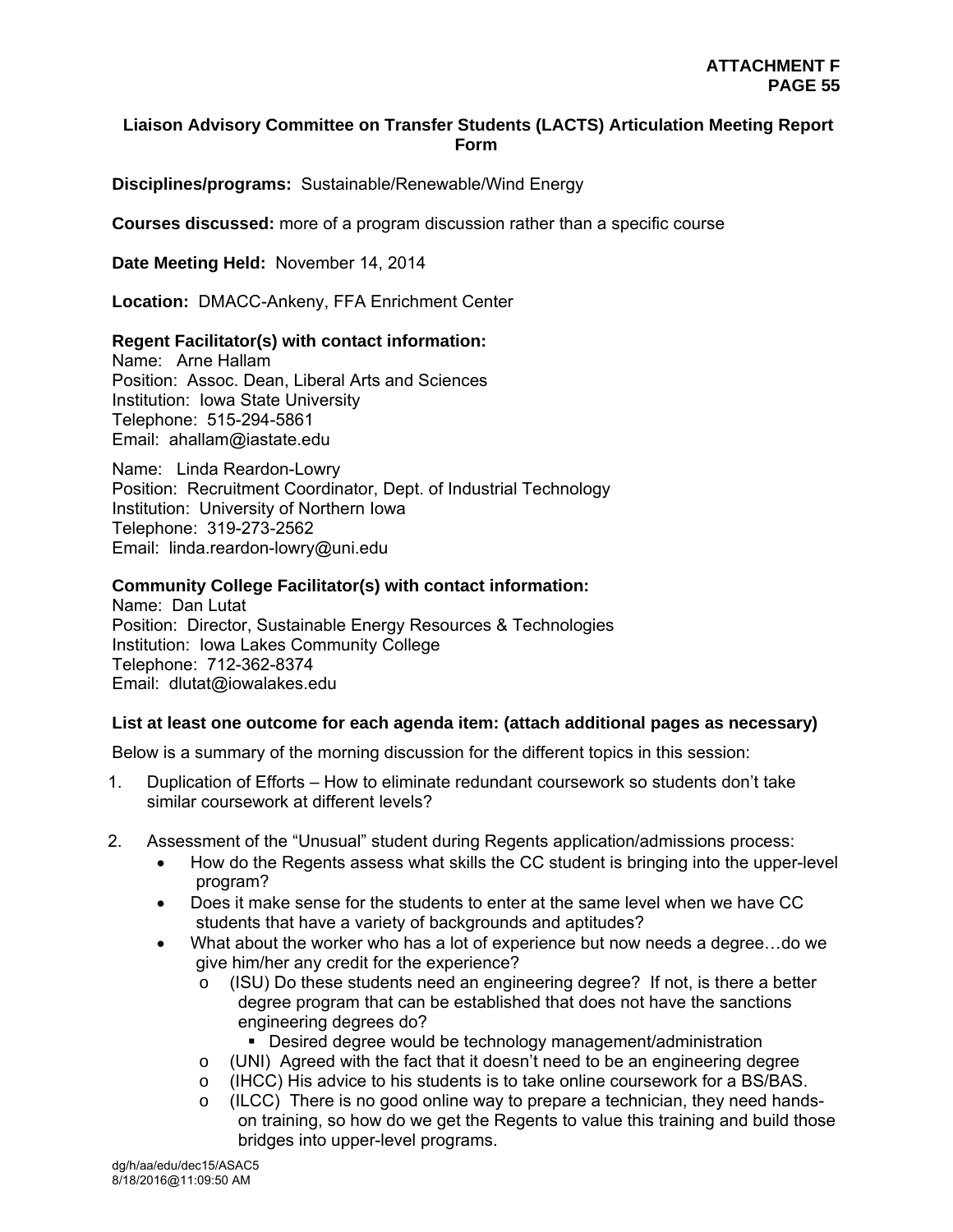- 3. Course Alignment Are their introductory courses that can be accepted as a 'major' course?
	- (KCC) The courses need to be in common so when a student transfers among CC
	- (IHCC) CCs tend to create courses for the industry needs, but if that's not aligning with the Regents, then students are forced to make a choice between a decent paying job or going on for a bachelor's degree.
	- Sometimes the 2-year AAS CTE graduate is making more than a 4-year degree graduate
	- (UNI) Working on the BAS in Administration and Management for non-traditional students that want to move and articulates with the AAS degrees.
		- o (DE) Shared that the Provost from UNI has asked her for a list of common courses, so it's a perfect time to work with UNI on the development of these **common core competencies**.
		- o If we could get the competencies aligned, then work can be done on the courses.
	- (DE) discussed the idea of the **core competency** and UNI agreed that that is a great idea and allows for vertical articulation. That's what UNI is looking for, not trying to tell you what and how to teach.
	- (UNI) Discussed the importance of course competencies that make up certain courses that can then transfer. He mentioned all the other states that have a **Common Course Catalog** – Florida, California, etc.
- 4. Advising (ILCC & IHCC) We need better CTE advising needs to be tied to what job they want which is easier when working with non-traditional students. But most traditional students don't have much of a concept of what they want to do.
	- Counselors and teachers at the HS level are not giving the guidance and mentorship the students need. They need better communication from CCs regarding programs, etc.
	- (WIT) We need better advising, so maybe this is the "low lying fruit" we could tackle first.
	- (IHCC) Responsibility of the Advising office Admissions and academic counseling
		- $\circ$  (ILCC) They've been able to put common programs in the same building and can offer a set of core courses to give them some exploration time to decide what they want to go into. (WIT) But when the programs are housed in different areas, that's harder.
	- (DE) Often an engineering student is advised to take one year at the CC and then go to the Regents, so this isn't good for our completion.
		- o (ISU) Said that this brings up the topic of **REVERSE TRANSFER**, which needs to be improved – they need info from the CCs to see what courses they want back for the degree, so work needs to be done on this project.
		- $\circ$  (UNI) has sent over 500 transcripts back to CCs this past year for Associate degrees and then they want them back because having the degree can help them move through faster.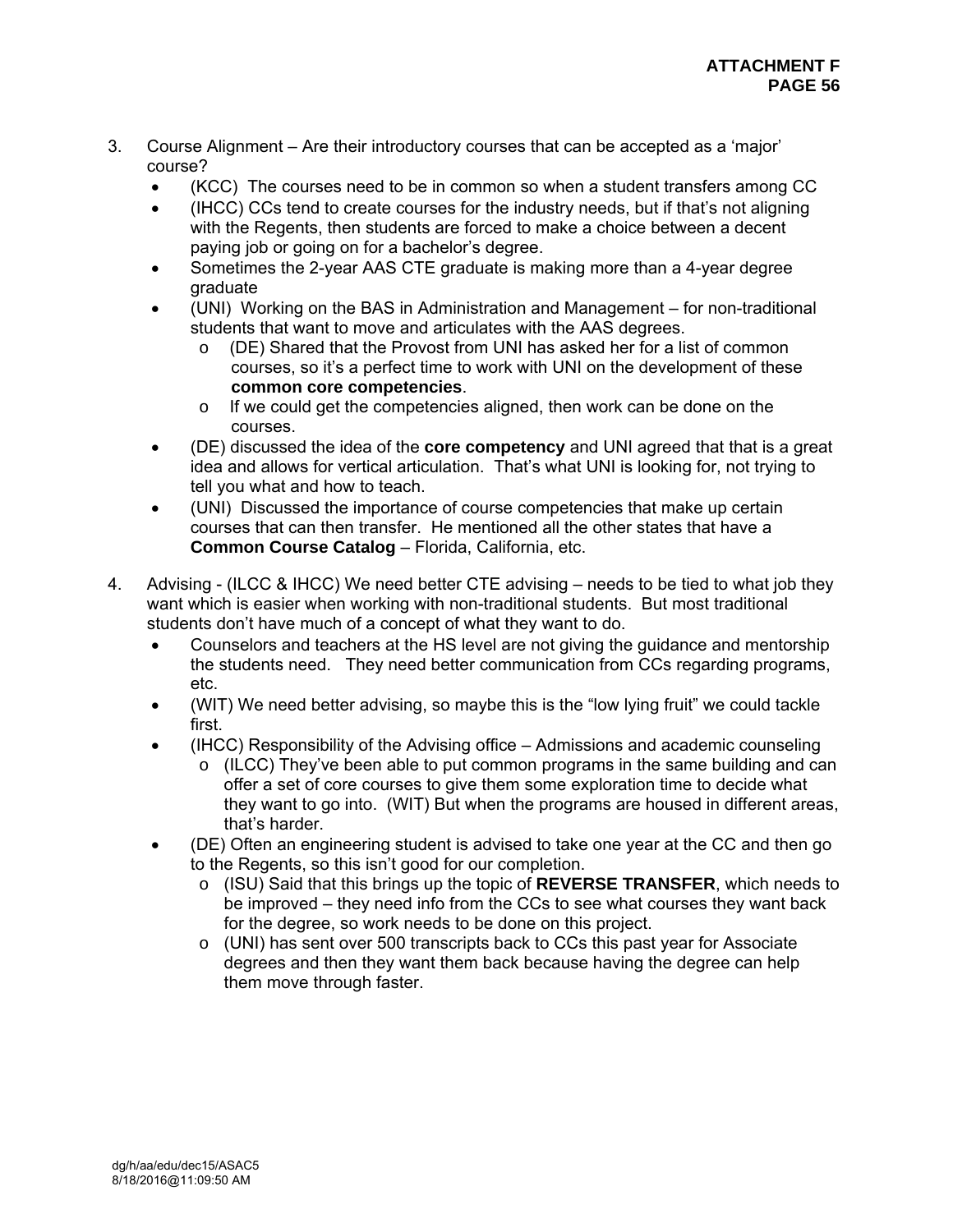- 5. Enrollment
	- What is causing the reduction?
	- Where is industry? Industry alignment/engagement?
		- o South Dakota is seeking students trained in welding, mechanical, electrical at really nice salaries.
			- Issue with students Don't want to leave Iowa/Don't want a short-term job
	- Recruiting?
		- $\circ$  Let them know the opportunities in other states and that even though they're short-term, they can gain valuable experience.
- 6. Legislative Advocacy
	- Industry wants more stable legislative support (i.e., federal subsidies for wind energy that are set to expire).
	- It is not *Oil vs. Renewable* because oil companies have the money and are doing renewable projects, so legislators need to understand what's going on.

# **ACTIONS/STRATEGIES (Afternoon meeting):**

# **Key is Course Competencies:**

(IH) CCs need to align course competencies and then find the courses that cover them. Example - "Principles of Electricity" course that cross 5 prefixes – if faculty were to meet, they can narrow it down to just one course.

(IWCC) – Another goal is to determine if there is a Regents course that matches up well with the CC course(s); then there could be course-for-course credit articulation.

(ISU) - The process is that the course would have to be at the 100 and 200 level that needs to match.

- Another process is that students can appeal a course by providing the CC course syllabus
- (UI) There is also a course "test-out" option

(WIT) They are interested in breaking courses into different chunks to give credit for experience, etc.

Example – a 1-credit OSHA course pulled out of an existing electrical course

- If the competencies are clear, then the courses can be grouped to match with the appropriate Regents course.
- (ISU) ISU has a first semester computer course (ENG 160) that accepts two courses from the CCs.
	- $\circ$  ABET Accreditation Competencies are in the syllabus
- Can the CCs get that list of competencies for ENG 160?
- (ISU) In general, CTE courses come in as the 16 credits of technical electives. For particular courses in particular colleges, their faculty will review the courses to see if they'll transfer directly into a particular department (above and beyond the 16 credits). o Happens in Agriculture more often
- (WIT) If the credits don't transfer, why don't we give a diploma?

(UNI) Offers Bachelor of Applied Studies (BAS) degrees; AAS degrees will be able to transfer in 60 credits; possibly requiring a few years of work experience. They are now developing these and are open to comments.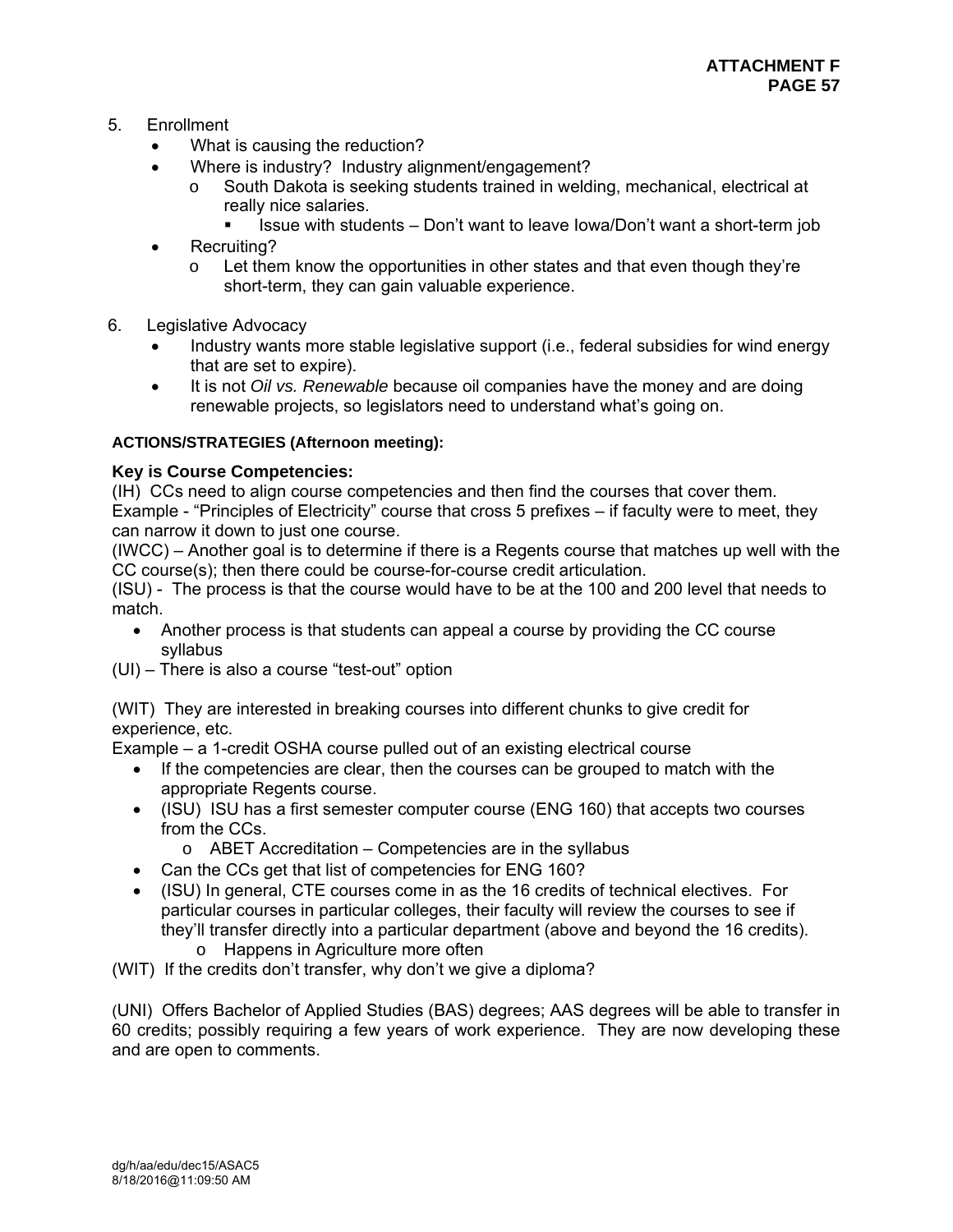UNI Dept. of Industrial Technology – from the I-AM grant, they've worked with CCs for the programs to transfer.

- Technical emphasis comes from the CC and general stuff comes from UNI
- Trying to eliminate barriers, like Foreign Language requirement; should have a little different liberal arts requirements
- Sort of a delayed transfer (2 at  $CC + work$  pause  $+ 2$  at UNI)
- (IH) Our students are not typically becoming Engineers, so need something like the BAS for the AAS completers.
- (DE) The BAS degrees will still want a common core of classes that the CC's could then incorporate into their programs

# **ACTIONS**

- 1. Get competencies from the universities so the CC's can make sure they are in their courses. Then determine which of the course numbers and names to give that course.
	- (IWCC) History has not been good for CC faculty agreeing on common course competencies
	- (UNI & ISU) Both agree that CTE have the best chance to do it
	- (SWCC) Groundbreaking work with a common Welding curriculum was finished recently; CC Administrators need to support faculty going to meetings to discuss these things.

**TEAM COMPOSITION** – First goal may be to try to find 4 common courses feeding into a BAS

- 1. CC's SME's (Subject Matter Experts)
	- a. ILCC Dan Lutat
	- b. NICC Lenny Graves
	- c. WITCC Chad Plante
	- d. IHCC JP Jones
	- e. KCC David Dennett
	- f. IVCCD (ECC) Wijitha Nilaweera
	- g. EICCD Craig Nelson
- 2. Regents Coordinator (may be faculty from Engineering) UNI BAS – Linda Reardon-Lowry and tech faculty
- 3. Iowa Dept. of Ed Barb Burrows
- 4. LACTS CTE representative Don Kearney

Also, continued promotion of REVERSE TRANSFER opportunities for the CC students moving into Regent engineering programs; often a 1+3 system allows for the most efficient transfer of courses.

#### **List future meeting plans, dates:**

No specific meeting date was set, but Bob Frederick (UNI) offered to host a future meeting at UNI.

# **Describe your group's needs, if any, for support by LACTS:**

# **INVITATION: (attach or include here)**

# **AGENDA: (attach or include here)**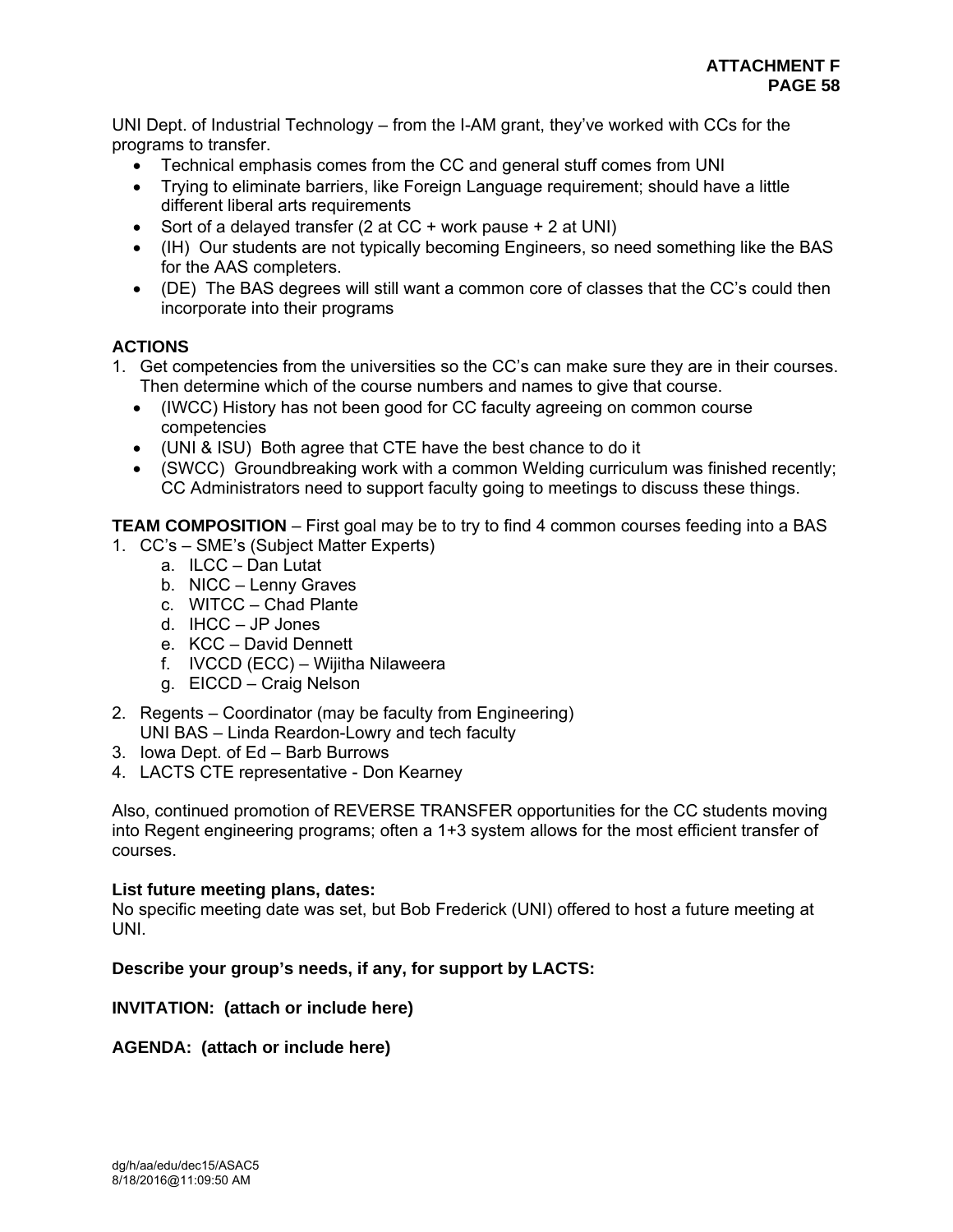#### **Attendees:** (21)

University of Northern Iowa **Linda Lowry, Bob Frederick** University of Iowa **ErWei Bai** Northeast Iowa Community College Lenny Graves Iowa Lakes Community College Dan Lutat Iowa Valley Community College Wijitha Nilaweera, Mary Anne Nickle Hawkeye Community College **Figure 3** Jane Bradley Eastern Iowa Community College Craig Nelson<br>
Kirkwood Community College Conservation David Bennett Kirkwood Community College Western Iowa Tech Community College Chad Plante<br>Iowa Western Community College Chris Konrad, Don Kearney Iowa Western Community College Southwestern Community College Mindy Skarda, Bill Taylor Indian Hills Community College J.P. Jones, Greg Kepner Iowa Dept. of Education Barbara Burrows

# **Reporter contact information**

Name: Barbara Burrows Position: Education Program Consultant Institution: Iowa Dept. of Education Telephone: 515-725-3347 Email: barbara.burrows@iowa.gov

Iowa State University **Arne Hallam, Joel Johnson, Diane Bengtson**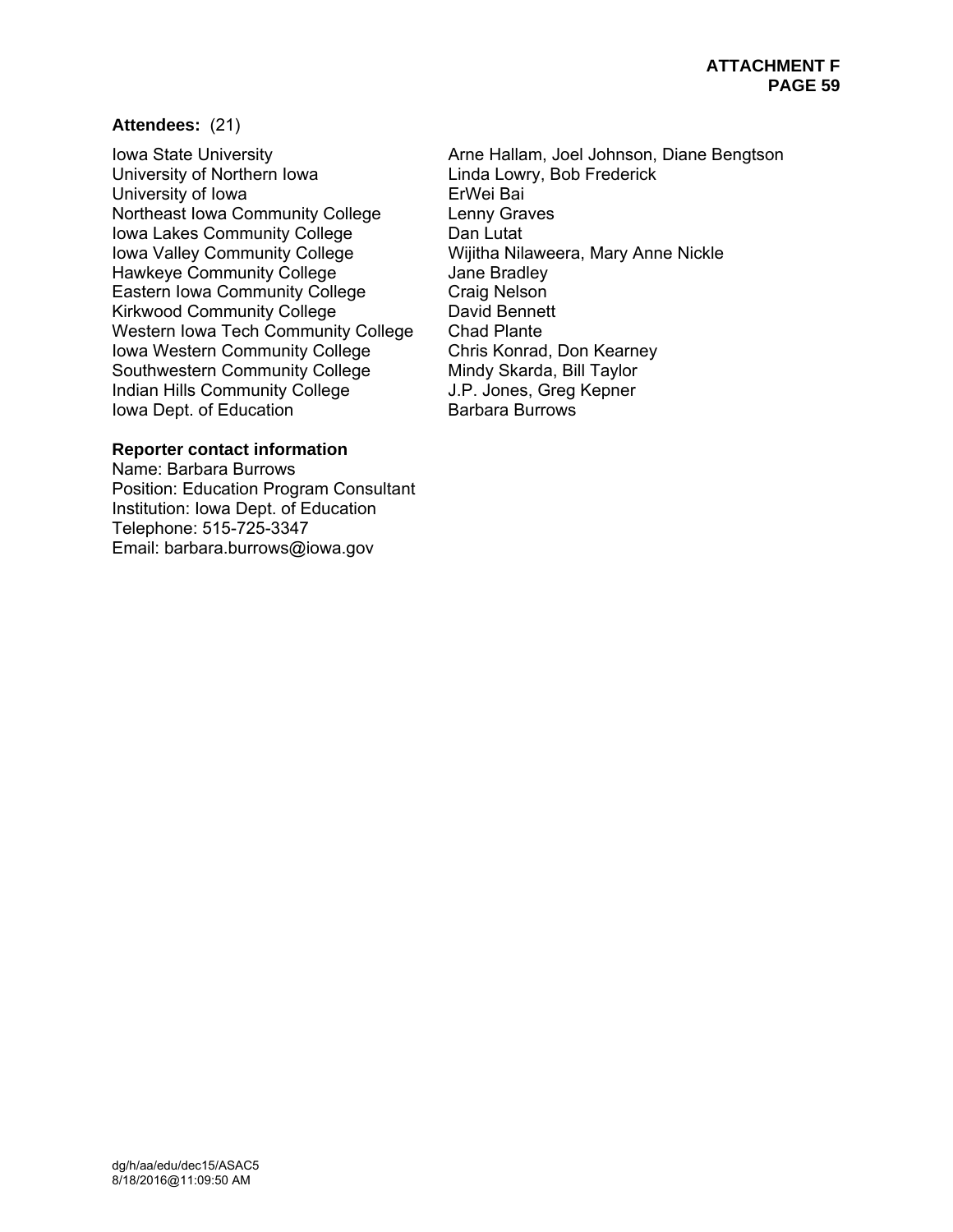**Liaison Advisory Committee on Transfer Students (LACTS) Articulation Meeting Report Form** 

**Disciplines/programs: Agriculture Business, Agronomy, Horticulture and Animal Science** 

**Courses discussed: Specific courses were not discussed this year. Discussed topics in general related to transfer as well as accountability for dual credit courses** 

**Date Meeting Held: Wednesday, June 24, 2015**

#### **Location: Iowa FFA Enrichment Center, Ankeny Iowa**

#### **Regent Facilitator(s) with contact information**

Name: Barb Clawson Institution, department, position: Iowa State University, College of Agriculture and Life Sciences, Program Coordinator, Horticulture Telephone: 515.294.5624 Email: bclawson@iastate.edu **Community College Facilitator(s) with contact information:**  Name: Scott Ermer Institution, department, position: Kirkwood Community College, Agriculture Sciences, Dean Telephone: 319.398.7670 Email: scott.ermer@kirkwood.edu

#### **List at least one outcome for each agenda item: (attach additional pages as necessary)**

- Gain an understanding of NACEP.
- Discuss levels of compliance within NACEP guidelines.
- Shared ideas of processes that work, need improvement, or need resources allocated to, to assist in the advising of students that are interested in transfer.
- Review and discuss transfer plans.

#### **List future meeting plans, dates: June 2016, 2 days during the Iowa Agriculture Education Association Conference**

#### **Describe your group's needs, if any, for support by LACTS:**

# **AGENDA**

Welcome – Why we hold this annual meeting. Recap of previous years' work.

Scott Ermer, Dean, Agriculture Sciences Kirkwood Community College

#### **Introductions**

NACEP – National Alliance of Concurrent Enrollment Partnerships

- ‐ Randy Mead, Dean Program Development DMACC
	- Review purpose of NACEP How we can work together to ensure quality instruction with our concurrent offerings.

Afternoon Break – sponsored by Iowa State University CALS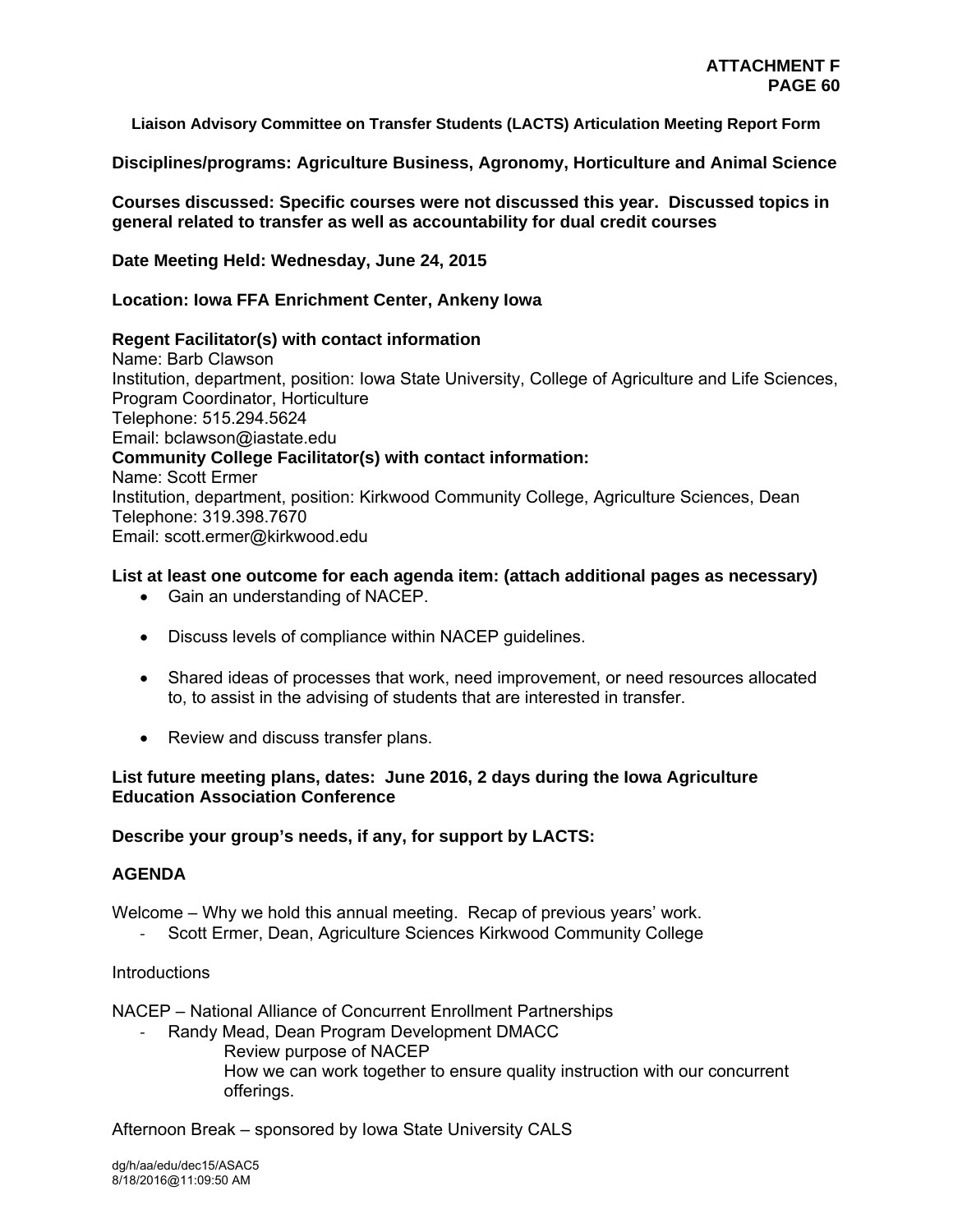Looking forward – future work through our collaboration.

Scott Ermer, Dean Ag Sciences, Kirkwood Community College

University Transfer

- ‐ Barb Clawson, ISU Horticulture
	- Discuss what's working, and not working as well with transfers. Review Transfer Agreements within respective disciplines.

Adjourn

#### **Attendance: 35 participants representing 10 Community Colleges, 3 Universities, 1 Department of Education. See Attendance Roster at end of report.**

Welcome and Introduction of participants. Reviewed the work of the previous 3 years by this group. Sharing of best practices in curriculum, development of common course descriptions, issues with maintaining course consistent content, sharing of best practices in advising and transfer management.

NACEP – National Alliance of Concurrent Enrollment Partnerships. Randy Mead, Dean Program Development DMACC presented an overview of what NACEP is, how Iowa Community College's became involved in NACEP, intent of NACEP and the implications NACEP has on each of our programs. Discussion was held on practices related to managing NACEP requirements among the colleges and the different roles required to ensure concurrent instruction quality.

Discussion was held on best practices for ensuring that concurrent faculty have appropriate qualifications that meet NACEP, The Higher Learning Commission and the Code of Iowa requirements.

Discussion was held on the future direction that this group would like to see this meeting become. Participants felt that we needed to create more purpose for the Community College and University partners to participate in the Iowa Agriculture Education Association Conference and that there is a need to expand the work of this group through the Conference agenda. Suggestions were made to expand this meeting over 2 days for 2016. 1 day needs to be dedicated to detailed work related to specific common courses. The following courses have been identified for detailed work in 2016. AGS 114/113 Survey of Animal Industry, AGH 221 Principles of Horticulture, AGB 230 Farm Business Management, and AGA 114 Principles of Agronomy. Individuals from both the Community College and University sectors were identified to provide leadership for each course identified. Work session outcomes are to include: review of common course competencies, common assessments developed to document proficiency as well as common instructional resources utilized statewide.

Discussion was held related to transfer issues observed this past year. Best practices were shared and discussed. Transfer agreements within the disciplines as well as the Private Universities were discussed.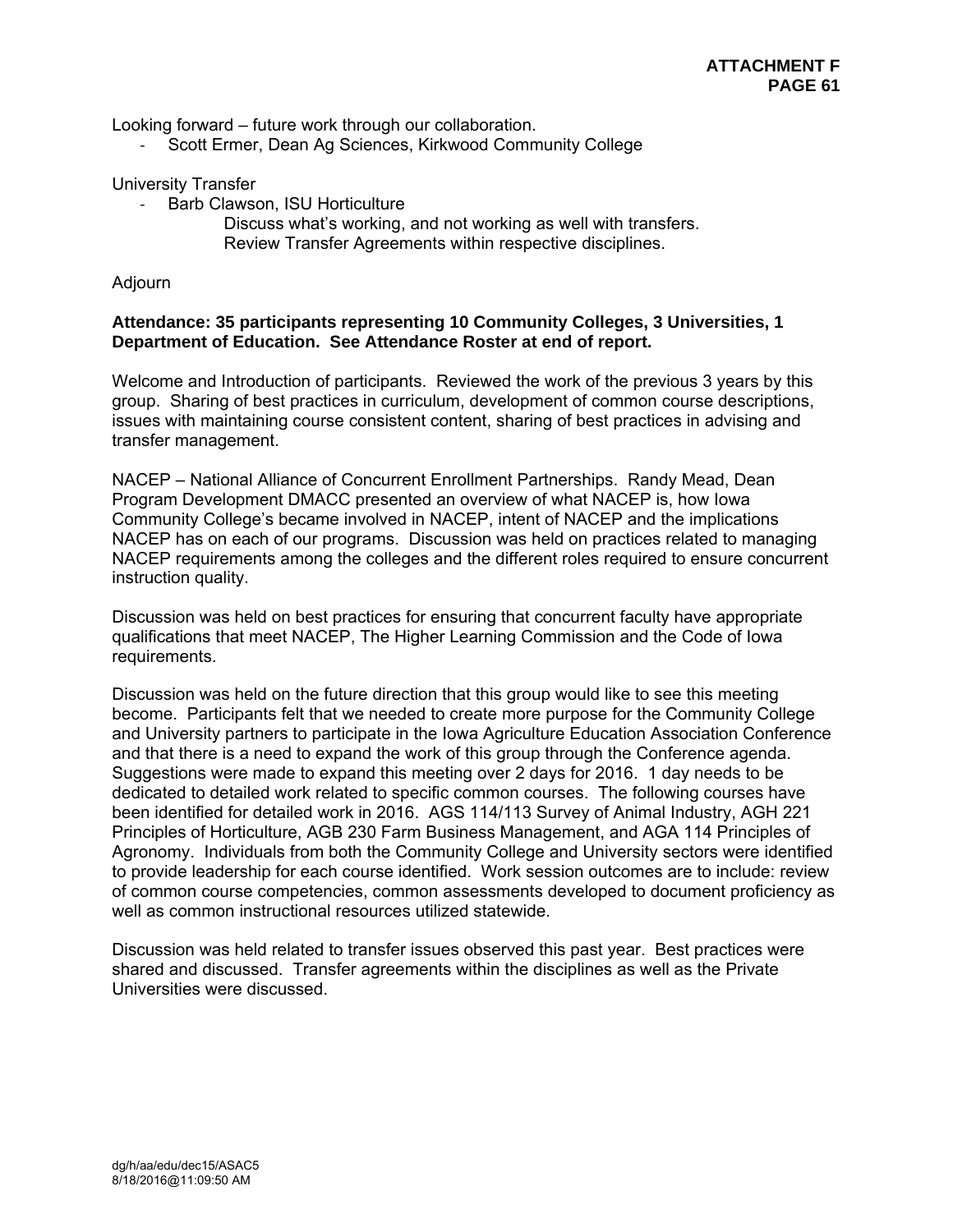$\mathcal{C}(\mathfrak{g})$ 

# **Attendance Roster**

| Name            | School        | E-mail                         |
|-----------------|---------------|--------------------------------|
| Mike Robertson  | Ionia Certial | robertson @ iowa central.edu   |
| Jaylin Havill   | Muscatine CC  | : havill@eicc, edu             |
| Paul A. Martin  | Muscatine     | pmartin@eicc.edu               |
| Neal Williamsen | I own Lakes   | nwilliamson e rowatakes-edy    |
| Park Jensen     | Joua Lakes    | Michsen @ idwa lakes, edu      |
| Bigdon Kaster   | Frodian Hills | brydon, kaster@indianhills.edu |
| Julia Townsky   | Muscatine CC. | itownsley acid edu             |
| KandallVes      | DMAC          | rivosedmaccoeclu               |
| Tim Dows        | DMACC         | tjdoud@dinne, edu              |
| Craig McEnany   | DMACC         | camcenanyedmacc.edu            |
| KEUIN BUTT      | ECC           | Kevin. but leiavalley. edu     |
| Eric Weuve      | <b>NWMSH</b>  | ewenve@nwmissouri.edu          |

Community College / University Articulation Meeting - Wednesday, June 24, 2015 2 - 5 p.m.<br>FFA Enrichment Center, Ankeny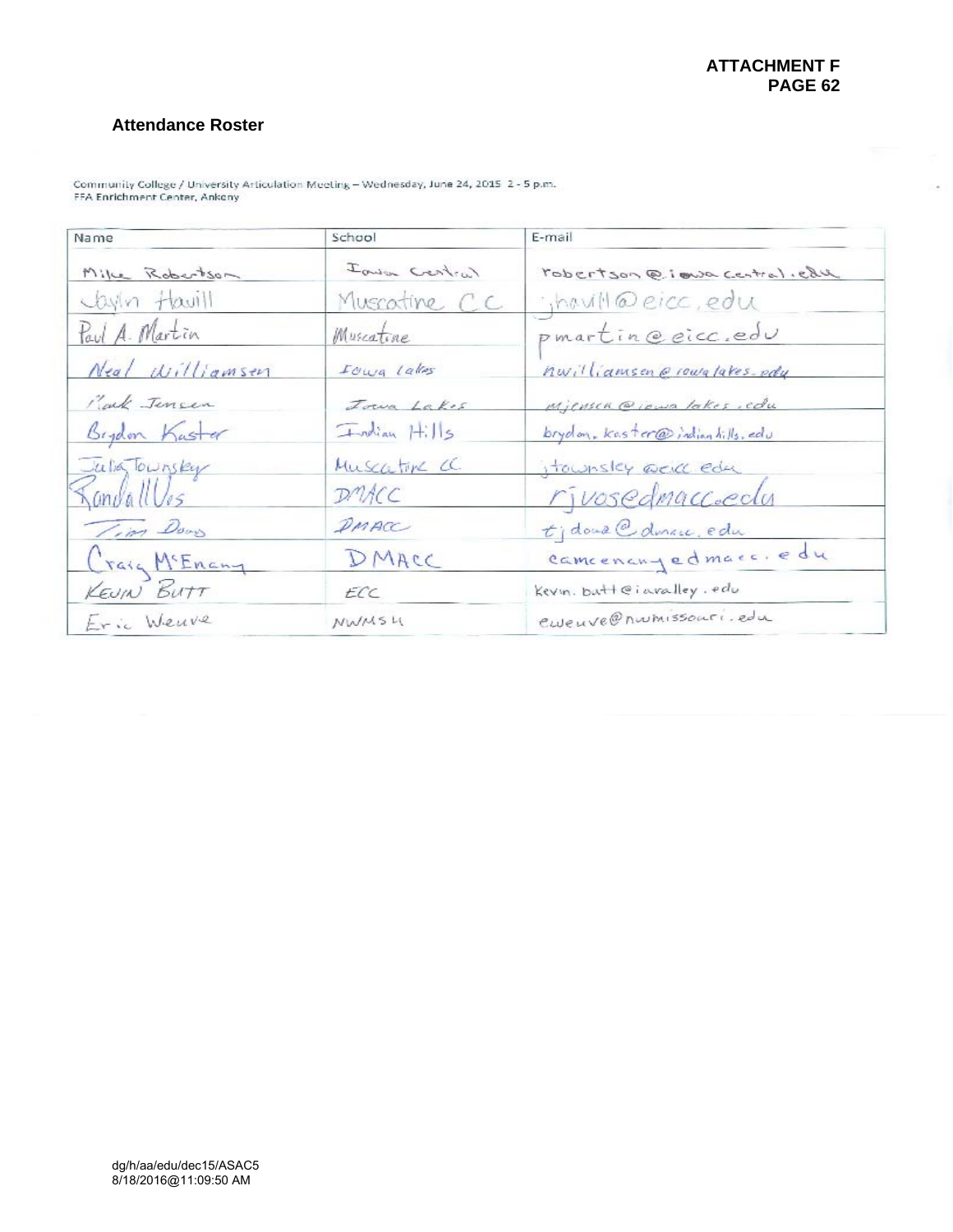$\sim$ 

 $\epsilon$ 

Community College / University Articulation Meeting - Wednesday, June 24, 2015 2 - 5 p.m.<br>FFA Enrichment Center, Ankeny

| Name                | School          | E-mail                             |
|---------------------|-----------------|------------------------------------|
| Scott Ermer         | his hood        | Sutt, ermer @ Kukwol. edu          |
| <u>Barb Clawson</u> | 15u<br>Horef    | belawson@jastateredy               |
| Josh Herik          | Kirkwood        | joshua herik @ Kirkisard.edu       |
| David Harper        | $\mathcal{T}$   | dave. harper @ Kirkwood. edu       |
| Rhonda Claugh       | $\sqrt{2}$      | chonda. claugh @ Kiikwood. edu     |
| Cherylann Stewart   | Kirkwood        | cheaplann. stewart @ Kirkwood.edu  |
| Brad Skaar          | Isu Animal Sci. | skaar@iastate.edu                  |
| Rich Gow            | Morningside     | CourC moving side                  |
| Dave Grunklee       | Hawkeye         | dans grundles @howkeys college.edy |
| Scott in AARVEY     | Hawkeye         | suit have energedlege de           |
| Ole Cleveland       | Honkeye         | de . classion Ohmburguelly el      |
| Mile Richards       | Jowa Centra     | richards @ 10warential.edu         |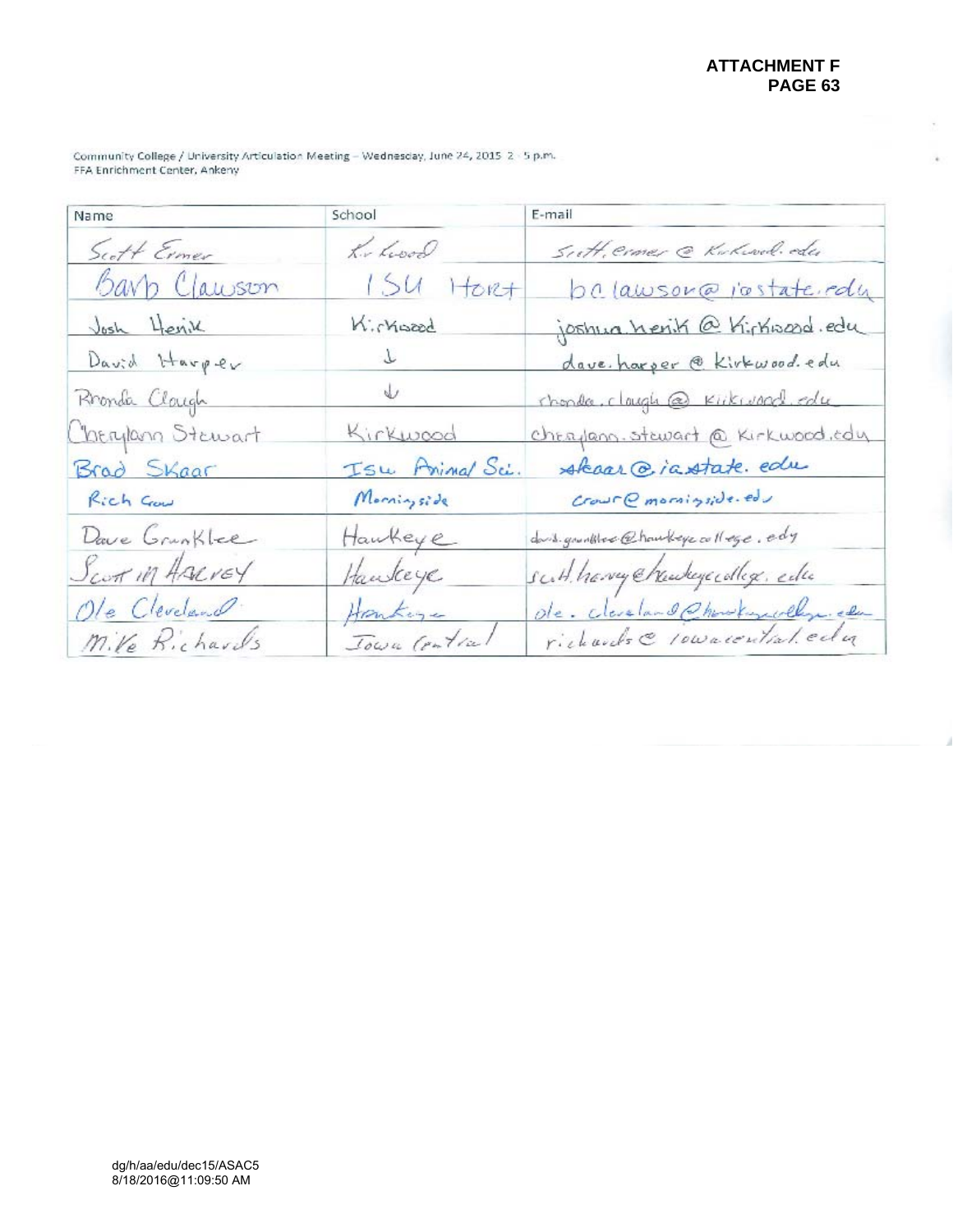$\bar{\sigma}$  $\frac{1}{\sqrt{2}}$ 

Community College / University Articulation Meeting - Wednesday, June 24, 2015 2 - 5 p.m.<br>FFA Enrichment Center, Ankeny

| Name            | School                        | E-mail                                 |
|-----------------|-------------------------------|----------------------------------------|
| Don Kearney     | Iowa Western<br>Comm. College | dkearney@jwcc.edu                      |
| Dele Gruit      | DMAec                         | fale-gruis Crown.gov                   |
| Neric Smith     | Indian Hills CC               | NSMith Dindianhills.cdu                |
| Chris Benson    | Murningside College           | bensonc@movingside.edu                 |
| Dustin Nolsen   | Iowa Waster CC                | dinclses @ incc.edu                    |
| WWade Millei    | Your State                    | unumiller e iastate.edu                |
| Brad Kinsinger  | Howkaye                       | bradley, Kinsinger @haskeyees/lage-ed- |
| Jenny Macken    | Tong State                    | jennymejastate edu                     |
| AmyBrandau      | Iowa State                    | abrandau @ jastate.edu                 |
| Amber Kargol    | Jour State                    | a Kargol @iastate. edu                 |
| Ber Chamberlain | IJM                           | Dchamber @iastate-edg                  |
|                 |                               |                                        |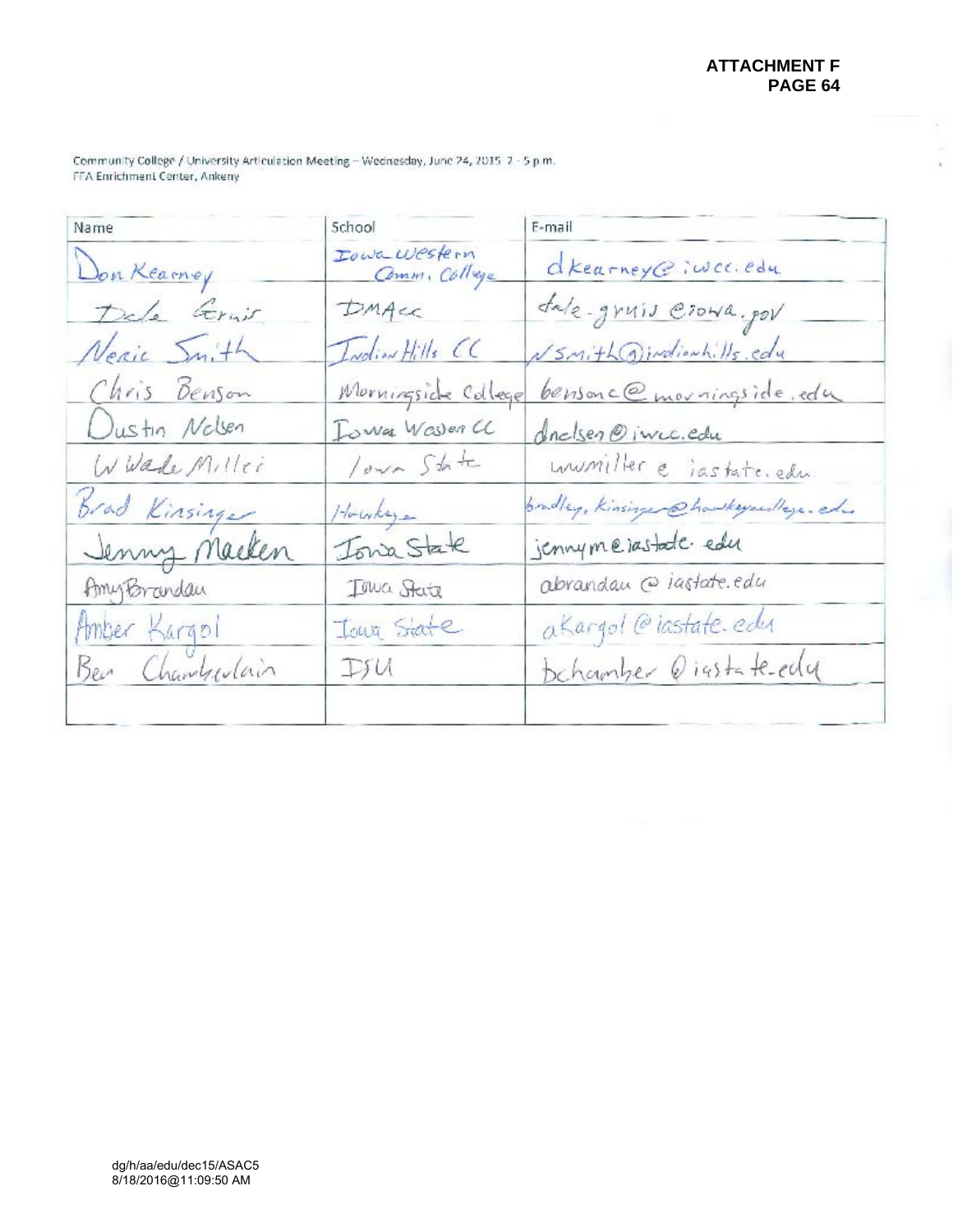# **Liaison Advisory Committee on Transfer Students (LACTS) Articulation Meeting Report Form**

# **Career & Technical Education Articulation Conference November 14, 2014 FFA Enrichment Center DMACC, Ankeny**

Sponsored by the Association of Iowa Community College Career and Technical Administrators and the Iowa Community College Chief Academic Officers

| $9:00 - 9:30$                | <b>Registration and Continental Breakfast</b>                                                                                                             | Location<br>Conference Room 106 |  |
|------------------------------|-----------------------------------------------------------------------------------------------------------------------------------------------------------|---------------------------------|--|
| $9:30 - 9:50$                | <b>Welcome, Overview and Outcomes</b><br>Don Kearney, Career & Technical Administrators Representative                                                    | Conference Room 106             |  |
| <b>Breakout Sessions</b>     | Liaison Advisory Committee on Transfer Students (LACTS)                                                                                                   |                                 |  |
| $10:00 - 11:30$ Disciplines: |                                                                                                                                                           |                                 |  |
|                              | Robotics/Automation Technology<br>Facilitators: Eric Kennedy (IWCC)<br>Gary Mirka (ISU)                                                                   | Conference Room 109             |  |
|                              | Sustainable/Renewable/Wind Energy<br>Facilitators: Dan Lutat (ILCC)<br>Arne Hallam (ISU)<br>Linda Reardon-Lowry (UNI)                                     | Conference Room 108             |  |
| $11:30 - 12:30$ Lunch        |                                                                                                                                                           | Conference Room 106             |  |
|                              | Remarks by:<br>Dr. Pradeep Kotamraju<br>Career and Technical Education (CTE) Bureau Chief<br>Division of Community Colleges, Iowa Department of Education |                                 |  |
| $1230 - 2:00$                | <b>Disciplines:</b>                                                                                                                                       |                                 |  |
|                              | Robotics/Automation Technology                                                                                                                            | Conference Room 109             |  |
|                              | Sustainable/Renewable/Wind Energy                                                                                                                         | Conference Room 108             |  |
| $2:00 - 2:15$                | <b>Evaluation and Wrap-up</b>                                                                                                                             | Conference Room 106             |  |

Thank you for your attendance and participation!